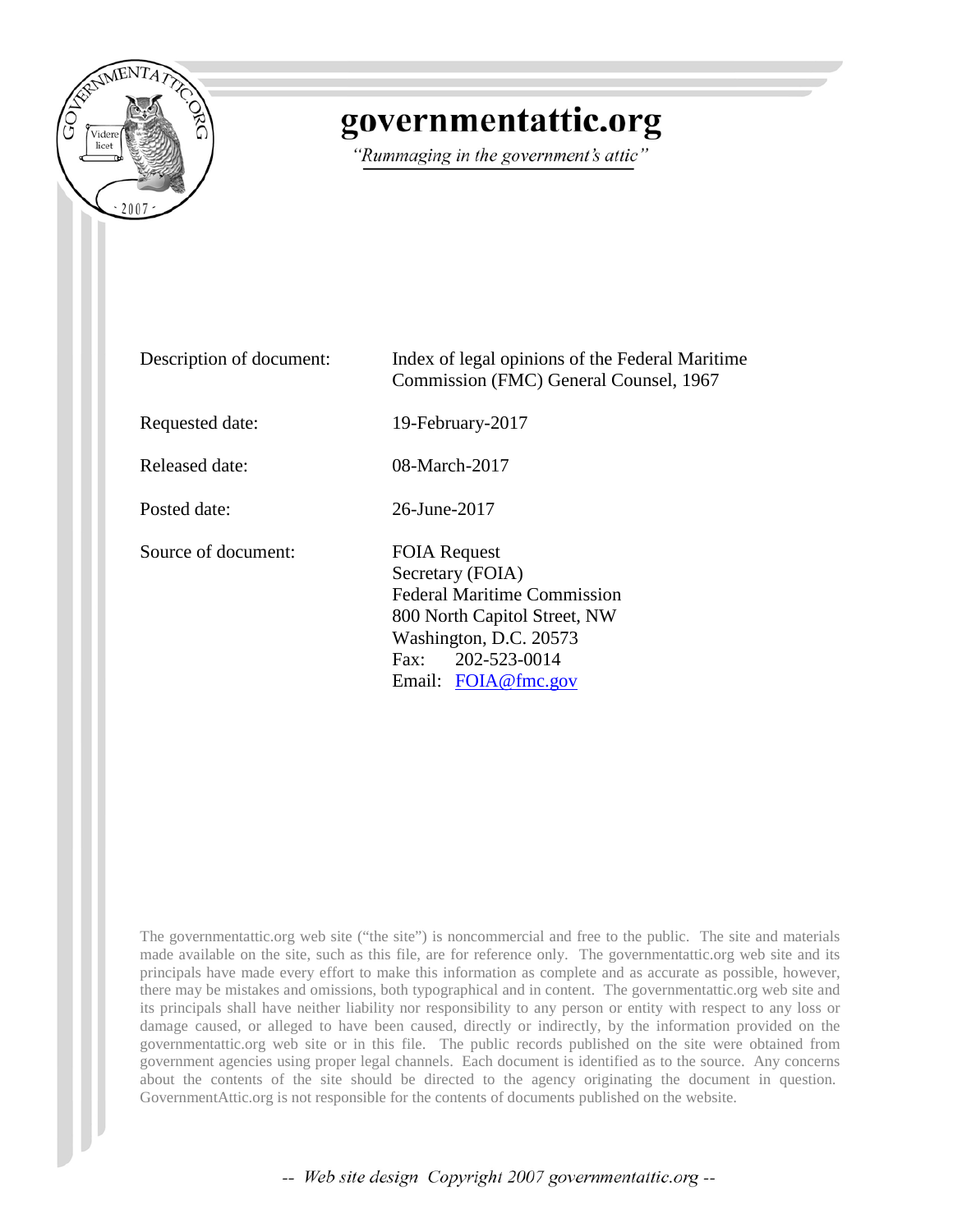From: Ian A. Lane <Ilane@fmc.gov> Cc: FOIA <foia@FMC.gov> Sent: Wed, Mar 8, 2017 2:38 pm Subject: FMC FOIA 17-010 acknowledgment/response

This acknowledges receipt of and responds to your Freedom of Information Act (FOIA) request below filed with the Federal Maritime Commission (Commission), on February 19, 2017 pursuant to the Commission rules at 46 C.F.R. §503.31-34. Your request seeking index digests of Counsel Opinions as described has been assigned FMC FOIA number 17-010.

A document responsive to your request is attached and provided in full. With this response your request will be considered closed.

Administrative appeals should be submitted to the Chairman of the Federal Maritime Commission pursuant to 46 C.F.R. §503.32.

There will be no charge for responding to your FOIA request. When corresponding with the Commission regarding this FOIA request, please refer to the assigned FMC FOIA number provided above. Feel free to contact Ian Lane of my staff or me at 202-523- 5725 if you have any questions.

Sincerely,

Rachel E. Dickon Assistant Secretary/FOIA Public Liaison Federal Maritime Commission

The Office of Government Information Services (OGIS) offers mediation services to resolve disputes between FOIA requesters and Federal agencies as a non-exclusive alternative to litigation. Using OGIS services does not affect your right to pursue litigation. If you wish to contact OGIS, you may email them at: ogis@nara.gov or call 1-877-684-6448.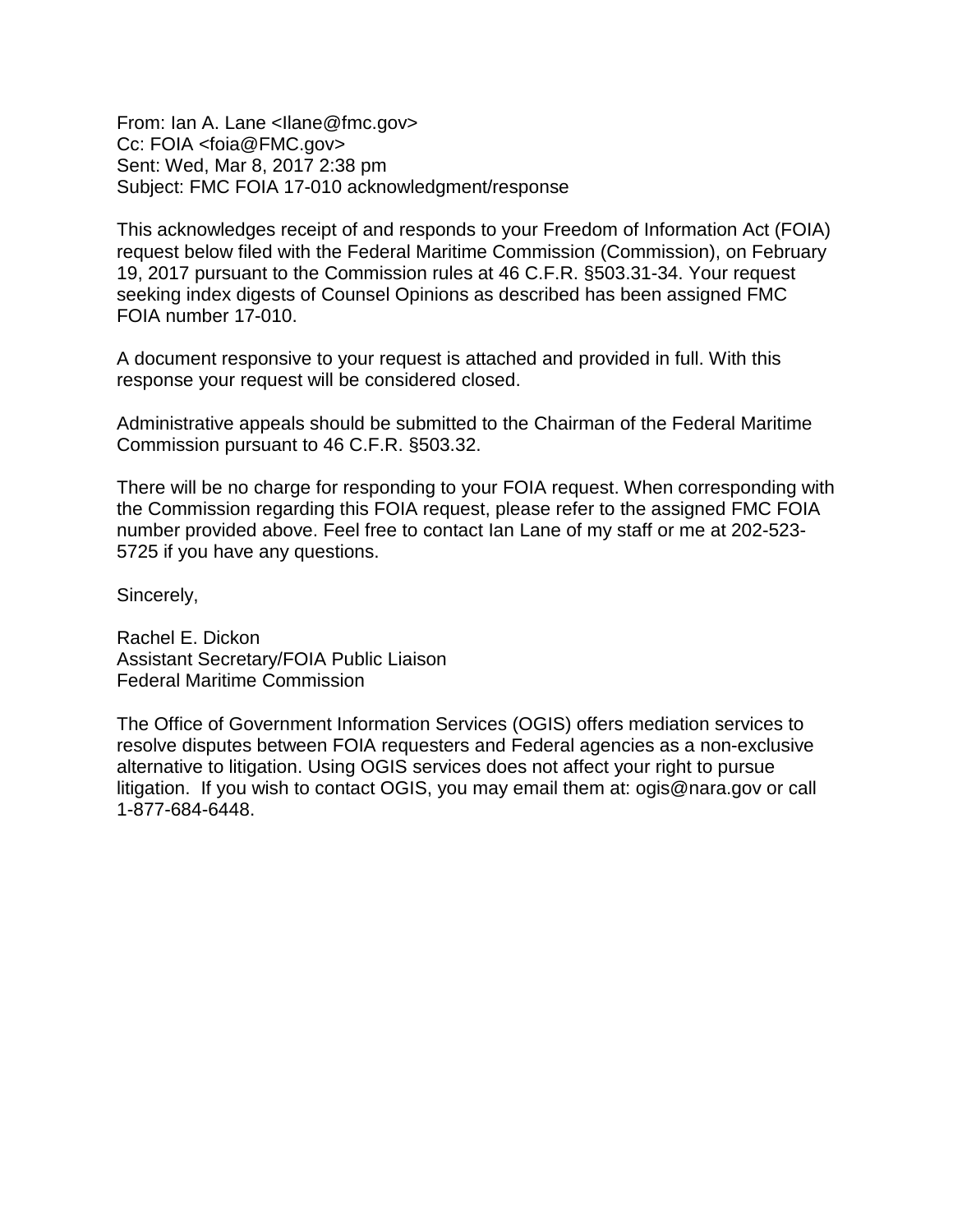INDEX

LEGAT OPINIONS

OF

THE GENERAL COUNSEL

Compiled by the Office of the General Counsel, December 1, 1967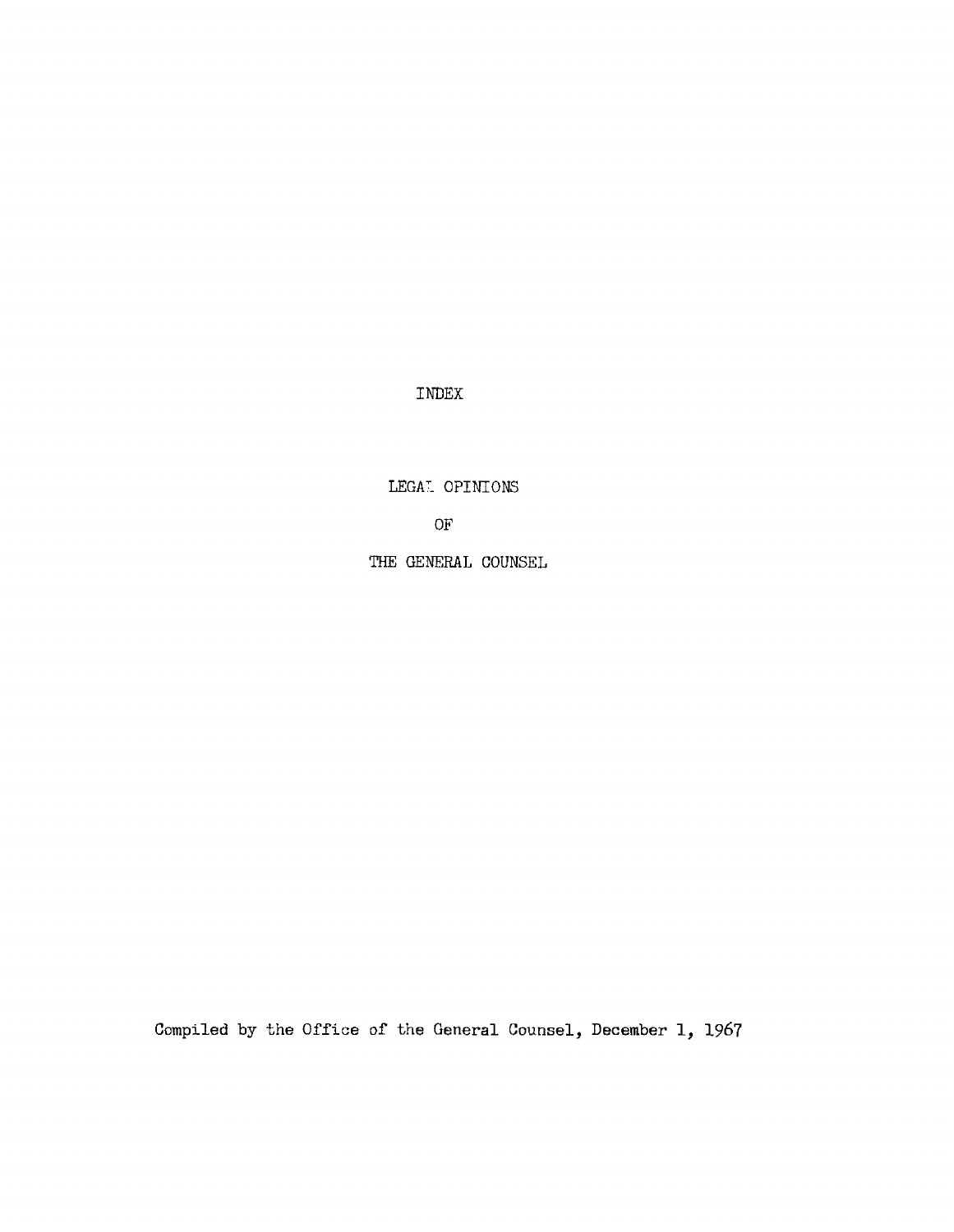#### TABLE OF CONTENTS

| <b>SUBJECT</b>                                                                                  |  | PAGE           |
|-------------------------------------------------------------------------------------------------|--|----------------|
| Absorptions<br>$\bullet$<br>.                                                                   |  | ı              |
| Accounting Rules.<br>$\bullet$ $\bullet$ $\bullet$                                              |  | ı              |
| Admission to Conference<br>$\bullet$<br>$\bullet$ $\bullet$ $\bullet$<br>$\bullet$<br>$\bullet$ |  | ı              |
| Agreements - General.<br>$\bullet$                                                              |  | $1 - 2$        |
| Agreements to be Filed.<br>$\blacksquare$<br>$\alpha$                                           |  | 2              |
| Agreements - Unapproved<br>$\bullet$ $\bullet$                                                  |  | 3              |
| Agreements not Contemplated by the Act.                                                         |  | 3              |
|                                                                                                 |  | 4              |
|                                                                                                 |  | 4              |
|                                                                                                 |  | 4              |
|                                                                                                 |  | 4              |
|                                                                                                 |  | 4              |
|                                                                                                 |  | 5              |
|                                                                                                 |  | $\mathbf{5}$   |
|                                                                                                 |  | $\mathfrak{S}$ |
|                                                                                                 |  | 5              |
|                                                                                                 |  | 6              |
| Concerted Action, , , , , , , , , ,<br>$\alpha$ $\alpha$                                        |  | 6              |
|                                                                                                 |  | 6              |
|                                                                                                 |  | 6              |
|                                                                                                 |  | $6 - 7$        |
|                                                                                                 |  | 7              |
| Custom House Brokers.                                                                           |  | T              |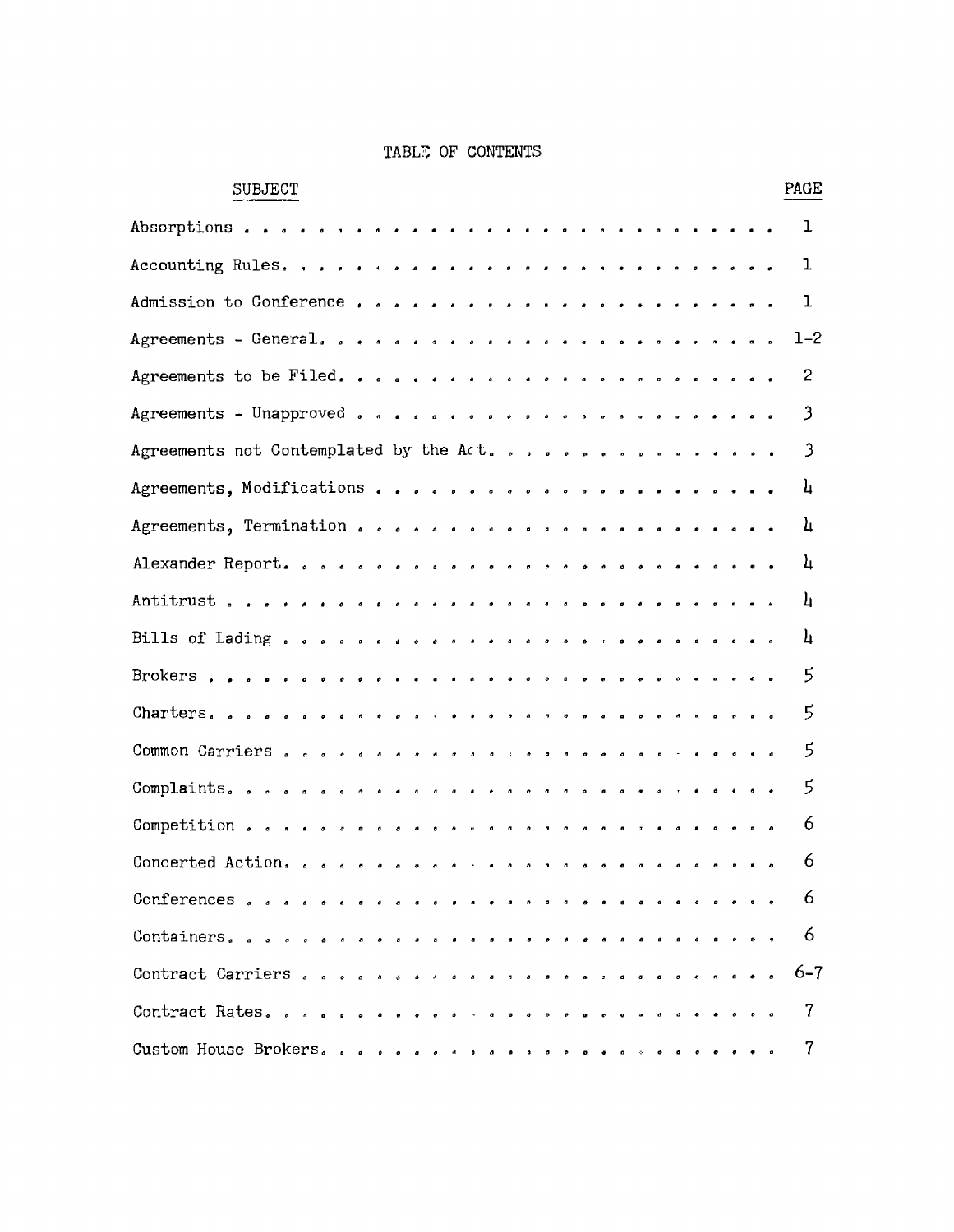| <b>SUBJECT</b>                                                                                                                                                                                                                                                                                                                  | PAGE           |
|---------------------------------------------------------------------------------------------------------------------------------------------------------------------------------------------------------------------------------------------------------------------------------------------------------------------------------|----------------|
| Deferred Rebates.<br>$\bullet$<br>$\bullet$<br>$\bullet$<br>$\bullet$<br>$\pmb{\sigma}$<br>$\bullet$<br>۰<br>۰<br>$\bullet$<br>$\bullet$<br>$\bullet$<br>$\bullet$<br>۰<br>$\bullet$                                                                                                                                            | 7              |
| Definitions<br>$\bullet$<br>$\bullet$<br>$\bullet$<br>$\bullet$<br>$\bullet$<br>$\pmb{\phi}$<br>$\pmb{\circ}$<br>$\bullet$<br>$\bullet$<br>$\bullet$<br>$\bullet$<br>$\bullet$<br>٥<br>$\bullet$<br>$\pmb{\sigma}$<br>۰<br>$\bullet$                                                                                            | 7              |
| Demurrage<br>$\pmb{\delta}$<br>$\pmb{\delta}$<br>$\pmb{\sigma}$<br>$\bullet$<br>$\blacksquare$<br>$\bullet$<br>$\hat{\pmb{\sigma}}$<br>$\pmb{\mathfrak{g}}$<br>$\bullet$<br>$\pmb{\delta}$<br>$\bullet$<br>$\bullet$<br>$\pmb{\sigma}$<br>$\pmb{\sigma}$<br>$\pmb{\delta}$<br>$\pmb{\sigma}$<br>$\pmb{\sigma}$                  | 7              |
| Detriment to Commerce<br>$\theta$ $\theta$<br>$\bullet$<br>$\pmb{s}$<br>$\pmb{s}$<br>$\pmb{\mathfrak{g}}$<br>$\pmb{\mathfrak{o}}$<br>$\mathfrak{a}$<br>$\bullet$<br>$\pmb{\circ}$<br>$\mathbf{p}$                                                                                                                               | 7              |
| Devices, Anticompetitive.<br>$\sigma$<br>$\pmb{\sigma}$<br>$\pmb{s}$<br>$\pmb{\hat{a}}$<br>۰<br>$\pmb{\sigma}$<br>$\hat{\mathbf{r}}$<br>$\bullet$<br>$\bullet$                                                                                                                                                                  | $\overline{7}$ |
| Disclosure of Information<br>$\sigma$ .<br>$\pmb{\sigma}$<br>$\bullet$<br>$\pmb{\sigma}$<br>$\pmb{\mathfrak{a}}$<br>$\bullet$<br>$\pmb{\delta}$<br>٠<br>۵                                                                                                                                                                       | 8              |
| Discontinuance of Service<br>$\alpha$ .<br>$\pmb{\sigma}$<br>$\pmb{\sigma}$<br>$\bullet$<br>$\bullet$<br>$\bullet$<br>$\pmb{\mathsf{n}}$                                                                                                                                                                                        | 8              |
| Discrimination.<br>$\sigma$<br>$\bullet$<br>$\bullet$<br>$\pmb{s}$<br>$\bullet$<br>$\bullet$<br>$\bullet$<br>$\pmb{\sigma}$<br>$\mathbf{p}$                                                                                                                                                                                     | 8              |
| Dismissal of Complaints<br>$\pmb{\sigma}$<br>$\bullet$<br>$\bullet$<br>$\pmb{a}$<br>$\bullet$<br>$\bullet$<br>$\bullet$                                                                                                                                                                                                         | 8              |
| Disparities<br>$\bullet$<br>$\bullet$<br>$\begin{array}{cccccccccccccc} \bullet & \bullet & \bullet & \bullet & \bullet & \bullet & \bullet & \bullet \end{array}$<br>$\pmb{\circ}$<br>$\mathcal{O}(\mathcal{O})$<br>$\pmb{\sigma}$<br>$\bullet$<br>$\bullet$<br>$\pmb{\rho}$<br>$\bullet$<br>$\pmb{\mathfrak{g}}$<br>$\bullet$ | 8              |
| Distances<br>$\bullet$<br>$\bullet$<br>$\mathcal{A}$<br>$\bullet$<br>$\bullet$<br>$\theta$ $\theta$ $\theta$ $\theta$ $\theta$ $\theta$ $\theta$<br>$\theta$ $\theta$ $\theta$<br>$\bullet$<br>$\bullet$<br>$\bullet$<br>$\theta$<br>$\pmb{\sigma}$<br>$\pmb{\circ}$                                                            | 9              |
| Dual Rate Contracts<br>$\bullet$<br>$\bullet$ $\bullet$<br>$\alpha$<br>$\pmb{\phi}$<br>$\bullet$<br>$\pmb{a}$<br>$\bullet$<br>$\pmb{a}$<br>$\pmb{\mathfrak{o}}$                                                                                                                                                                 | 9              |
| Dual kate System.<br>$\sigma$ – $\sigma$ – $\sigma$ –<br>$\sigma$ .<br>$\pmb{\circ}$<br>$\bullet$<br>$\pmb{\sigma}$<br>۰<br>$\bullet$                                                                                                                                                                                           | 9              |
| Duties of Carriers.<br>$\bullet$<br>$\pmb{\delta}$<br>$\sigma$<br>$\pmb{\sigma}$<br>$\bullet$<br>$\bullet$                                                                                                                                                                                                                      | 9              |
| Enforcement of Orders<br>$\bullet$<br>$\pmb{\sigma}$<br>$\bullet$<br>$\pmb{\mathfrak{o}}$<br>$\bullet$<br>$\bullet$<br>$\bullet$<br>$\pmb{\sigma}$<br>$\bullet$                                                                                                                                                                 | 9              |
| Fair Return<br>$\begin{array}{cccccccccccccc} \bullet & \bullet & \bullet & \bullet & \bullet & \bullet & \bullet \end{array}$<br>$\begin{array}{cccccccccccccc} a & a & a & a & a & a & a \end{array}$<br>$\bullet$<br>$\bullet$<br>$\bullet$<br>$\pmb{\sigma}$<br>$\sigma$<br>$\bullet$<br>$\bullet$<br>$\pmb{\circ}$         | 10             |
| Fair Value of Property.<br>$\pmb{\sigma}$<br>$\bullet$                                                                                                                                                                                                                                                                          | 10             |
| False Billing.<br>$\bullet$<br>$\pmb{\delta}$<br>$\bullet$<br>$\pmb{\sigma}$                                                                                                                                                                                                                                                    | 10             |
|                                                                                                                                                                                                                                                                                                                                 | 10             |
|                                                                                                                                                                                                                                                                                                                                 | 10             |
|                                                                                                                                                                                                                                                                                                                                 | 10             |
|                                                                                                                                                                                                                                                                                                                                 |                |
|                                                                                                                                                                                                                                                                                                                                 |                |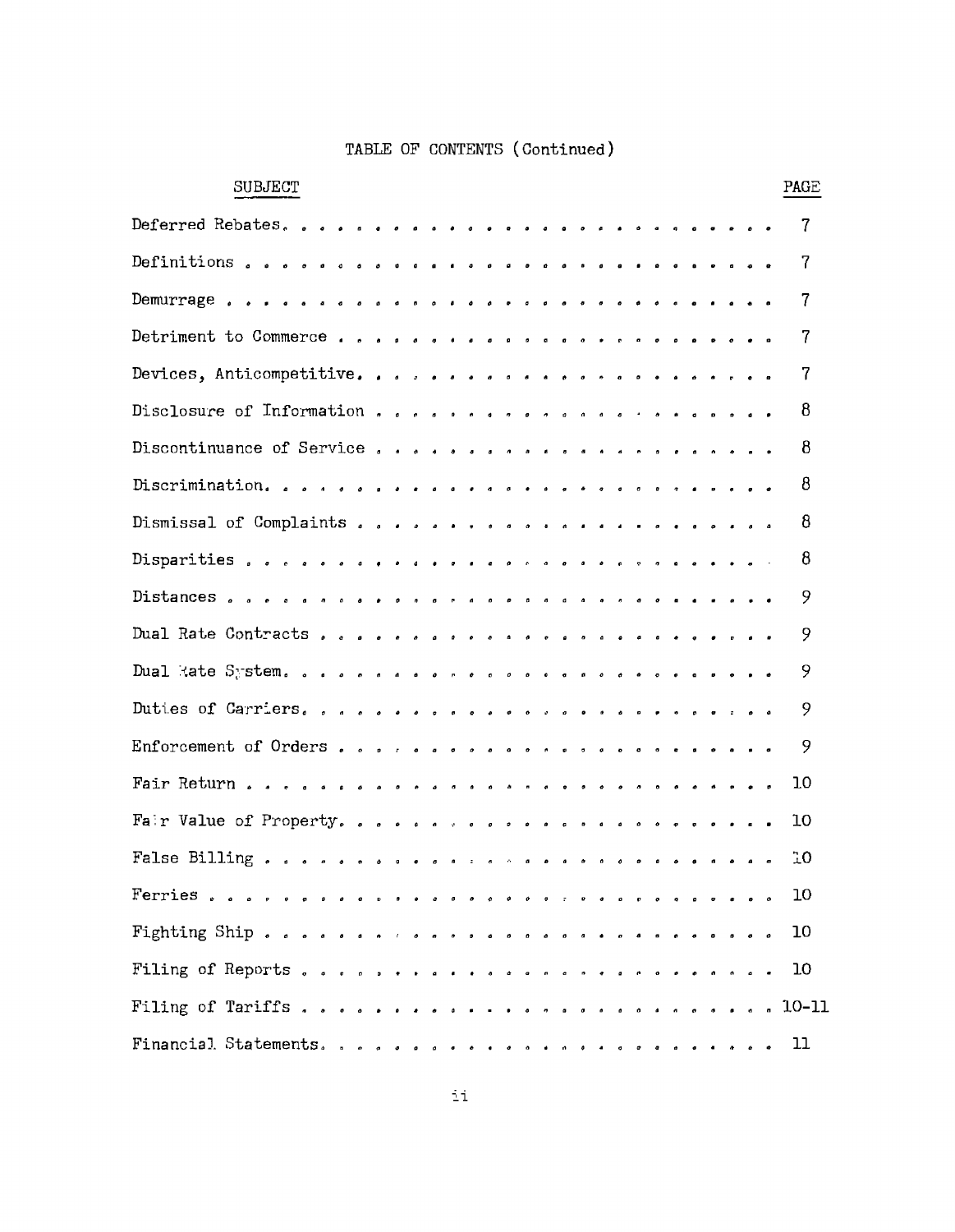| PAGE<br><b>SUBJECT</b>                |
|---------------------------------------|
| $\ldots$ 11-12<br>Freight Forwarders. |
| 12                                    |
| 13<br>Government or Charitable Cargo  |
| 13                                    |
| 13                                    |
| 13                                    |
| 13                                    |
| 13                                    |
| 13                                    |
| 13                                    |
| 14                                    |
| 14                                    |
| 과                                     |
| 14                                    |
|                                       |
| 15                                    |
| 16                                    |
| 16                                    |
| Liquidated Damages.<br>16             |
| Loading and Unloading<br>16           |
| 16                                    |
| 16<br>Merchant Marine Act of $1936$   |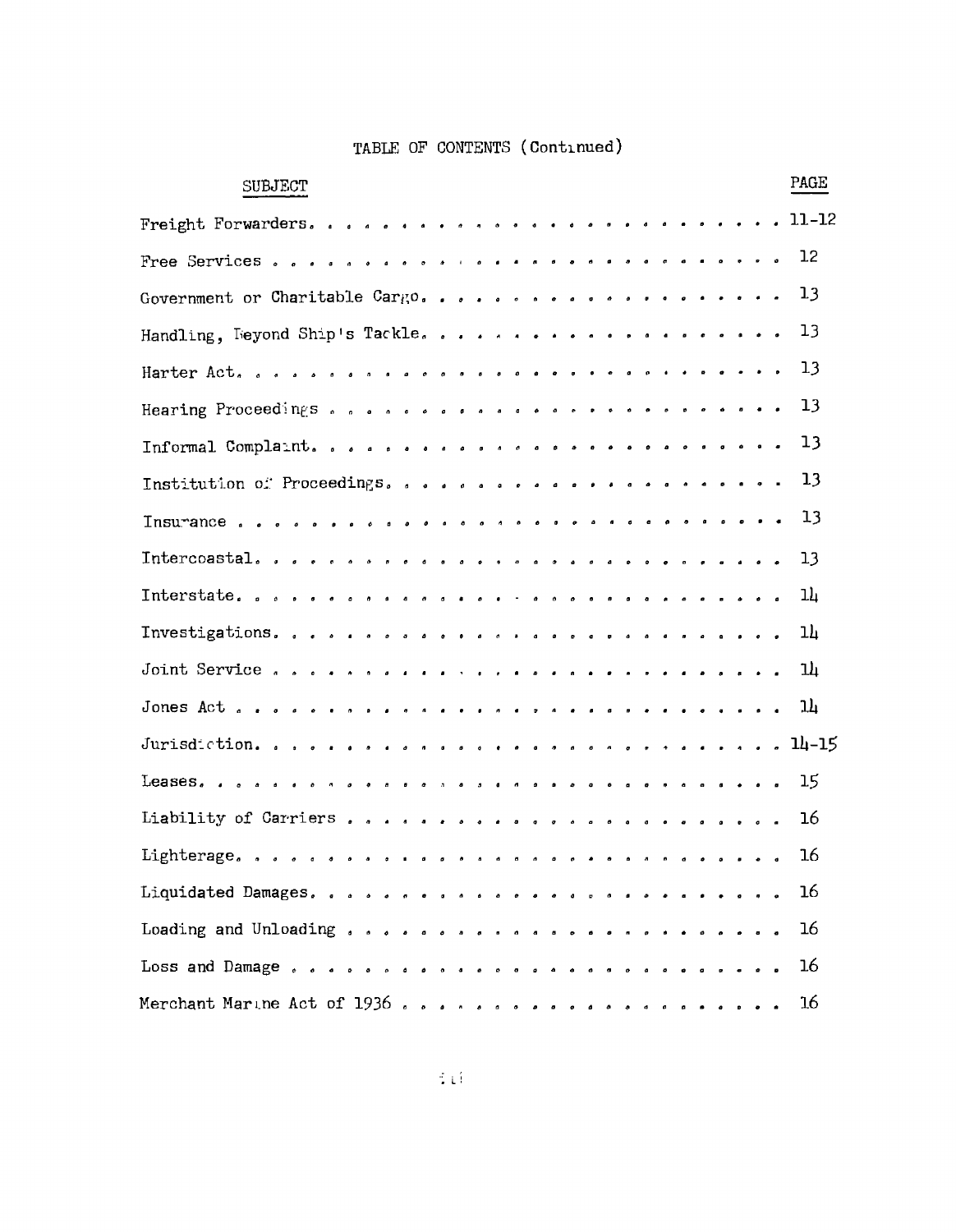| <b>SUBJECT</b>                              |  |                                                                                                                                               |                                              |  |           |           |                    |           |  |  |            |  |  | PAGE |
|---------------------------------------------|--|-----------------------------------------------------------------------------------------------------------------------------------------------|----------------------------------------------|--|-----------|-----------|--------------------|-----------|--|--|------------|--|--|------|
|                                             |  |                                                                                                                                               |                                              |  |           |           |                    |           |  |  |            |  |  | 16   |
|                                             |  |                                                                                                                                               |                                              |  |           |           |                    |           |  |  |            |  |  | 16   |
|                                             |  |                                                                                                                                               |                                              |  |           |           |                    |           |  |  |            |  |  | 16   |
|                                             |  |                                                                                                                                               |                                              |  |           |           |                    |           |  |  |            |  |  | 16   |
| Nonvessel Operating Common Carrier.         |  |                                                                                                                                               |                                              |  |           |           |                    |           |  |  |            |  |  | 17   |
|                                             |  |                                                                                                                                               |                                              |  |           |           |                    |           |  |  |            |  |  | 17   |
|                                             |  |                                                                                                                                               |                                              |  |           |           |                    |           |  |  |            |  |  | 17   |
|                                             |  |                                                                                                                                               |                                              |  |           |           |                    |           |  |  |            |  |  | 17   |
|                                             |  |                                                                                                                                               |                                              |  |           |           |                    |           |  |  |            |  |  | 18   |
|                                             |  |                                                                                                                                               |                                              |  |           |           |                    |           |  |  |            |  |  | 18   |
|                                             |  |                                                                                                                                               |                                              |  |           |           |                    |           |  |  |            |  |  | 18   |
|                                             |  |                                                                                                                                               |                                              |  |           |           |                    |           |  |  |            |  |  | 18   |
|                                             |  |                                                                                                                                               |                                              |  |           |           |                    |           |  |  |            |  |  | 18   |
|                                             |  |                                                                                                                                               |                                              |  |           |           |                    |           |  |  |            |  |  | 19   |
|                                             |  |                                                                                                                                               |                                              |  |           |           |                    |           |  |  | . <b>.</b> |  |  | 19   |
|                                             |  |                                                                                                                                               |                                              |  |           |           |                    |           |  |  |            |  |  | 19   |
|                                             |  |                                                                                                                                               |                                              |  |           |           |                    |           |  |  |            |  |  | 19   |
| Practices<br>$\mathbf{a}$<br>$\mathbf{a}$   |  |                                                                                                                                               |                                              |  |           |           |                    |           |  |  |            |  |  | 20   |
| Preference                                  |  |                                                                                                                                               | $\theta$ $\theta$ $\theta$ $\theta$ $\theta$ |  |           |           |                    |           |  |  |            |  |  | 20   |
| Privileged Communications , , , , , , , , , |  |                                                                                                                                               |                                              |  | $\bullet$ | $\bullet$ |                    |           |  |  |            |  |  | 20   |
| Procedure $\ldots$ $\ldots$                 |  | $\begin{array}{cccccccccccccccccc} \star & \circ & \circ & \circ & \circ & \circ & \circ & \circ & \circ & \circ & \circ & \circ \end{array}$ |                                              |  |           |           | $\blacksquare$     |           |  |  |            |  |  | 20   |
| Project Rates                               |  |                                                                                                                                               |                                              |  |           |           | $\sim$ 10 $^\circ$ | $\bullet$ |  |  |            |  |  | 20   |
|                                             |  |                                                                                                                                               |                                              |  |           |           |                    |           |  |  |            |  |  | 20   |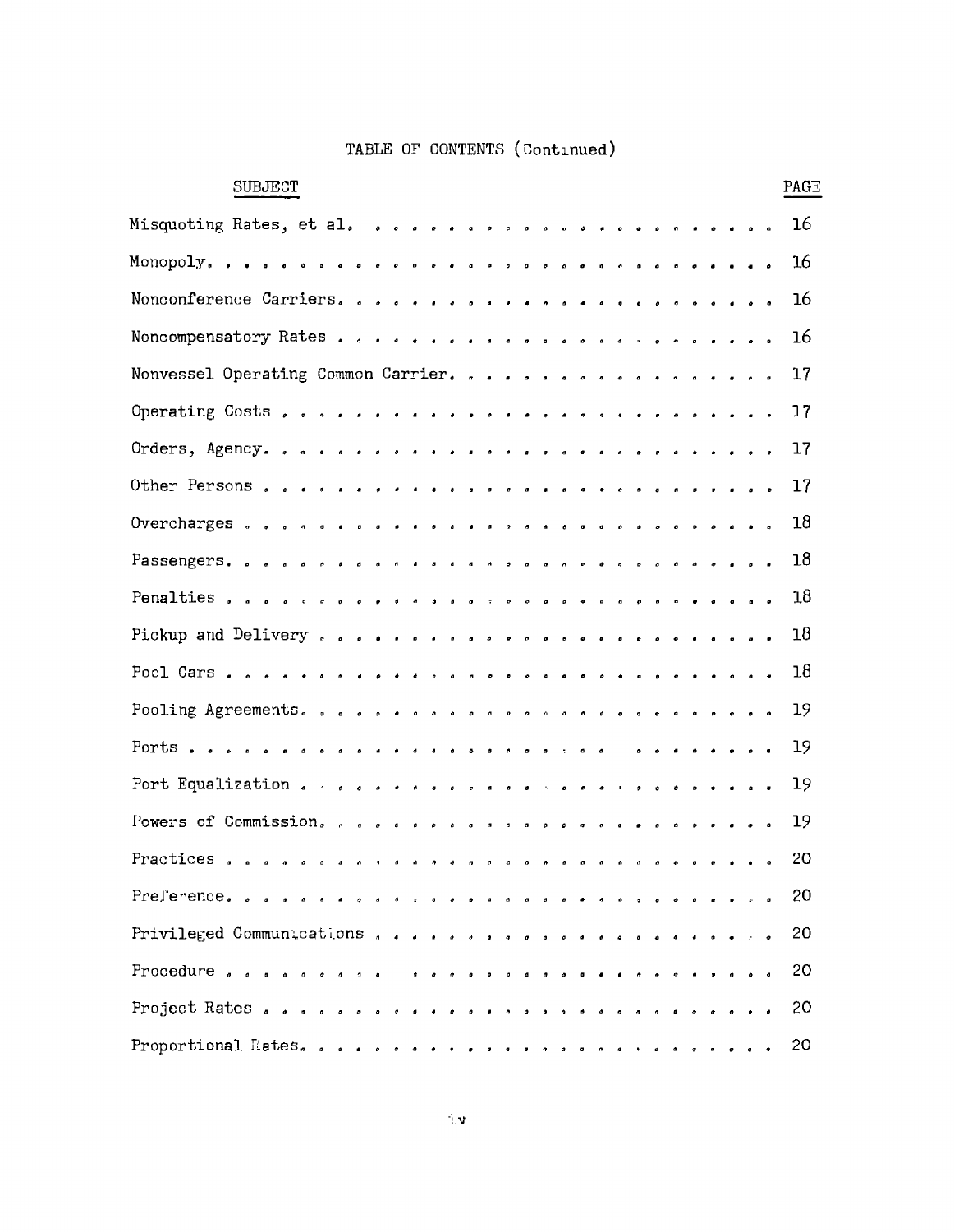| SUBJECT<br>PAGE                                                                                 |  |
|-------------------------------------------------------------------------------------------------|--|
| Public Interest<br>20<br>$\mathcal{A}$<br>$\overline{a}$<br>$\sim$ $\sigma$<br>$\bullet$        |  |
| Quorum Present.<br>21<br>o o o o o o<br>.<br>$\bullet$                                          |  |
| 21<br>.                                                                                         |  |
|                                                                                                 |  |
| 22                                                                                              |  |
| 22                                                                                              |  |
| 22                                                                                              |  |
| 22                                                                                              |  |
| 22                                                                                              |  |
| 22                                                                                              |  |
| 22                                                                                              |  |
| 22                                                                                              |  |
| 23                                                                                              |  |
| 23                                                                                              |  |
| 23                                                                                              |  |
| 23                                                                                              |  |
| 23<br>$\bullet$<br>$\bullet$ $\bullet$                                                          |  |
| 23<br>Service<br>$\bullet$<br>$\bullet$<br>$\bullet$ $\bullet$ $\bullet$ $\bullet$<br>$\bullet$ |  |
|                                                                                                 |  |
| Shipping Act, 1916                                                                              |  |
|                                                                                                 |  |
|                                                                                                 |  |
|                                                                                                 |  |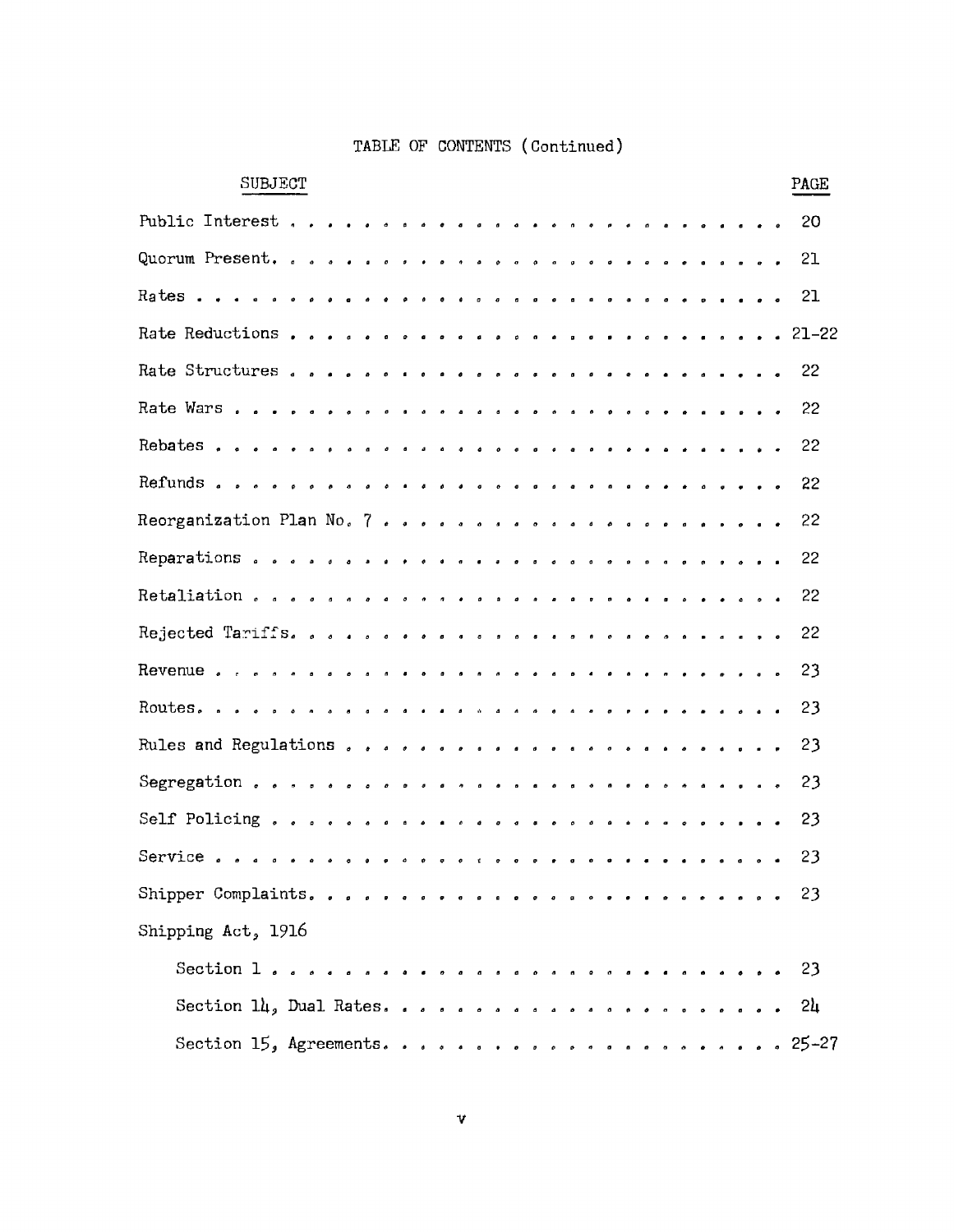# **SUBJECT**

Shipping Act, 1916 (Continued)

| Section 15, Agreements - Leases, Terminals, Ports, etc. 27-28 |       |
|---------------------------------------------------------------|-------|
|                                                               |       |
|                                                               |       |
|                                                               |       |
| Section 19, Restriction, Increase Rates 31                    |       |
| Section 20, Disclosure of Information 31                      |       |
| Section 21, Filing of Reports 31-32                           |       |
| Section 22, Complain of Violation 32                          |       |
| Section 23, Order, After a Hearing. 32                        |       |
| Section 26, Foreign Government.                               | $-32$ |
|                                                               |       |
|                                                               | 32    |
| Section 29, Filing of Suits 32                                |       |
| Section 30, Petitions for Damages                             | $-32$ |
| Section 31, Venue and Procedure 33                            |       |
| Section 32, Penalties for Unreasonable Practices              | - 33  |
| Section 33, Intrastate Commerce                               | -33   |
|                                                               |       |
|                                                               |       |
| Section 36, Clearance of vessels.                             | -33   |
| Section 37, Foreign registry.                                 | 33    |
|                                                               | - 33  |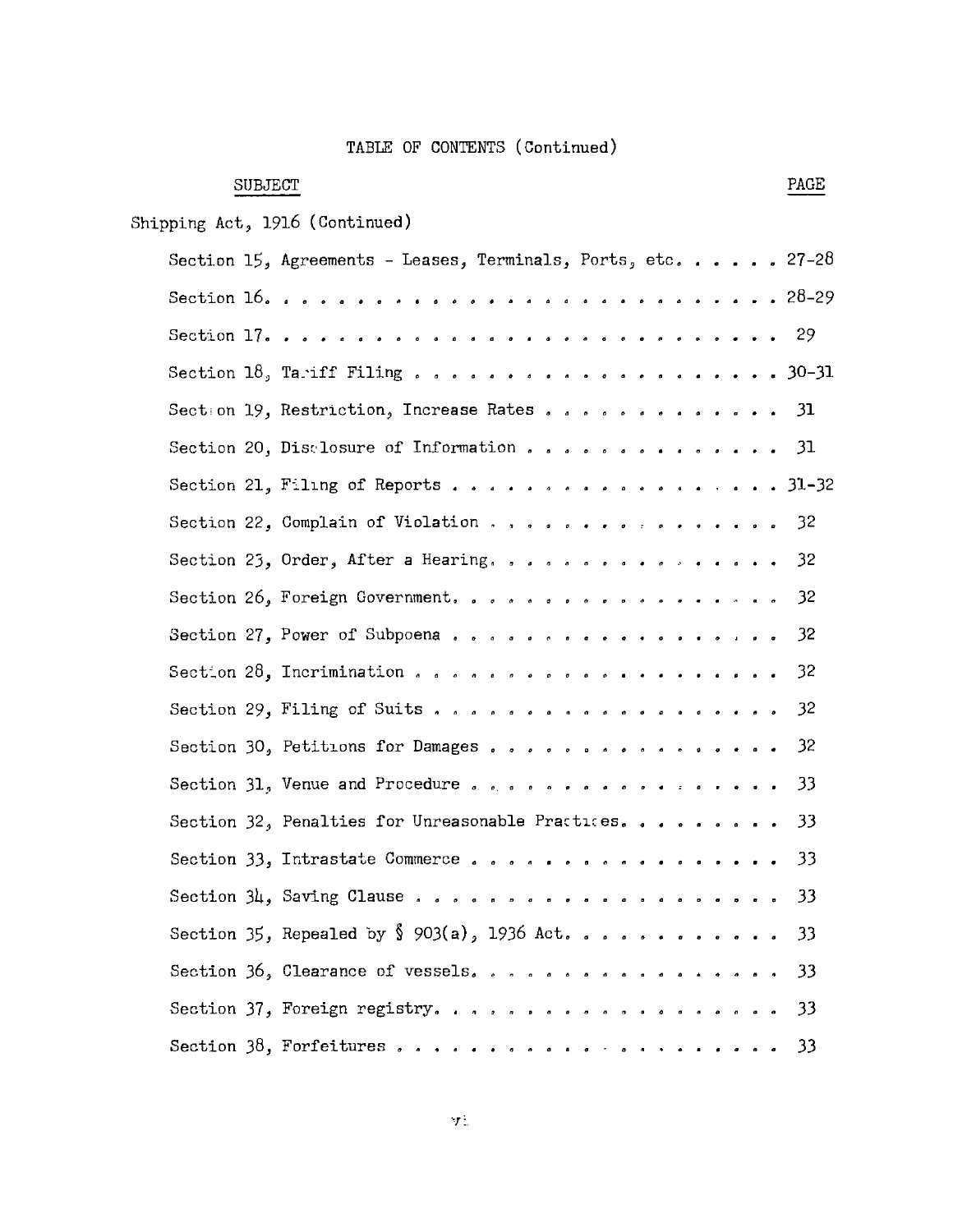| <b>SUBJECT</b><br>PAGE                                    |  |
|-----------------------------------------------------------|--|
| Shipping Act, 1916 (Continued)                            |  |
| Section 39, Evidence of violation<br>33                   |  |
| Section 40, Transfer of vessel.<br>33                     |  |
| Section 41, Approval of transactions.<br>33               |  |
| Section 42, Documentation of vessels.<br>33               |  |
| Section $\mu$ 3, Repealed by 1936 Act.<br>33              |  |
| Section 44, Freight "orwarders.<br>34                     |  |
| 35                                                        |  |
| 35                                                        |  |
|                                                           |  |
| Carriage of Goods by Sea Act, 1936.<br>36                 |  |
| 36                                                        |  |
| 36                                                        |  |
| 36                                                        |  |
| 37                                                        |  |
| 37                                                        |  |
| 37                                                        |  |
| Surcharge $\sqrt{s}$ .<br>37<br>$\bullet$<br>. <i>. .</i> |  |
| . 37                                                      |  |
| $\ldots$ 37–38                                            |  |
| - 38                                                      |  |
| -38                                                       |  |
| 38<br>Trade Routes.                                       |  |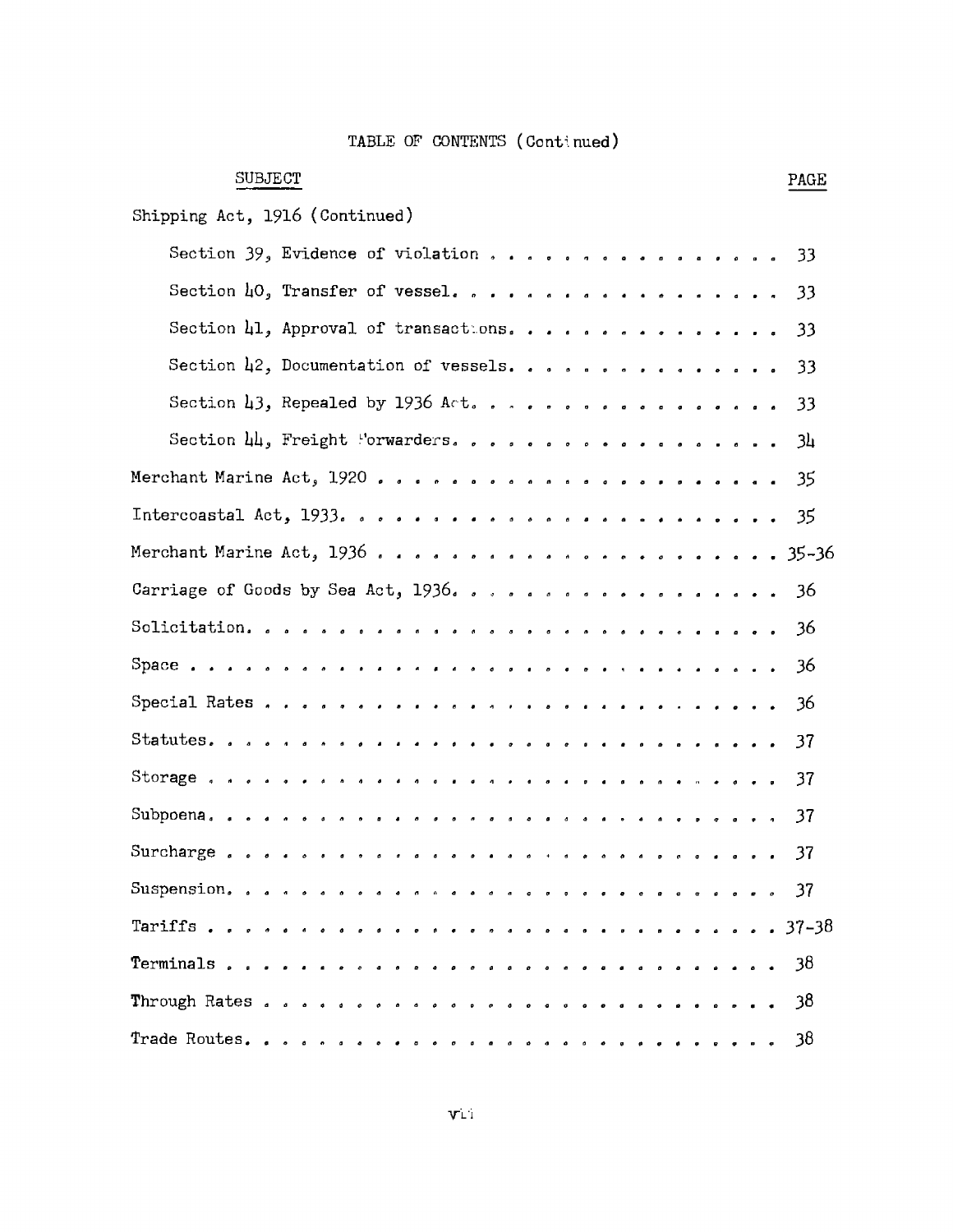| <b>SUBJECT</b> |  |  |  |  |  |  |  |  |  |  |  |  |  | PAGE |
|----------------|--|--|--|--|--|--|--|--|--|--|--|--|--|------|
|                |  |  |  |  |  |  |  |  |  |  |  |  |  |      |
|                |  |  |  |  |  |  |  |  |  |  |  |  |  |      |
|                |  |  |  |  |  |  |  |  |  |  |  |  |  |      |
|                |  |  |  |  |  |  |  |  |  |  |  |  |  |      |
|                |  |  |  |  |  |  |  |  |  |  |  |  |  |      |
|                |  |  |  |  |  |  |  |  |  |  |  |  |  |      |
|                |  |  |  |  |  |  |  |  |  |  |  |  |  |      |
|                |  |  |  |  |  |  |  |  |  |  |  |  |  |      |
|                |  |  |  |  |  |  |  |  |  |  |  |  |  |      |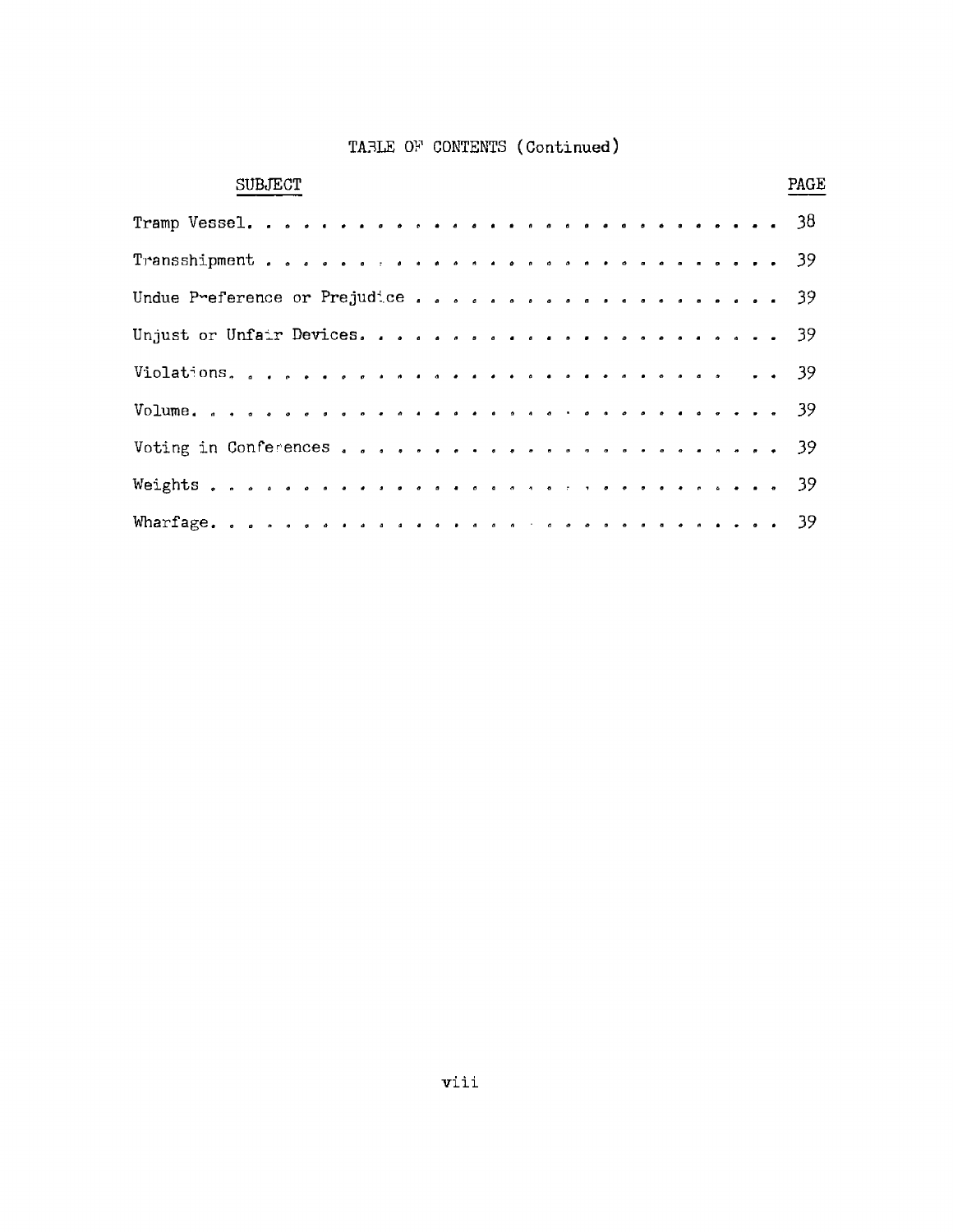#### INDEX

 $\sim 10^7$ 

#### LEGAL OPINIONS OF THE GENERAL COUNSEL

| SECTION        | TITLE                   |                        | DATE        | M.A.<br>VOLUME |
|----------------|-------------------------|------------------------|-------------|----------------|
| $\mathbf{I}$   | ABSORPTIONS             |                        |             |                |
|                |                         | Loading rail cars      | 7/6/39      | $18 - 32$      |
|                |                         | Trucking costs         | 2/9/62      |                |
|                |                         | Inland Transportation  | 3/31/64     |                |
|                |                         | Inland Transportation  | 1/25/65     |                |
| $\overline{c}$ | ACCOUNTING RULES        |                        |             |                |
|                |                         | Investment tax credit  | 8/13/64     |                |
| 3              | ADMISSION TO CONFERENCE |                        |             |                |
|                |                         | Qualifications         | 4/7/39      | 15:174         |
|                |                         | Eligibility            | 7/6/39      | 19:34          |
|                |                         | Restrictions           | $8/27/l_10$ | 32:125         |
|                |                         | Denied                 | $8/27/l_10$ | 32.127         |
|                |                         | New member             | 8/5/55      | $111 - 7$      |
|                |                         | Carriers               | 2/11/63     |                |
|                |                         | Celler recommendations | 11/22/63    |                |
| $\mathbf{h}$   | AGREEMENTS - GENERAL    |                        |             |                |
|                |                         | Approval               | 8/5/55      | 111:7          |
|                |                         | Disapproval            | 2/12/60     | 144:195        |
|                |                         | Injunction             | $2/21/l_19$ | 119:92         |
|                |                         | Published Rates        | 8/23/10     | 32:98          |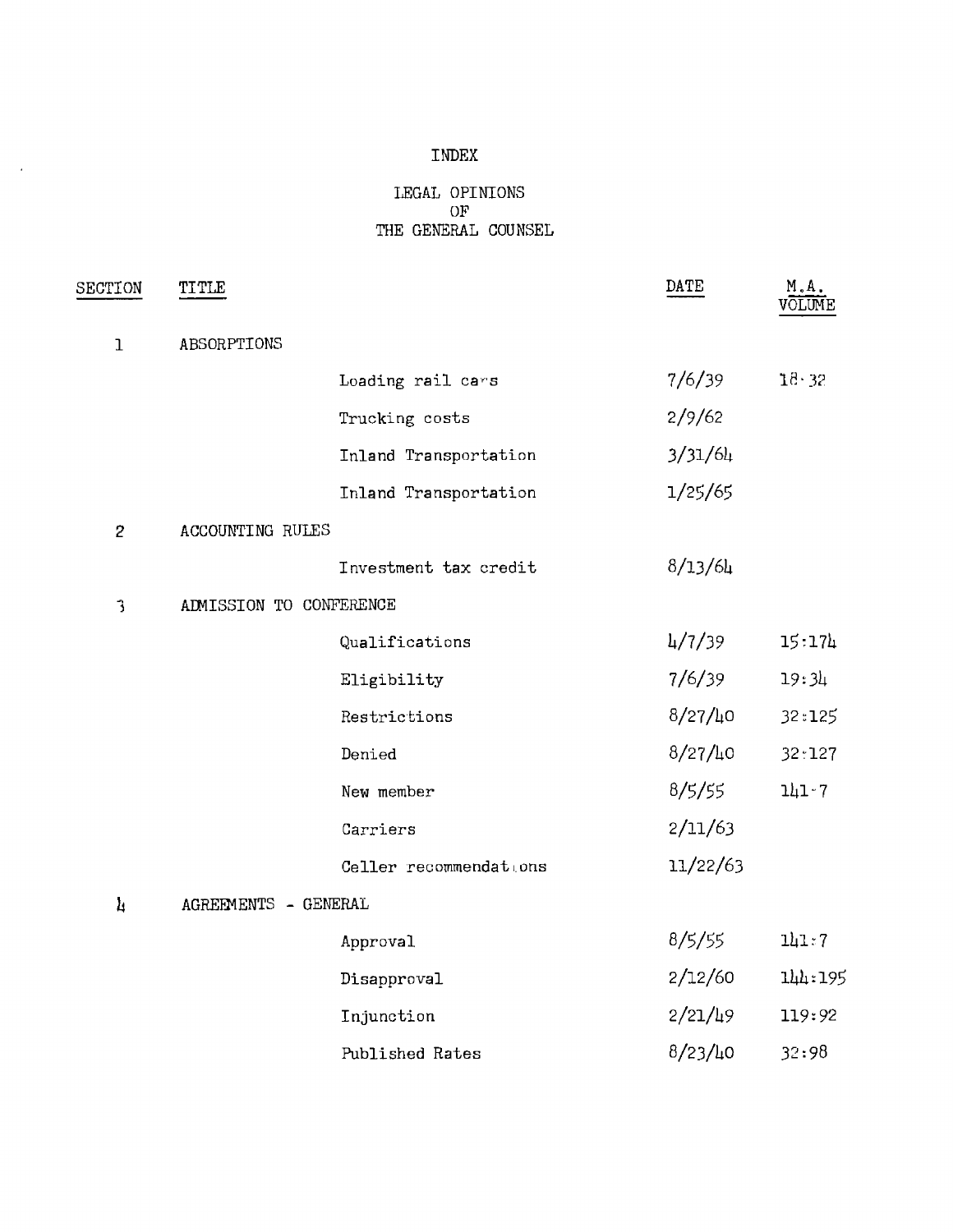| SECTION       | TITLE                            |                        | DATE              | M.A.<br>VOLUME |
|---------------|----------------------------------|------------------------|-------------------|----------------|
| $\frac{1}{2}$ | AGREEMENTS - GENERAL (Continued) |                        |                   |                |
|               |                                  | Hearings               | 6/1/45            | 9.1            |
|               |                                  | Discussed              | 7/17/63           |                |
|               |                                  | Modified               | 3/19/6            |                |
|               |                                  | Contingent             | 10/2/61           |                |
|               |                                  | Limitat.ons            | 9/18/62           |                |
|               |                                  | Conditions             | 7/31/63           |                |
| h, J          | AGREEMENTS TO BE FILED           |                        |                   |                |
|               |                                  | Foreign to Foreign     | 8/7/50            | 125:141        |
|               |                                  | Transshipment          | 7/27/54           | 139:66         |
|               |                                  | Cancellation           | $\frac{1}{2}$ /60 | 145:84         |
|               |                                  | Rates $(PR)$           | 2/15/39           | 13:158         |
|               |                                  | Re Canal Zone          | 12/27/39          | 23:234         |
|               |                                  | Notice, approval       | 11/12/40          | 34:65          |
|               |                                  | Sale, rood w 11        | $12/2/l_10$       | 34:137         |
|               |                                  | Section. 15            | 1/3/49            | 118:217        |
|               |                                  | Identical members      | 12/8/61           |                |
|               |                                  | Intercorporate Persons | 7/8/65            | 65-10          |
|               |                                  | Labor union            | 9/18/61           |                |
|               |                                  | Carrie agent           | 9/5/63            |                |
|               |                                  | Carrie", et al.        | 11/22/63          |                |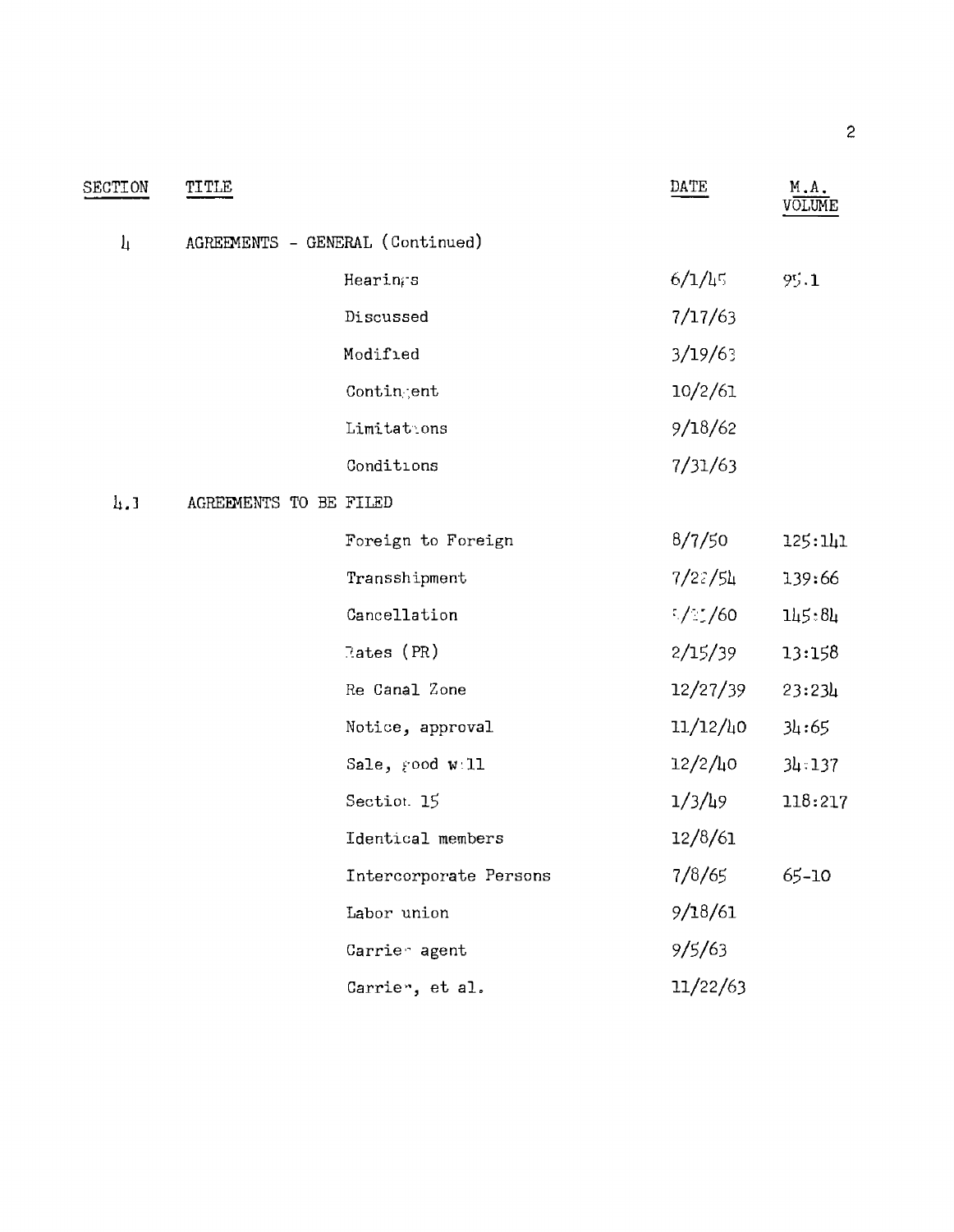| SECTION                     | TITLE                                  | DATE              | M.A.<br>VOLUME |
|-----------------------------|----------------------------------------|-------------------|----------------|
| $l_1$ , 2                   | AGREEMENTS - UNAPPROVED                |                   |                |
|                             | Illegal activities                     | 2/12/60           | 144:195        |
|                             | Injunctions                            | $5/18/l_1$ 0      | 29:222         |
|                             | Part approval                          | 1/3/49            | 118:217        |
|                             | Sovereign equality                     | 8/29/63           |                |
|                             | Prior operations                       | 3/28/62           |                |
|                             | New conditions                         | 11/22/63          |                |
| $\mathbf{h}$ , $\mathbf{3}$ | AGREEMENTS NOT CONTEMPLATED BY THE ACT |                   |                |
|                             | Shipper-Carrier                        | 4/14/49           | 120:11         |
|                             | Stock options                          | 11/17/54          | 139:224        |
|                             | Rate recommendations                   | 5/17/60           | 145:70         |
|                             | Surety Bond                            | 3/24/61           | 145:205        |
|                             | Daily transactions                     | 8/13/37           | 4:203          |
|                             | Agreement of sale                      | $1/\frac{1}{4}$ 0 | 26:41          |
|                             | Sale of vessel                         | 2/8/40            | 27:1           |
|                             | Philippine Conference                  | 7/17/46           | 107:49         |
|                             | Outside jurisdiction                   | 1/3/49            | 118:217        |
|                             | Sale of assets                         | 12/16/48          | 118:194        |
|                             | Sharing expenses                       | 8/27/63           |                |
|                             | Space charters                         | 11/21/63          |                |
|                             | Non-competitive                        | 6/27/67           | $67 - 2$       |
|                             | Tow charters                           | 11/1/63           |                |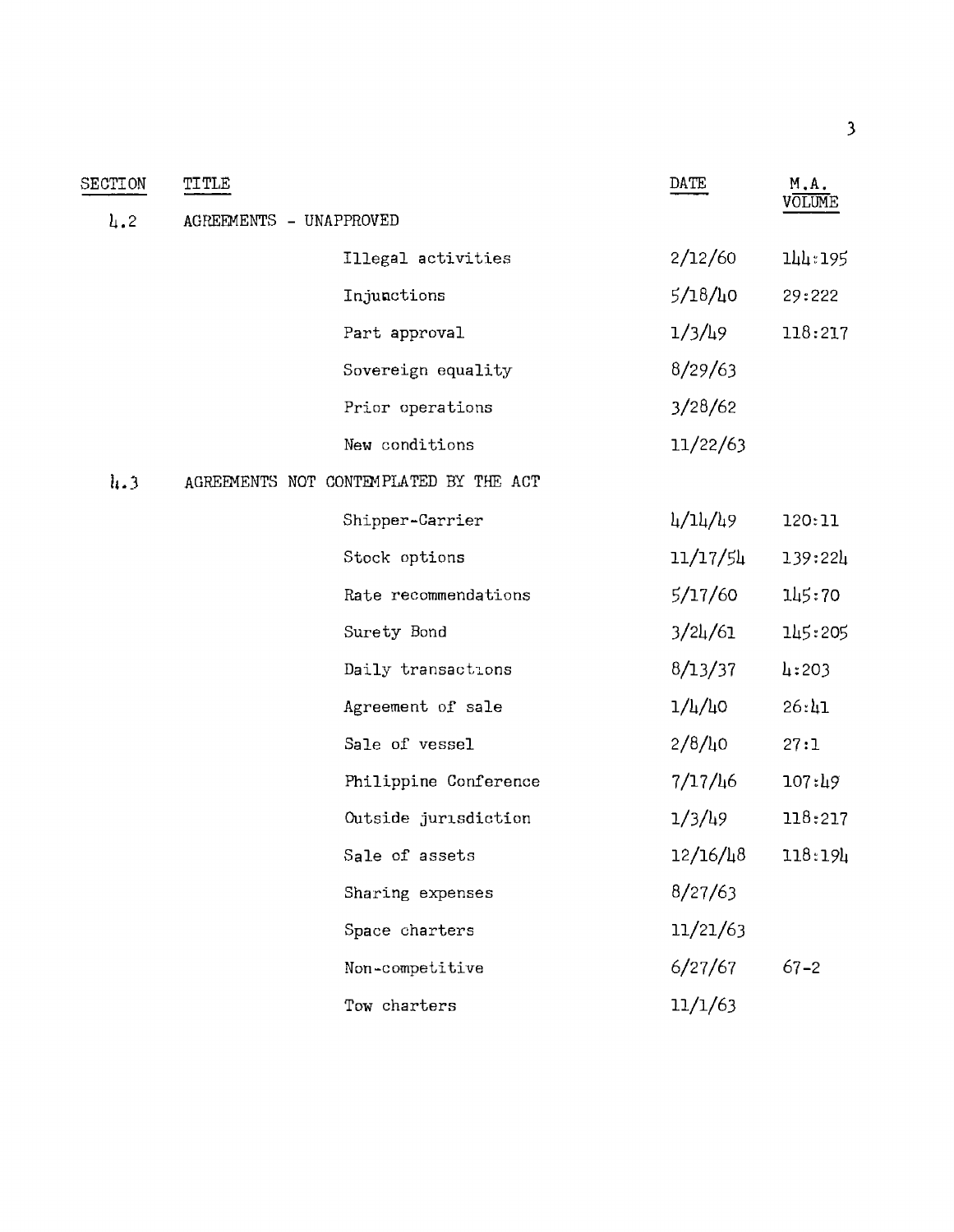|                 |                           |                           |         | $\boldsymbol{\mu}$ |
|-----------------|---------------------------|---------------------------|---------|--------------------|
| SECTION         | TITLE                     |                           | DATE    | M.A.<br>VOLUM      |
| $\frac{1}{4}$ . | AGREEMENTS, MODIFICATIONS |                           |         |                    |
|                 |                           | Changed conditions        | 9/9/40  | 32:237             |
|                 |                           | Complaint                 | 9/15/47 | 114:52             |
|                 |                           | Trade name                | 7/2/48  | 116:23h            |
|                 |                           | Failing to file           | 3/3/65  | $65 - 1$           |
| $\mathbf{h}$ =  | AGREEMENTS, TERMINATION   |                           |         |                    |
|                 |                           | Apportioning revenue      | 5/27/h0 | 29:240             |
|                 |                           | Administratively          | 5/21/40 | 29:230             |
|                 |                           | Report of                 | 8/27/40 | 32:125             |
|                 |                           | D-ssolution               | 4/7/41  | 36:132             |
| $\mathbb{S}$    | ALEXANDER REPORT          |                           |         |                    |
| 6               | ANTITRUST                 |                           |         |                    |
|                 |                           | Nonapplication            | 1/13/60 | 114:173            |
|                 |                           | Immunity                  | 4/7/39  | 14:178             |
|                 |                           | Jurisdiction              | 10/3/61 |                    |
|                 |                           | Commission responsibility | 1/21/64 |                    |
|                 |                           | Exemption                 | 6/10/67 | $67 - 5$           |
| 7               | BILLS OF LADING           |                           |         |                    |
|                 |                           | Demise clause             | 6/12/63 |                    |
|                 |                           | Duty common carrier       | 1/25/65 |                    |
|                 |                           | Marked "Prepaid"          | 6/20/66 | $66 - 1$           |
|                 |                           | Overland through-bill     | 9/1/66  | $66 - 1$           |
|                 |                           |                           |         |                    |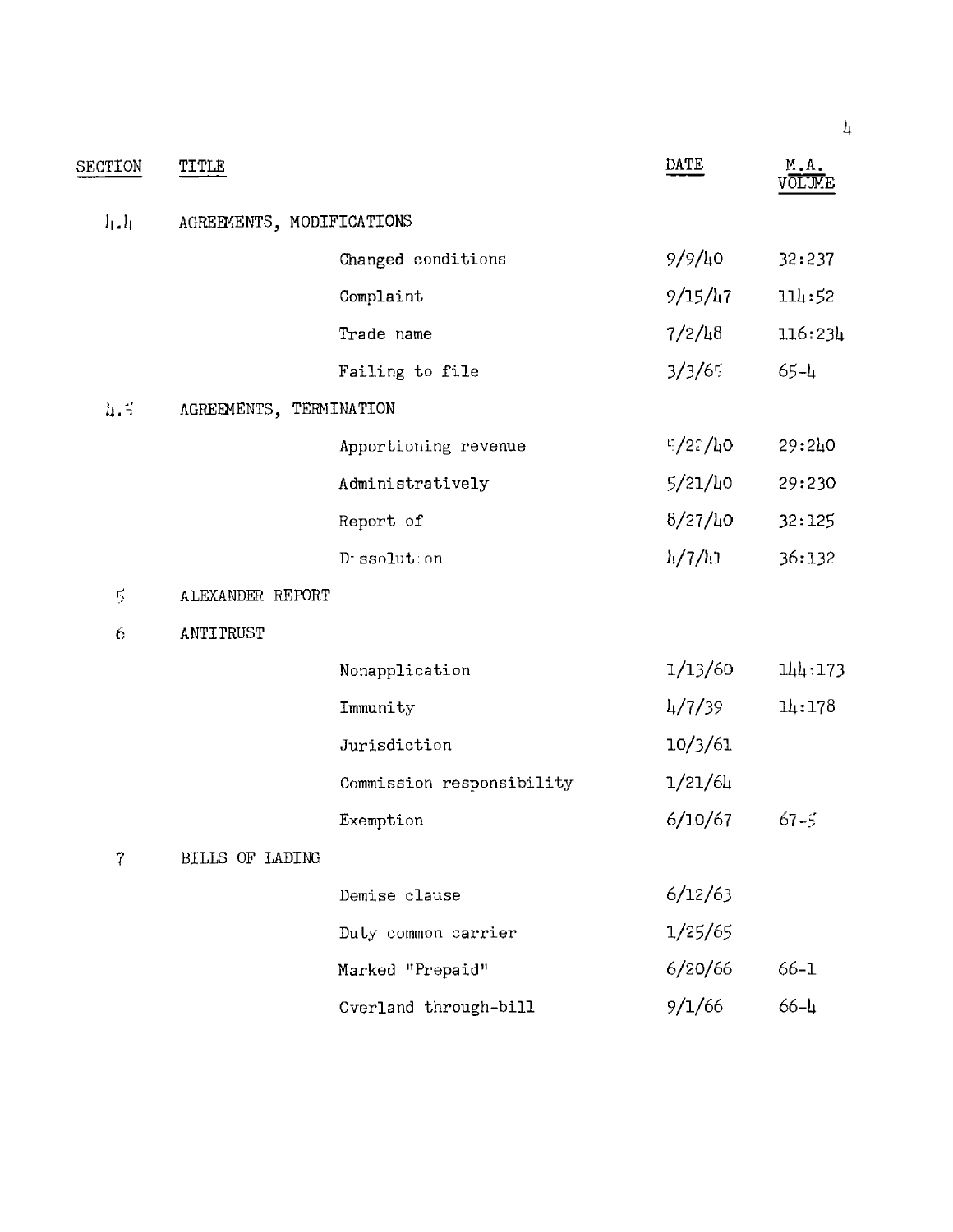| SECTION | TITLE           |                          | DATE       | M.A.<br>VOLTIC |
|---------|-----------------|--------------------------|------------|----------------|
| 8       | <b>BROKERS</b>  |                          |            |                |
|         |                 | Payment of               | 8/19/44    | 85:125         |
|         |                 | Defined                  | 6/19/62    |                |
|         |                 | Discrimination           | 1/18/63    |                |
| 9       | <b>CHARTERS</b> |                          |            |                |
| 10      | COMMON CARRIERS |                          |            |                |
|         |                 | Regulation               | 11/28/38   | 11:233         |
|         |                 | Refusing cargo           | 11/7/39    | 23:209         |
|         |                 | Responsibility           | $6/1/l_15$ | 95:01          |
|         |                 | Status                   | 1/5/62     |                |
|         |                 | Pooling                  | 11/19/63   |                |
|         |                 | Holding out              | 11/20/63   |                |
|         |                 | Two shippers             | 11/22/63   |                |
|         |                 | Multi-shippers           | 11/22/63   |                |
|         |                 | Solicitation             | 11/22/63   |                |
|         |                 | Door-to-door, Intermodal | 10/11/67   | $67 - 6$       |
| 10.1    | COMPLAINTS      |                          |            |                |
|         |                 | Stat. Limitations        | 3/14/49    | 119 152        |
|         |                 | Under S. 22              | 3/19/56    | 141.188        |
|         |                 | Petition to intervene    | 4/20/40    | 29:4           |
|         |                 | Sworn                    | 11/3/38    | $11 - 83$      |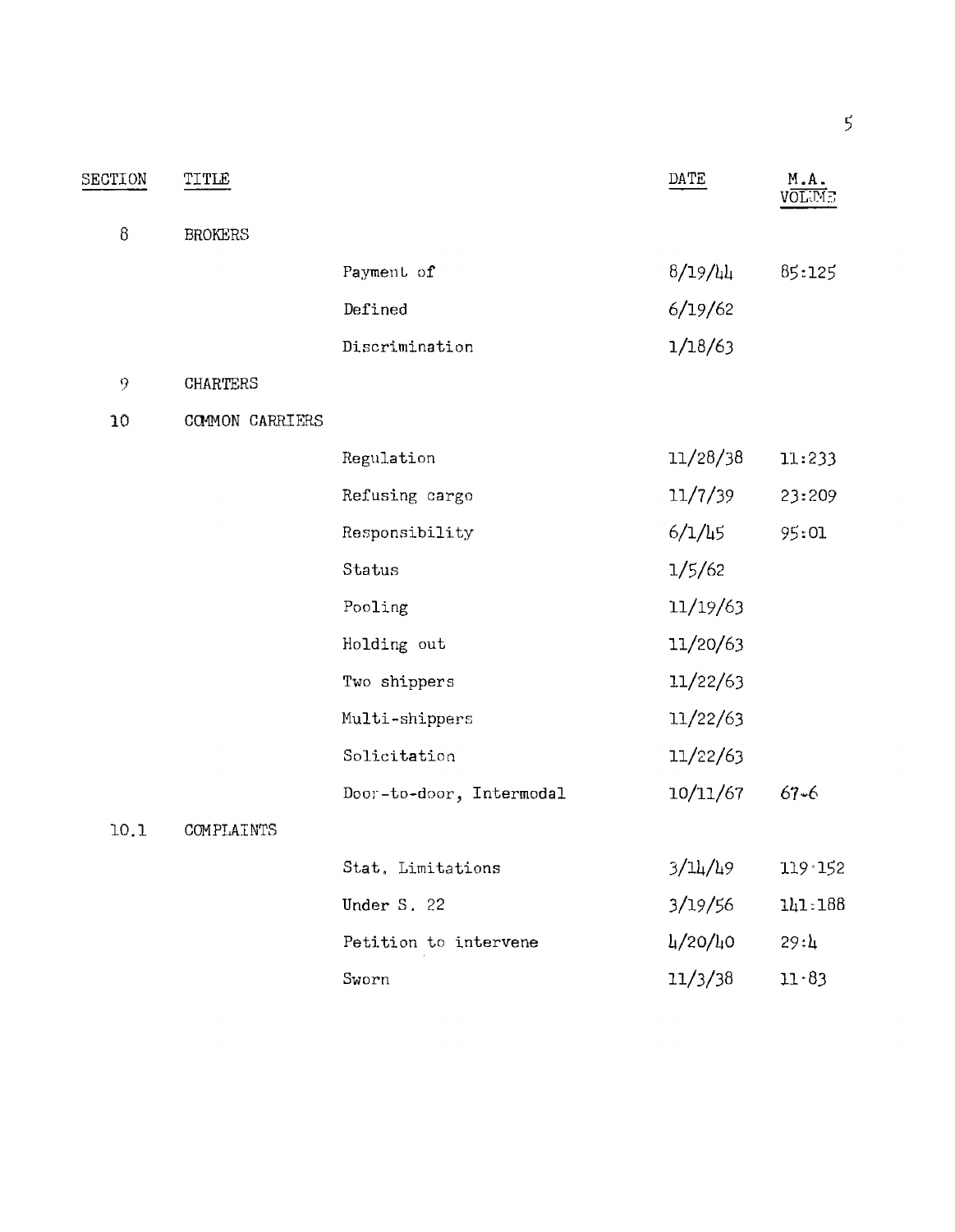| SECTION   | TITLE             |                     | DATE                                            | M.A.<br>VOLUME |
|-----------|-------------------|---------------------|-------------------------------------------------|----------------|
| 10.2      | COMPETITION       |                     |                                                 |                |
|           |                   | Preventing          | 6/11/37                                         | 3:346          |
|           |                   |                     |                                                 |                |
|           |                   | Controlling         | 11/7/39                                         | 23:221         |
|           |                   | Pooling             | 5/7/51                                          | 128:95         |
| 10.3      | CONCERTED ACTION  |                     |                                                 |                |
|           |                   | Against shipper     | 3/30/39                                         | 15:140         |
|           |                   | Brokerage           | 8/24/54                                         | 139:124        |
| 11        | CONFERENCES       |                     |                                                 |                |
|           |                   | As agent            | 7/15/60                                         | 145:118        |
|           |                   | As corporation      | 9/10/56                                         | 112:118        |
|           |                   | Membership          | 3/23/61                                         | 145:198        |
|           |                   | Subsidiary operator | 7/1/49                                          | 121:67         |
|           |                   | Right of entry      | 10/14/49                                        | 122:129        |
|           |                   | Legislation         | 4/9/40                                          | 28:171         |
|           |                   | Carrier status      | 6/1/45                                          | 95:1           |
|           |                   | Admission           | 7/31/63                                         |                |
| 11.1      | CONTAINERS        |                     |                                                 |                |
|           |                   | Foreign Built       | 10/9/67                                         | $67 - h$       |
| $1^\circ$ | CONTRACT CARRIERS |                     |                                                 |                |
|           |                   | Reports             | $\frac{1}{4}$ / $\frac{1}{4}$ / $\frac{1}{4}$ 9 | 120 11         |
|           |                   | Nonvessel operator  | 3/5/63                                          |                |
|           |                   | Joint service       | 11/19/63                                        |                |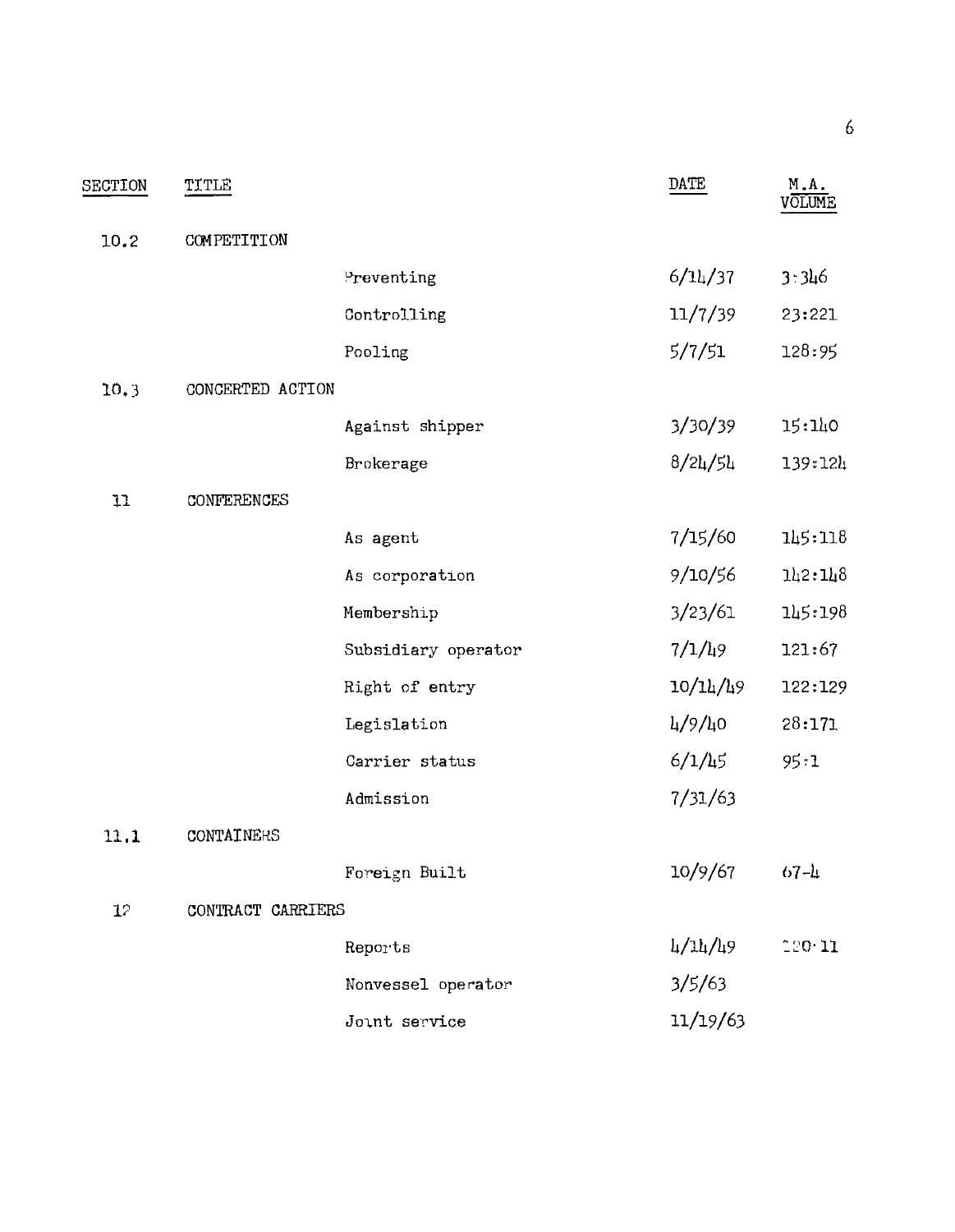| SECTION | TITLE                    |                               | DATE               | M.A.<br><b>JOLUME</b>       |
|---------|--------------------------|-------------------------------|--------------------|-----------------------------|
| 12      |                          | CONTRACT CARRIERS (Continued) |                    |                             |
|         |                          | "Tramp" Operator              | 11/20/63           |                             |
|         |                          | "Holding Out"                 | 11/22/63           |                             |
|         |                          | Partial charter               | 11/22/63           |                             |
| 13      | CONTRACT RATES           |                               |                    |                             |
|         |                          | Section 15                    | 1/17/62            |                             |
|         |                          | Obligations Section $1\mu(b)$ | 7/31/63            |                             |
|         |                          | 4/4/64-2/3/65<br>Status:      | 5/24/65            | $65 - 8$                    |
|         |                          | Overland tariff               | 9/1/66             | $66 - 4$                    |
| 14      | CUSTOM HOUSE BROKERS     |                               |                    |                             |
|         |                          | Regulation of                 | 6/15/62            |                             |
| 15      | DEFERRED REBATES         |                               |                    |                             |
|         |                          | Abandonment                   | 4/28/49            | 120:53                      |
| 16      | DEFINITIONS              |                               |                    |                             |
|         |                          | Section 1 (1916)              | 12/7/38<br>1/17/39 | 12:6 <sub>4</sub><br>12:236 |
|         |                          | Section 21 (1916)             | 9/5/41             | 39:11                       |
| 17      | DEMURRAGE                |                               |                    |                             |
|         |                          | Investigation                 | 9/21/h0            | 33:84                       |
| 18      | DETRIMENT TO COMMERCE    |                               |                    |                             |
|         |                          | Unapproved activities         | 2/12/60            | 144:195                     |
| 79      | DEVICES, ANTICOMPETITIVE |                               |                    |                             |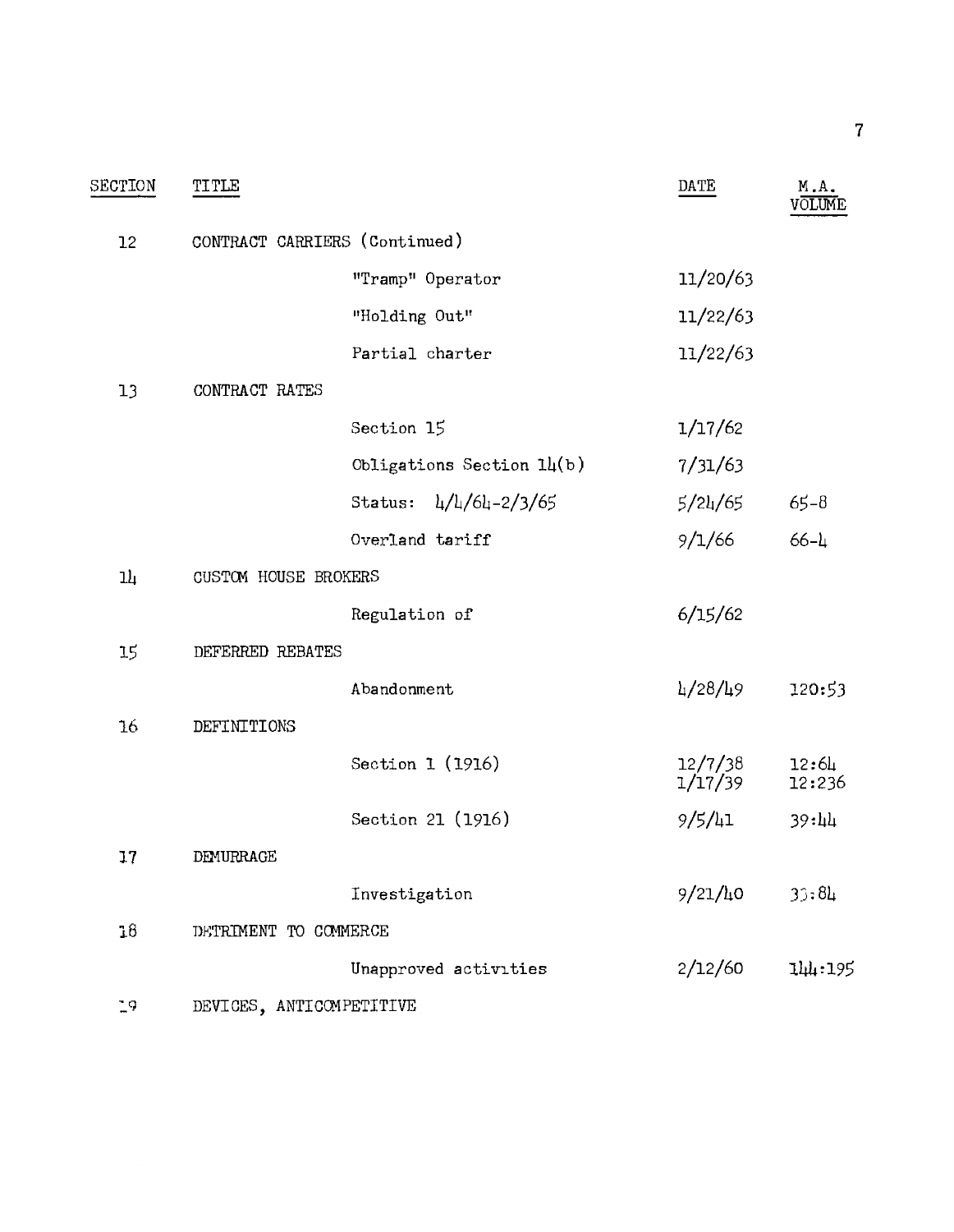| SECTION | TITLE                     |                   | DATE     | M.A.    |
|---------|---------------------------|-------------------|----------|---------|
| 20      | DISCLOSURE OF INFORMATION |                   |          |         |
|         |                           | Manifests         | 3/6/56   | 141:180 |
|         |                           | Conference        | 7/15/60  | 145:110 |
|         |                           | Stevedores        | 10/25/40 | 34:3    |
|         |                           | Commission        | 5/14/37  | 3:176   |
|         |                           | Permitted         | 3/12/63  |         |
|         |                           | Freight Forwarder | 10/30/62 |         |
|         |                           |                   |          |         |

# 21 DISCONTINUANCE OF SERVICE

#### 22 DISCRIMINATION

| Common carrier                 | 2/14/42 | 41:224     |
|--------------------------------|---------|------------|
| Refusing cargo                 | 2/13/h0 | 27:59      |
| Foreign carriers               | 3/1/37  | 2:16L      |
| Agreements, Conference & Agent | 11/9/55 | 141:62     |
| Counteracting                  | 7/15/52 | 133:159    |
| Rates                          | 2/14/42 | 41:224     |
| Passengers                     | 4/7/60  | 145:28     |
| Unreasonable                   | 2/10/44 | $71 - 199$ |

#### 23 DISMISSAL OF COMPLAINTS

#### ?h DISPARITIES

Authority to act 10/31/63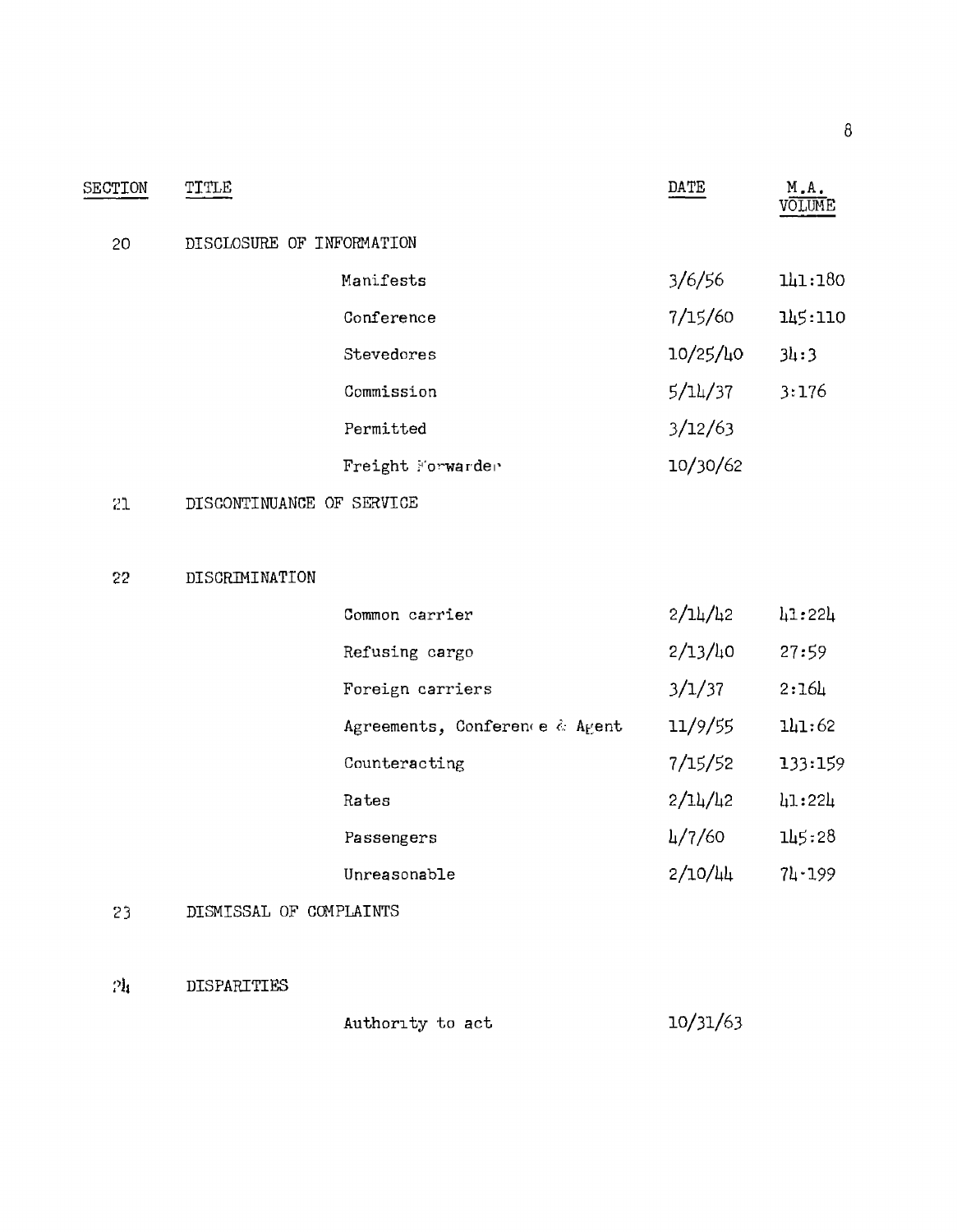| SECTION | TITLE               |                      | DATE                | M.A.<br>VO UME |
|---------|---------------------|----------------------|---------------------|----------------|
| 25      | <b>DISTANCES</b>    |                      |                     |                |
| 26      | DUAL RATE CONTRACTS |                      |                     |                |
|         |                     | FMC form of contract | 5/24/65             | $65 - 8$       |
|         |                     | Unreasonable         | 10/2/39             | 22:201         |
|         |                     | Damages              | 5/10/63             |                |
|         |                     | Government cargo     | 12/12/63            |                |
|         |                     | Injunction           | 5/24/65             |                |
|         |                     | "Merchant Shipper"   | 11/22/63            |                |
| 27      | DUAL RATE SYSTEM    |                      |                     |                |
|         |                     | Eliminations         | 5/4/60              | 145:51         |
|         |                     | Amendments           | 11/22/63            |                |
|         |                     | Date of filing       | 8/6/62              |                |
|         |                     | Hearing Requirements | 1/17/63             |                |
|         |                     | Independent carrier  | 5/15/63             |                |
|         |                     | Legality             | 1/23/62             |                |
|         |                     | Open Rates           | 5/15/63<br>11/14/63 |                |
|         |                     | Tariff filing        | $\frac{1}{2}$ /63   |                |
| 28      | DUTIES OF CARRIERS  |                      |                     |                |

29 ENFORCEMENT OF ORDERS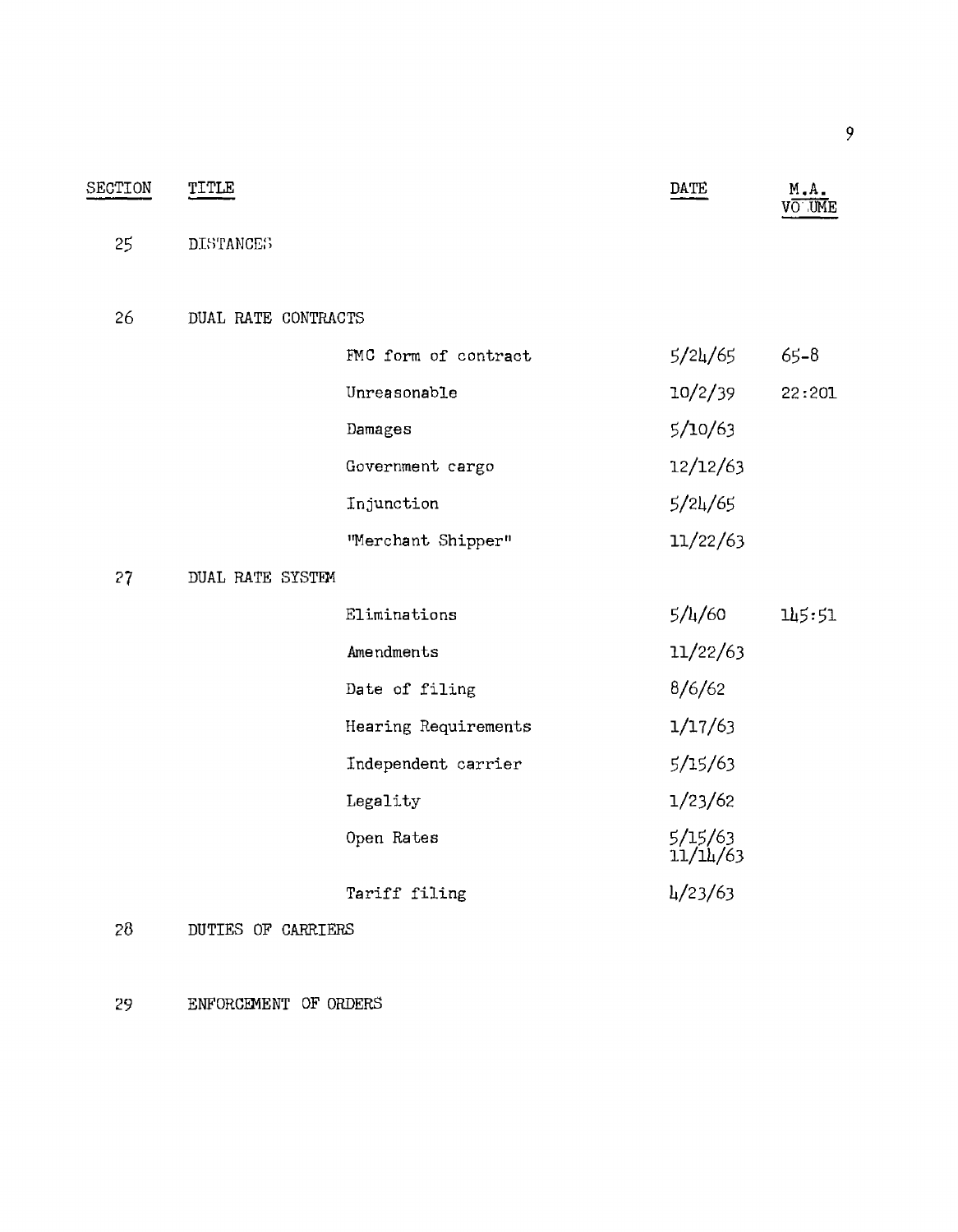| SECTION | TITLE                  |                            | DATE                              | M.A.<br>VŌLUME |
|---------|------------------------|----------------------------|-----------------------------------|----------------|
| 30      | FAIR RETURN            |                            |                                   |                |
| 31      | FAIR VALUE OF PROPERTY |                            |                                   |                |
| 32      | <b>FALSE BILLING</b>   |                            |                                   |                |
|         |                        | "Prepaid" bill of lading   | 6/20/66                           | $66 - 1$       |
| 33      | FERRIES                |                            |                                   |                |
|         |                        | Exempted                   | 9/12/62                           |                |
|         |                        | FMC Jurisdiction           | 1/24/64                           |                |
| 3h      | FIGHTING SHIP          |                            |                                   |                |
|         |                        | Prevention of              | 6/14/37                           | 3.346          |
| 35      | FILING OF REPORTS      |                            |                                   |                |
|         |                        | Common carrier             | 5/6/48                            | 116:21         |
|         |                        | False reports              | 12/24/l <sub>4</sub> 8            | 118:212        |
|         |                        | Foreign data               | 4/19/50                           | 124:149        |
|         |                        | Penalty                    | 11/l <sub>4</sub> /l <sub>4</sub> | 48:236         |
|         |                        | Rate Base under G.O. 5     | 4/6/65                            | $65 - 7$       |
| 36      | FILING OF TARIFFS      |                            |                                   |                |
|         |                        | Municipality               | 3/28/50                           | 124:65         |
|         |                        | Bulk cargo excluded        | 2/18/63                           |                |
|         |                        | Advance filing, increase   | 4/18/63                           |                |
|         |                        | A.M. vs. P.M. filing       | 2/26/64                           |                |
|         |                        | Bureau Domestic Regulation | 1/7/65                            | $65 - 1$       |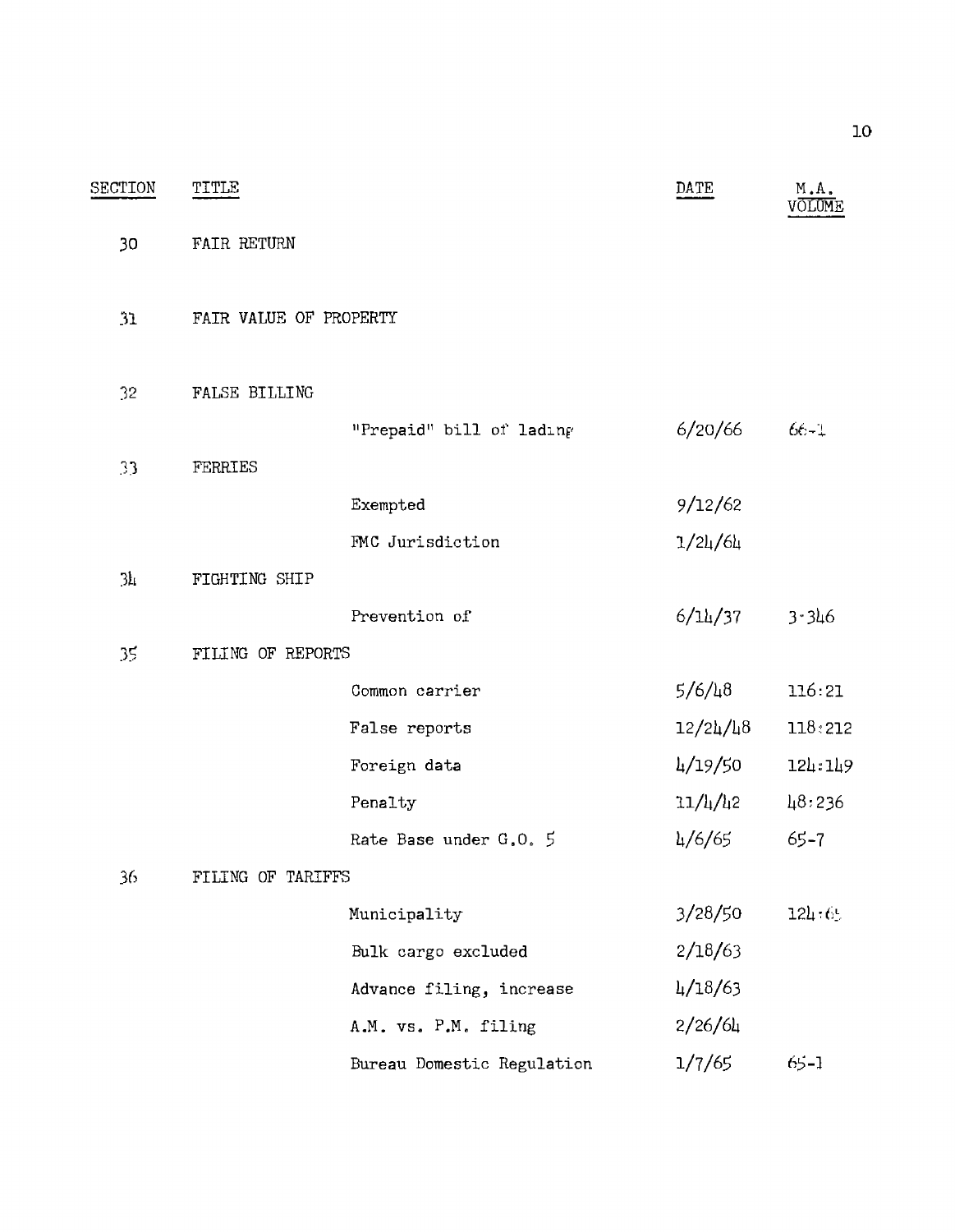| SECTION | TITLE                         |                               | DATE     | M.A.<br>v <del>o∵um</del> ∵ |
|---------|-------------------------------|-------------------------------|----------|-----------------------------|
| 36      | FILING OF TARIFFS (Continued) |                               |          |                             |
|         |                               | Joint filing of tar ffs       | 3/23/65  | $65 - 5$                    |
|         |                               | Independent Carriers          | 9/16/65  | 65-12                       |
|         |                               | Port-to-Port                  | 10/11/67 | $67 - 6$                    |
| 37      | FINANCIAL STATEMENTS          |                               |          |                             |
|         |                               | Domestic carriers             | 5/22/62  |                             |
|         |                               | Nonvessel owner               | 5/14/52  |                             |
|         |                               | Virgin Island trade           | 6/18/62  |                             |
|         |                               | Waiver of                     | 10/29/62 |                             |
|         |                               | Common carriers               | 11/16/62 |                             |
| 36      | FREIGHT FORWARDERS            |                               |          |                             |
|         |                               | Subject to $A$ t (1916)       | 3/20/43  | 55:65                       |
|         |                               | Profit sharing                | 9/8/44   | 86:67                       |
|         |                               | Rebating                      | 11/16/Щ  | 89.146                      |
|         |                               | Liability                     | 11/21/51 | 130 213                     |
|         |                               | $\exists$ rokera $\epsilon$ e | 3/6/53   | 135:134                     |
|         |                               | Agents                        | 11/30/53 | 137:165                     |
|         |                               | Licensing                     | 4/19/56  | 141:203                     |
|         |                               | ICC Jurisdict on              | 5/21/56  | 142.46                      |
|         |                               | Penalties                     | 5/18/60  | 145.75                      |
|         |                               | Broker defined                | 1/11/62  |                             |
|         |                               | $D$ vesture                   | 4/17/64  |                             |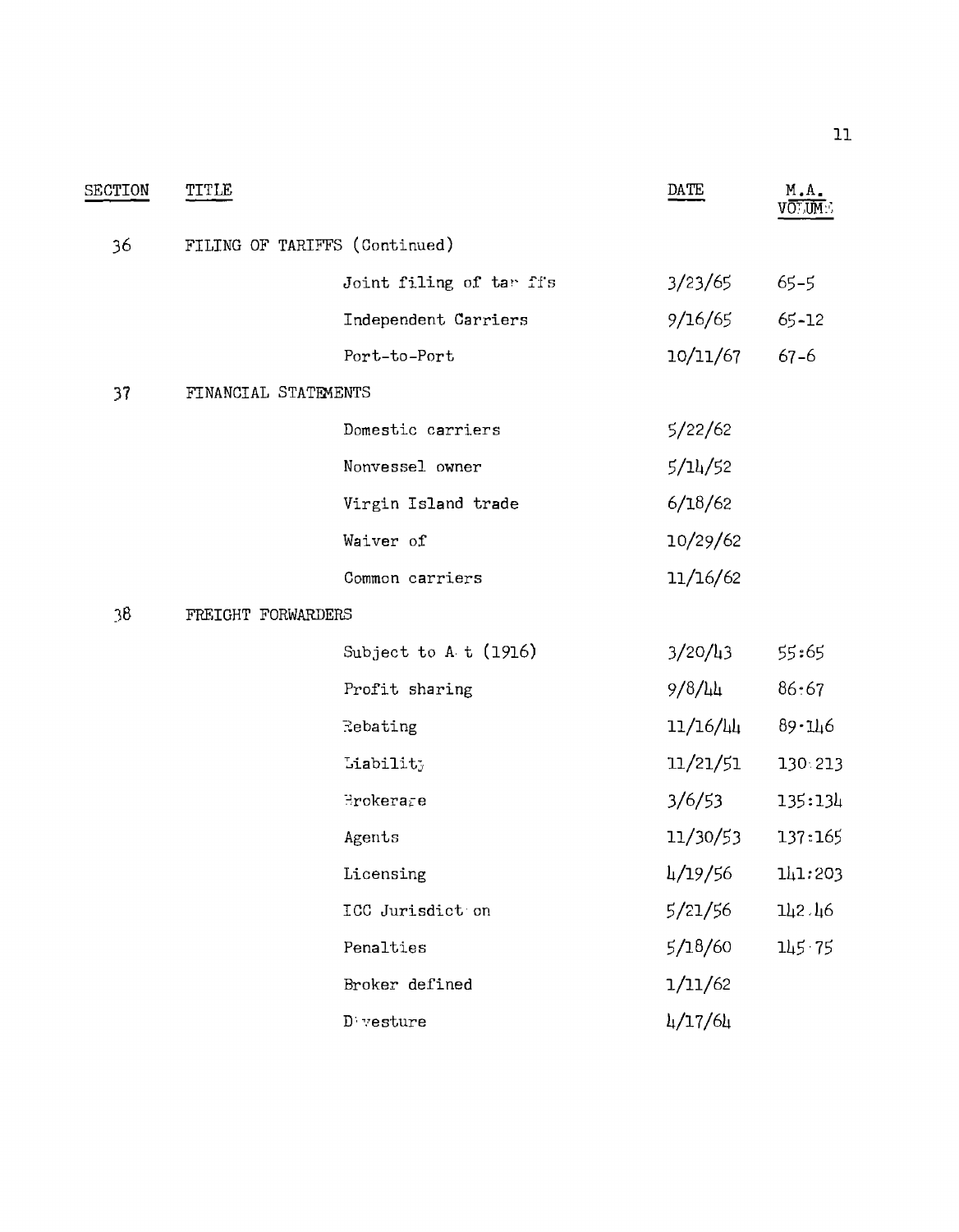| SECTION | TITLE         |                                 | DATE     | M.A.     |
|---------|---------------|---------------------------------|----------|----------|
| 38      |               | FREIGHT FORWARDERS (Continued)  |          |          |
|         |               | "FOB" Shipment                  | 8/20/63  |          |
|         |               | Foreign forwarders              | 1/26/62  |          |
|         |               | Hawaii & Alaska                 | 4/17/62  |          |
|         |               | Interstate                      | 1/29/63  |          |
|         |               | Puerto Rico                     | 5/22/62  |          |
|         |               | Purchase of foreign forwarder   | 2/18/64  |          |
|         |               | Qualifications                  | 11/22/63 |          |
|         |               | Requirements                    | 1/29/63  |          |
|         |               | Section 15 agreements           | 1/7/63   |          |
|         |               | Shipper connected               | 8/30/63  |          |
|         |               | Unlicensed                      | 8/21/63  |          |
|         |               | Cargo moving in Bond            | 3/23/65  | $65 - 6$ |
|         |               | Bonded Cargo                    | 3/23/65  |          |
|         |               | Dual Status, Nonvessel oper.    | 7/14/65  | 65-11    |
|         |               | Licensing by Detroit Port Comm. | 5/25/67  | $67 - 1$ |
| 39.     | FREE SERVICES |                                 |          |          |
|         |               | Gifts                           | 5/26/60  | 145 88   |
|         |               | Transportation                  | 9/19/60  | 145:143  |

| $+1$ and $-1$ and $-1$ | $21 - 21 = 2$       | ----   |
|------------------------|---------------------|--------|
| Entertainment          | $\frac{1}{4}$ /7/60 | 145:28 |

 $\mathcal{L}^{\text{max}}_{\text{max}}$  ,  $\mathcal{L}^{\text{max}}_{\text{max}}$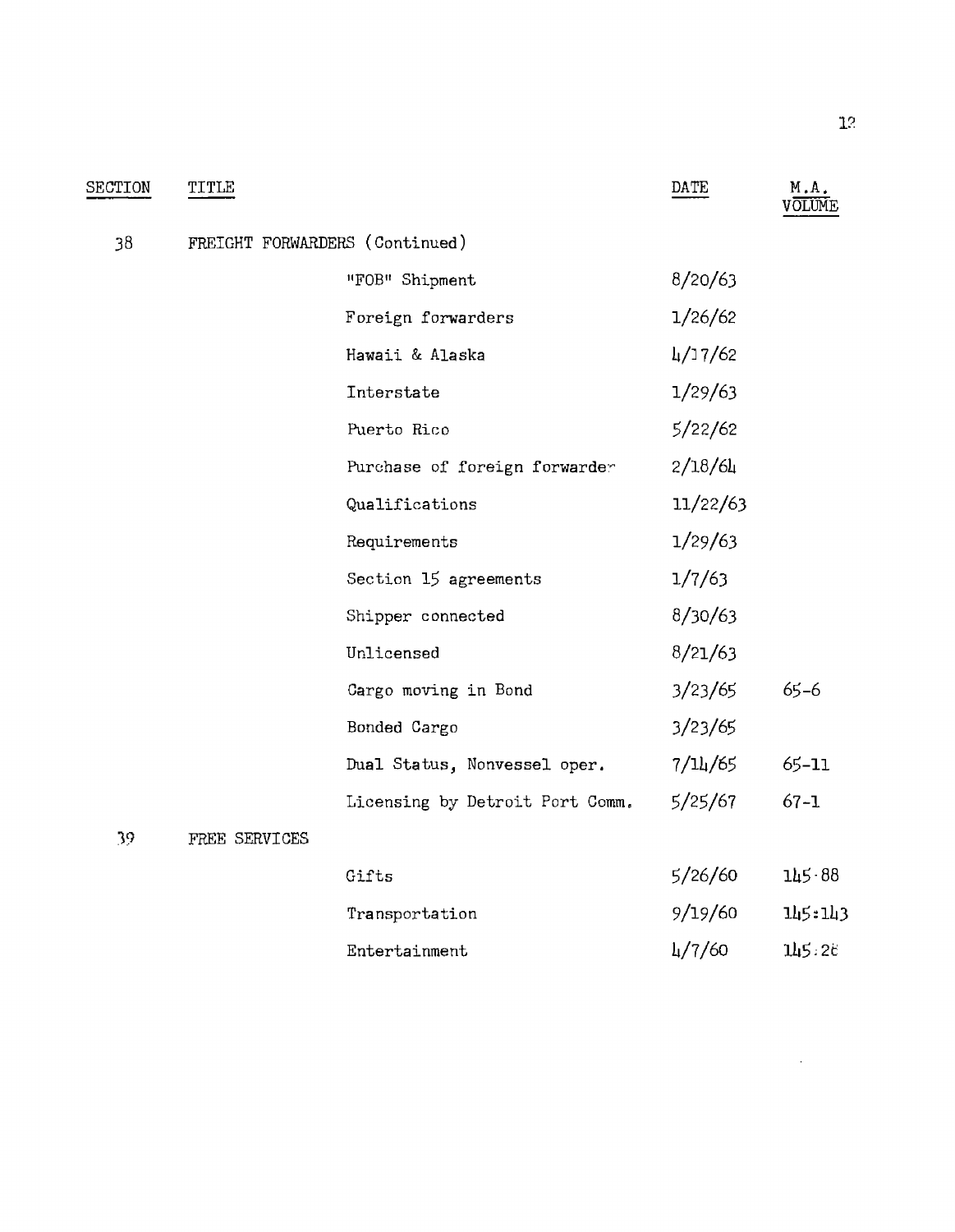| SECTION         | TITLE                          |                                             | DATE        | M.A.<br>VOLUME |
|-----------------|--------------------------------|---------------------------------------------|-------------|----------------|
| ŢО              | GOVERNMENT OR CHARITABLE CARGO |                                             |             |                |
|                 |                                | Filing of tariffs                           | 2/9/62      |                |
|                 |                                | Special rates                               | 2/1/52      | 131:145        |
| $\overline{11}$ | HANDLING, BEYOND SHIP'S TACKLE |                                             |             |                |
|                 |                                | No violation                                | 7/21/39     | 20:45          |
|                 |                                | Charges                                     | $2/20/l_10$ | 27:125         |
| 12              | HARTER ACT                     |                                             |             |                |
|                 |                                |                                             |             |                |
| $\mu$ 3         | HEARING PROCEEDINGS            |                                             |             |                |
|                 |                                | Admissibility of inter-agency<br>memorandum | 6/5/64      |                |
|                 |                                | Not required                                | 12/23/54    | 140:33         |
| hL,             | INFORMAL COMPLAINT             |                                             |             |                |
|                 |                                | Reparations                                 | 3/20/63     |                |
|                 |                                | Indemnity, letter of                        | 1/13/64     |                |
|                 |                                | Terminal operator                           | 6/30/64     |                |
| 45              | INSTITUTION OF PROCEEDINGS     |                                             |             |                |
|                 |                                | Court injunction                            | $2/21/l_19$ | 119:92         |
| 46              | INSURANCE                      |                                             |             |                |
|                 |                                | Investigation                               | 5/18/37     | 3:180          |
| 47              | INTERCOASTAL                   |                                             |             |                |
|                 |                                | Exemption                                   | $6/12/l_10$ | 30 121         |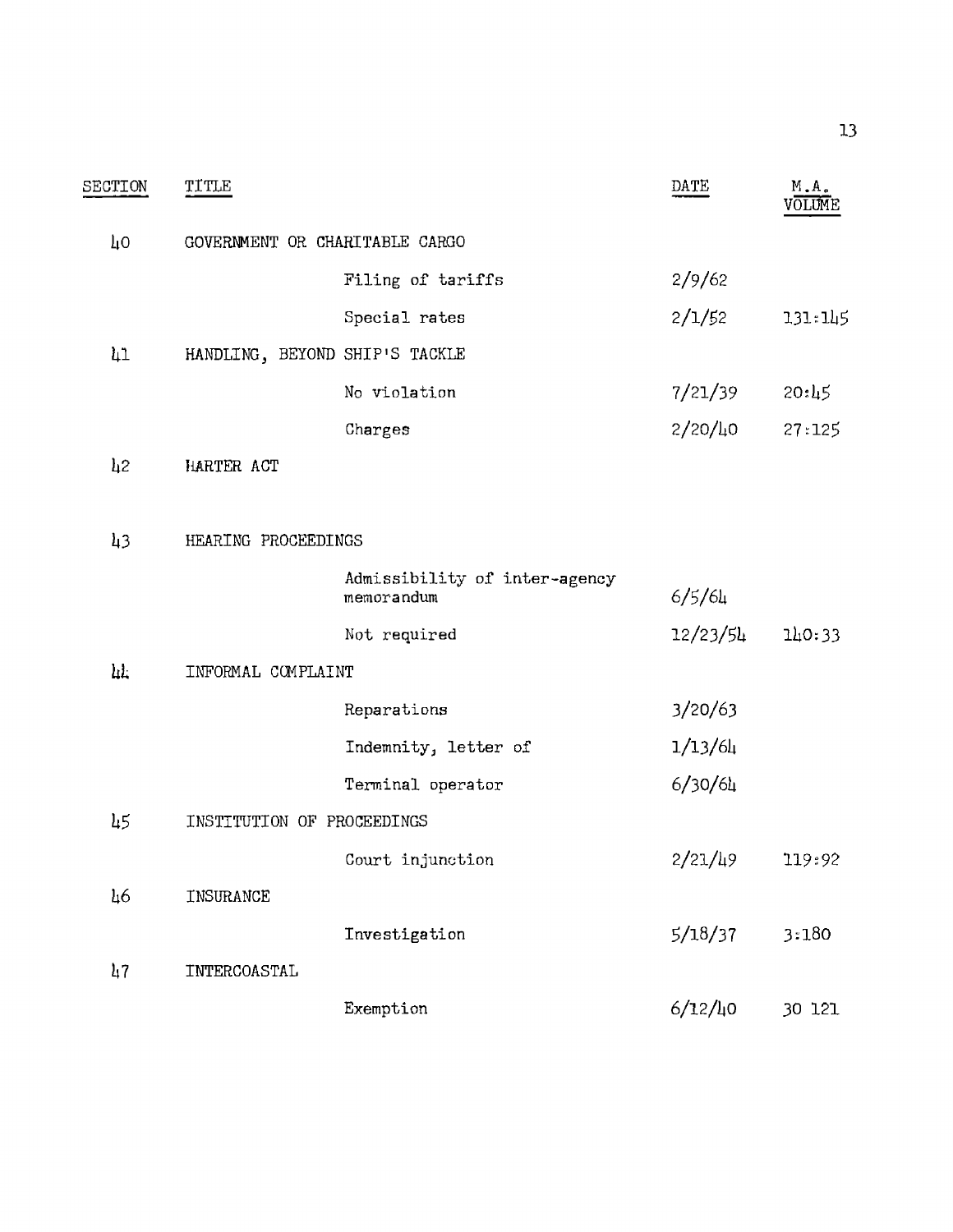| SECTION | TITLE          |                    | DATE        | M.A.<br>VOLUME |
|---------|----------------|--------------------|-------------|----------------|
| $\mu$ 8 | INTERSTATE     | Canal Zone         | 10/30/39    | 23:150         |
|         |                | Philippine's       | $8/21/l_10$ | 32:87          |
|         |                | <b>TCC</b>         | 11/12/40    | 34:68          |
|         |                | American Samoa     | 1/7/65      | $65 - 1$       |
| $\mu$ 9 | INVESTIGATIONS |                    |             |                |
|         |                | Inspecting records | 1/31/39     | 13:50          |
|         |                | Initiated by FMC   | 9/17/48     | 117 169        |
| 50      | JOINT SERVICE  |                    |             |                |
|         |                | Revenue agreement  | 11/12/40    | 34:65          |
|         |                | Common tariffs     | 3/23/65     | $65 - 5$       |
| 52      | JONES ACT      |                    |             |                |
|         |                | Alaska             | 2/1/39      | 18:01          |
|         |                | Suspension         | 11/23/62    |                |
| 52      | JURISDICTION   |                    |             |                |
|         |                | Railroads          | 4/15/37     | 3:53           |
|         |                | Agreements         | 8/13/37     | 4:203          |
|         |                | Arrangements       | 5/17/39     | 17:140         |
|         |                | "Possessions"      | 10/30/39    | 23:150         |
|         |                | Contracts          | 12/14/39    | 25:108         |
|         |                | Between ports      | 12/27/39    | 23:234         |
|         |                | Refusing cargo     | $2/13/l_10$ | 27:59          |
|         |                | Coastwise          | $6/8/\mu$ o | 30:103         |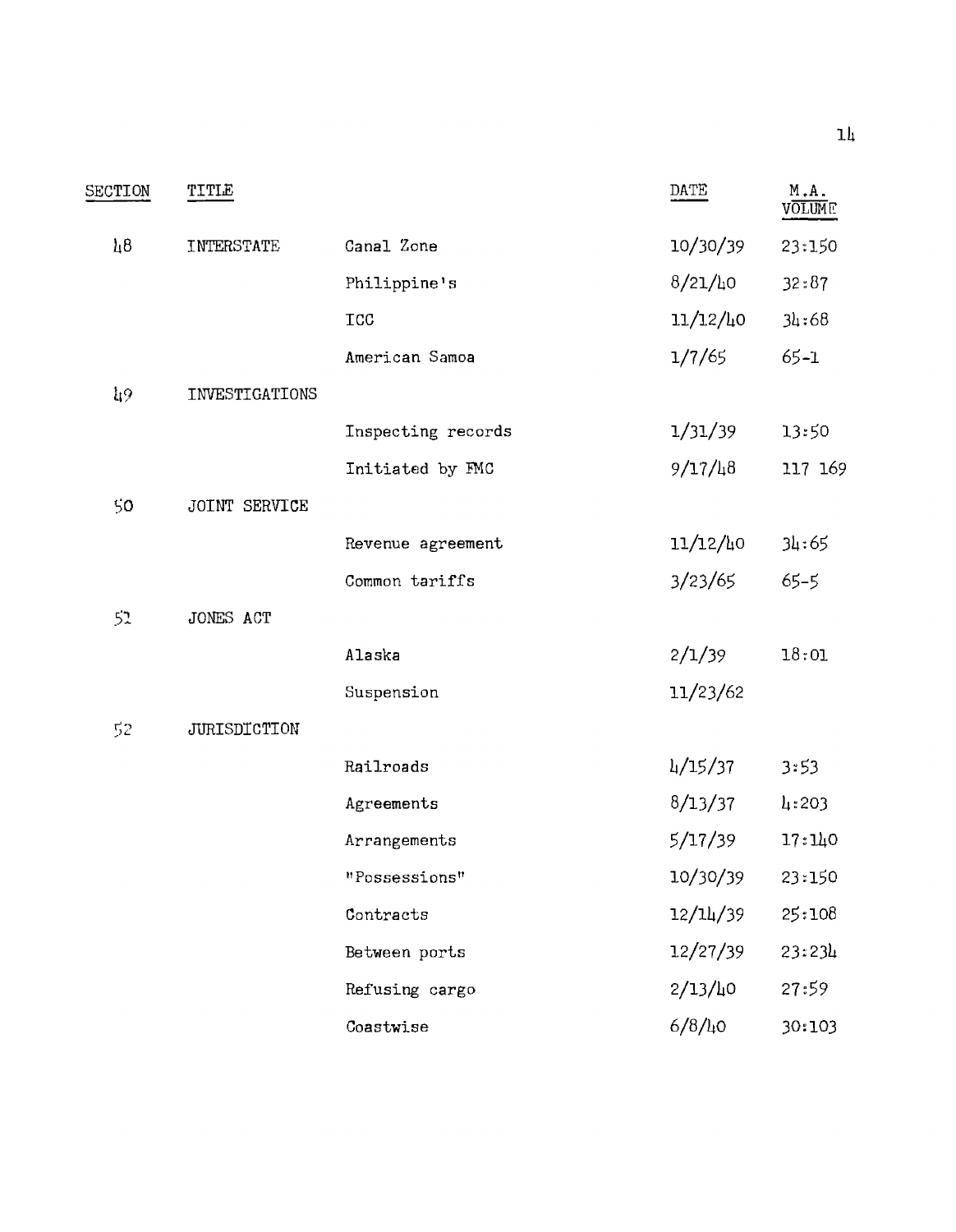| SECTION | <b>TITLE</b>  |                                 | DATE              | M.A.<br>VÖLUME |
|---------|---------------|---------------------------------|-------------------|----------------|
| 52      |               | JURISDICTION (Continued)        |                   |                |
|         |               | Philippines                     | $8/21/l_10$       | 32:87          |
|         |               | Far East Conference             | $\frac{1}{28/19}$ | 120:52         |
|         |               | <b>Regulatory Power</b>         | 10/5/49           | 127.94         |
|         |               | Exclusiveness                   | 1/13/60           | 144:173        |
|         |               | Barge operator                  | 1/24/64           |                |
|         |               | Clayton Act                     | 1/21/64           |                |
|         |               | Reorganization Plan             | $\frac{1}{2}$ /63 |                |
|         |               | Cargo which is lumber           | 2/3/65            | $65 - 3$       |
|         |               | Lighterage in Alaska            | 8/5/66            | $66 - 3$       |
| 53.     | <b>LEASES</b> | Carriers and Ports or Terminals |                   |                |
|         |               | Agreement                       | 7/16/63           |                |
|         |               | Anti-competitive                | 2/9/62            |                |
|         |               | Cargo limitation                | 1/24/63           |                |
|         |               | Elevator and port               | 5/22/61           | 146:16         |
|         |               | Jurisdiction, FMC               | 8/9/62            |                |
|         |               | Preferential assignment         | 9/6/63            |                |
|         |               | Profit sha ing                  | 9/12/60           | 145:136        |
|         |               | Stevedores                      | 8/27/63           |                |
|         |               | Tariffs                         | 9/18/60           | 145:141        |
|         |               | Waterfront facilities           | 10/30/62          |                |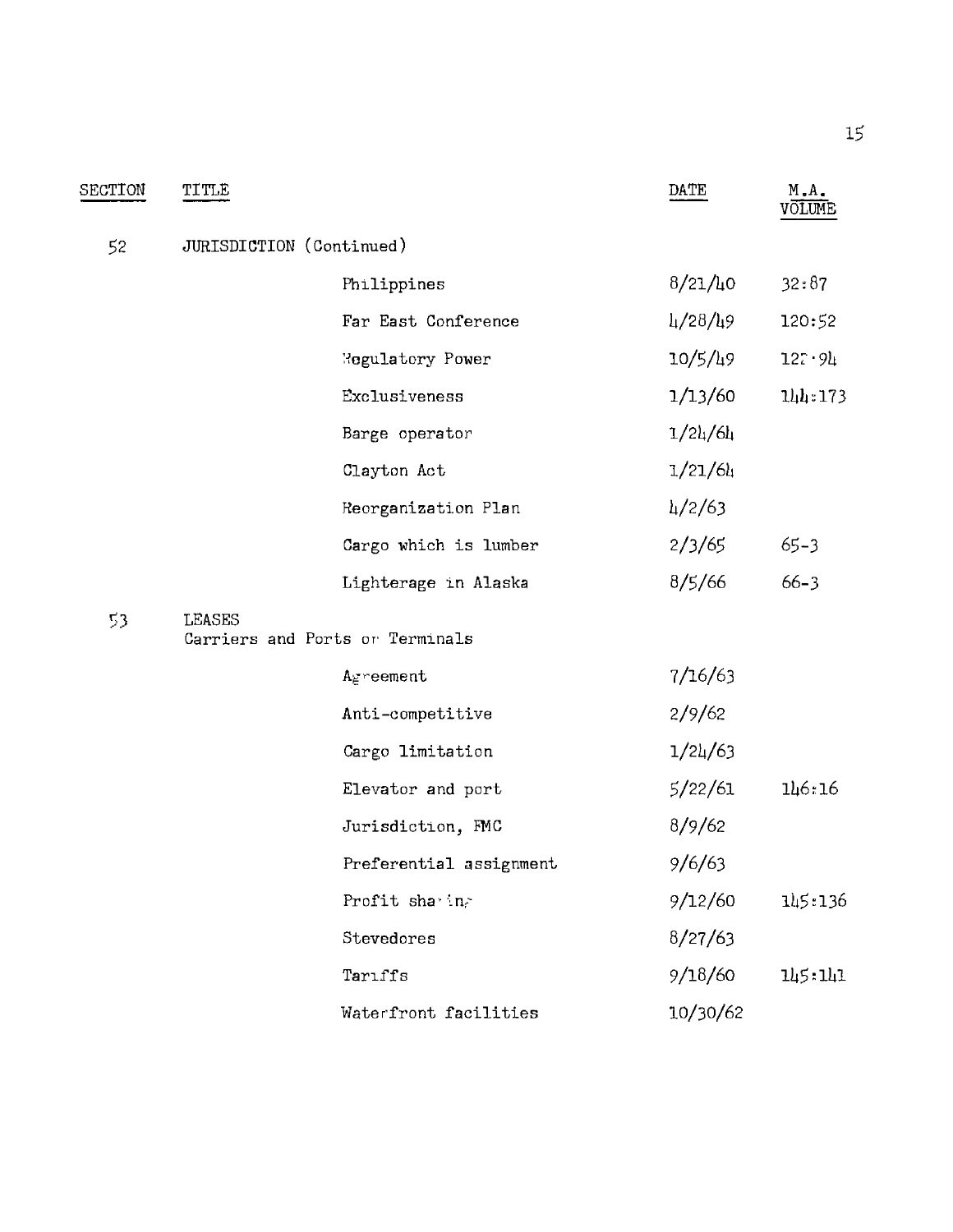| SECTION | TITLE                       |                         | DATE                 | М.А.              |
|---------|-----------------------------|-------------------------|----------------------|-------------------|
| 54      | LIABILITY OF CARRIERS       |                         |                      |                   |
|         |                             | Limitation by forwarder | 11/21/51             | 130 213           |
| 55      | LIGHTERAGE                  |                         |                      |                   |
|         |                             | Ship-to-shore, Alaska   | 8/5/66               | $66 - 1$          |
| 56      | LIQUIDATED DAMAGES          |                         |                      |                   |
|         |                             |                         |                      |                   |
| 57      | LOADING AND UNLOADING       |                         |                      |                   |
|         |                             |                         |                      |                   |
| 58      | LOSS AND DAMAGE             |                         |                      |                   |
|         |                             |                         |                      |                   |
| 59      | MERCHANT MARINE ACT OF 1936 |                         |                      |                   |
|         |                             |                         |                      |                   |
| 60      | MISQUOTING RATES, ET AL.    |                         |                      |                   |
|         |                             | Shipper                 | 7/21/39              | $20 \frac{17}{3}$ |
|         |                             | Forwarder               | 3/1/50               | 123 731           |
|         |                             | Carrier                 | $\frac{1}{4}$ /13/60 | 145:47            |
| 61      | MONOPOLY                    |                         |                      |                   |
|         |                             | Joint purchases         | 12/26/61             |                   |
| 62      | NONCONFERENCE CARRIERS      |                         |                      |                   |
|         |                             |                         |                      |                   |
| 63      | NONCOMPENSATORY RATES       |                         |                      |                   |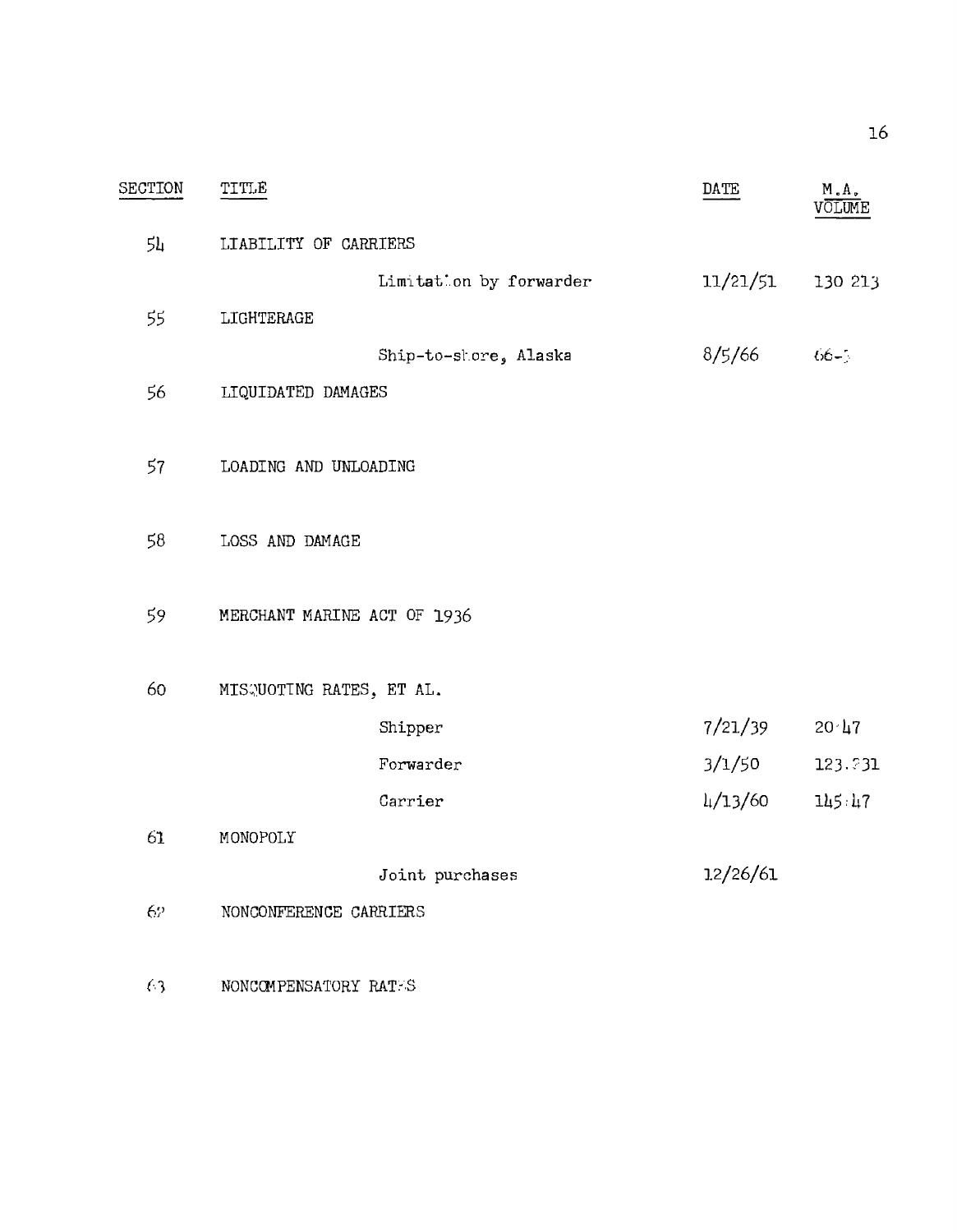| SECTION | TITLE           |                                    | DATE.         | M.A.<br><b>JOLUME</b> |
|---------|-----------------|------------------------------------|---------------|-----------------------|
| 64      |                 | NONVESSEL OPERATING COMMON CARRIER |               |                       |
|         |                 | Common carrier agreements          | 10/26/62      |                       |
|         |                 | Dual status as freight forwarder   | 7/11/65       | 65-11                 |
| 65      | OPERATING COSTS |                                    |               |                       |
|         |                 | Obtaining                          | 1/7/51        | 176.742               |
| 66      | ORDERS, AGENCY  |                                    |               |                       |
|         |                 | Noncompliance                      | 8/13/37       | 4:203                 |
|         |                 | Compliance                         | 7/6/38        | 9:158                 |
|         |                 | Cease and desist                   | $2/7/l_10$    | 26:232                |
|         |                 | Negative                           | 11/12/40      | 34:67                 |
|         |                 | Suspension                         | $3/26/l_1$    | 36:82                 |
|         |                 | Immunity                           | 3/2/60        | 145:4                 |
|         |                 | For documents                      | 7/L4/60       | 145:117               |
|         |                 | General Orders 6, 7 and 9          | 3/3/65        | $65 - 4$              |
|         |                 | General Orders 5 & 11              | $\frac{1}{6}$ |                       |
| 67      | OTHER PERSONS   |                                    |               |                       |
|         |                 | Conferences                        | 7/15/60       | 145:110               |
|         |                 | Terminals                          | 12/12/61      |                       |
|         |                 | Municipalities                     | 2/9/62        |                       |
|         |                 | Nonvessel owner                    | 11/22/63      |                       |
|         |                 | Self inctimination                 | 3/2/60        | 145 4                 |
|         |                 | Cargo Inspection Company           | 6/27/67       | $67 - ?$              |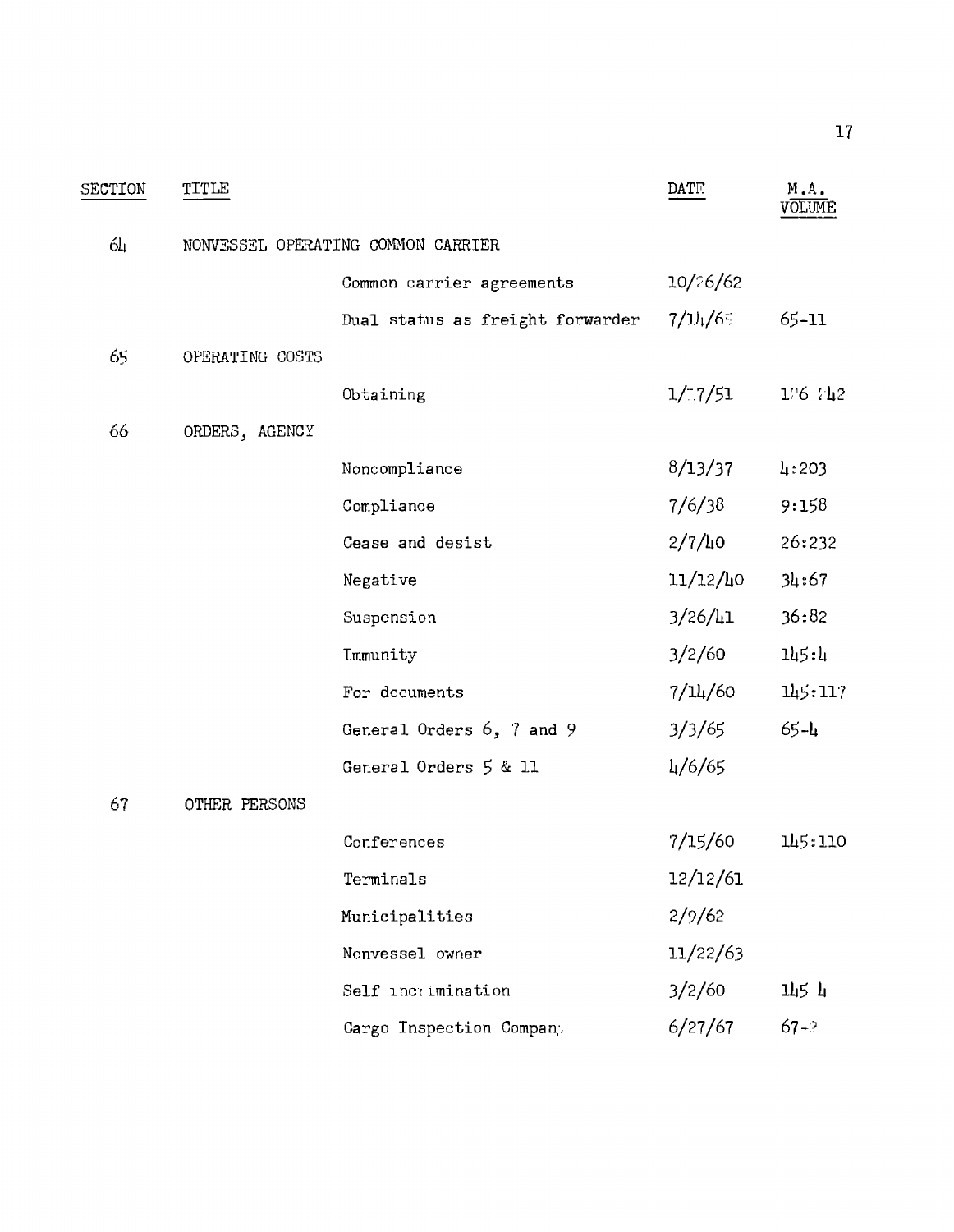| SECTION | TITLE               |                            | DATE        | M.A.     |
|---------|---------------------|----------------------------|-------------|----------|
| 68      | OVERCHARGES         |                            |             |          |
|         |                     | Carriers                   | 1/13/10     | 26:117   |
|         |                     | Time limit for claim       | 5/15/63     |          |
| 69      | PASSENGERS          |                            |             |          |
|         |                     | Reduced Fare               | 10/12/38    | 11:12    |
|         |                     | Refunds                    | $10/6/l_13$ | 67:35    |
|         |                     | Rate differences           | $1/26/l_10$ | 34:103   |
|         |                     | Discrimination             | 1/7/60      | 145:20   |
| 70      | PENALTIES           |                            |             |          |
|         |                     | Severity                   | 2/12/60     | 144 195  |
|         |                     | Self incrimination         | 3/2/60      | 145:4    |
|         |                     | Forfeitures                | 6/2/60      | 145:93   |
|         |                     | Merchant Marine Act, 1956  | 11/29/61    |          |
|         |                     | Mitigation of              | 8/2/63      |          |
|         |                     | Treble Damages             | 10/10/67    | $67 - 5$ |
|         |                     | For unreasonable practices | 10/12/67    | $67 - 7$ |
| 71      | PICKUP AND DELIVERY |                            |             |          |

72 POOL CARS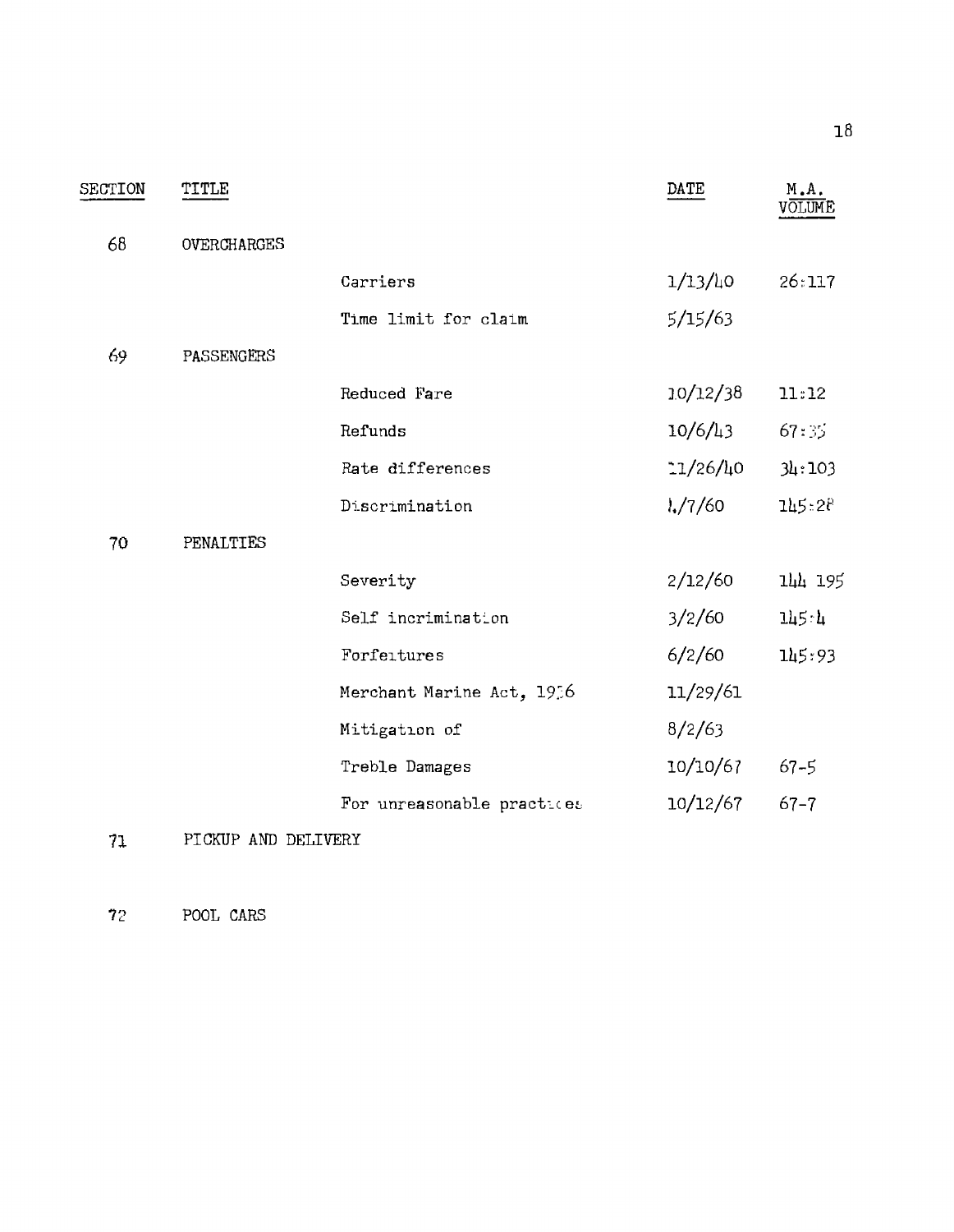| SECTION        | TITLE                |                       | DATE             | M.A.<br><b>OLUME</b> |
|----------------|----------------------|-----------------------|------------------|----------------------|
| 73             | POOLING AGREEMENTS   |                       |                  |                      |
|                |                      | Irregular service     | 8/27/40          | 32:125               |
|                |                      | Regulating            | $11/3/l_17$      | 114:149              |
|                |                      | Diverse citizens      | $9/28/l_18$      | 117:203              |
|                |                      | Criteria for          | 5/7/51           | 128:95               |
|                |                      | Joint service         | 3/13/56          | 141:187              |
| 7 <sub>4</sub> | PORTS                |                       |                  |                      |
|                |                      | Amendment to S. 16    | 7/13/39          | 19:247               |
|                |                      | Canal Zone            | 10/30/39         | 23 150               |
|                |                      | Refusing entry        | 7/15/52          | 133:159              |
|                |                      | Conference unanimity  | 9/8/55           | 141:36               |
| 75             | PORT EQUALIZATION    |                       |                  |                      |
|                |                      | Preference            | 2/15/39          | 13:156               |
|                |                      | Agreements            | $3/\frac{1}{63}$ |                      |
|                |                      | Tarıffs               | 3/12/63          |                      |
| 75.1           | POWERS OF COMMISSION |                       |                  |                      |
|                |                      | Plenary               | 6/14/37          | 3:346                |
|                |                      | Other than regulatory | 10/6/37          | 5:9                  |
|                |                      | Transport Act, 1940   | 4/9/41           | 36:188               |
|                |                      | Car riers             | 7/12/41          | 38.51                |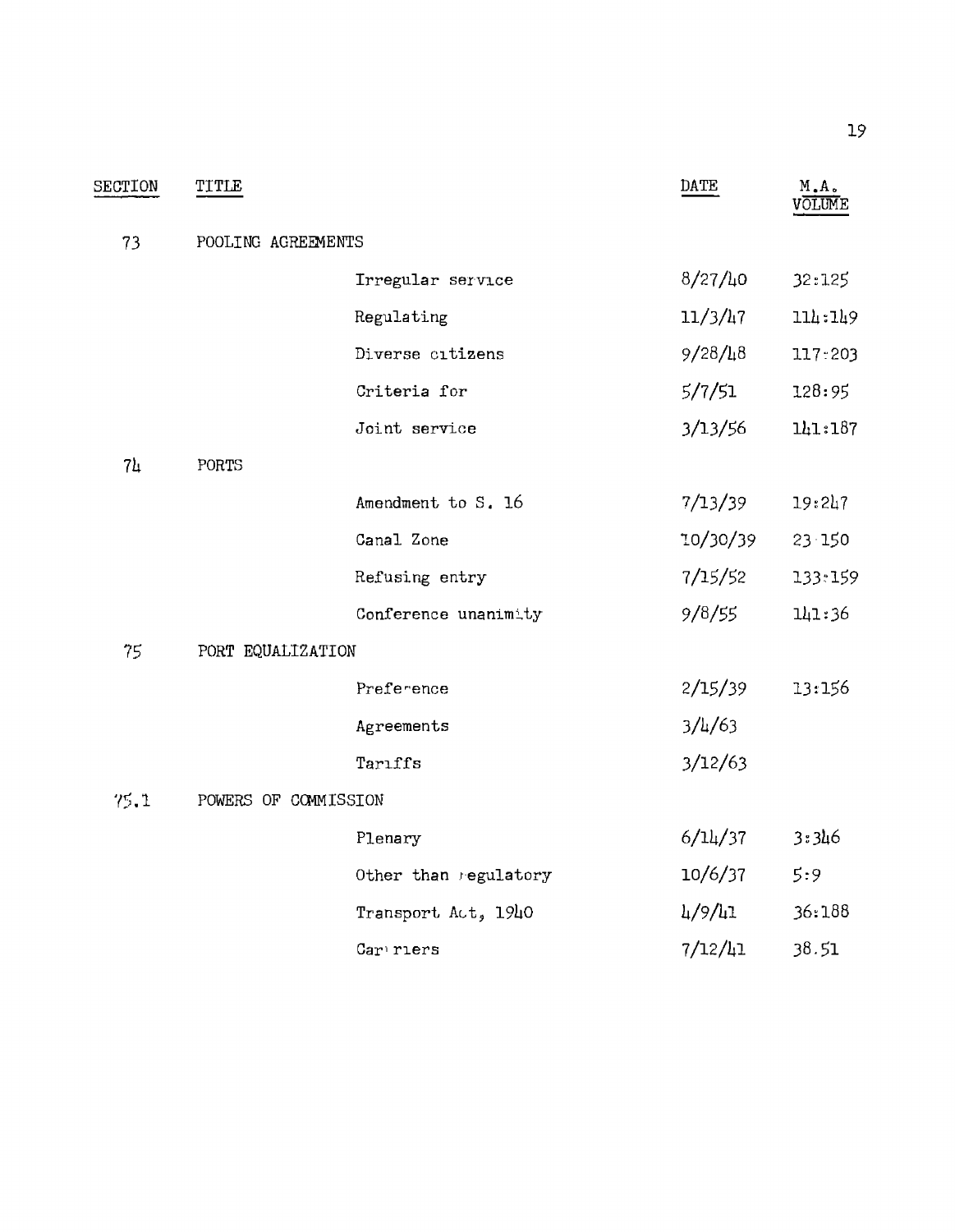| SECTION | TITLE                     |                               | DATE                 | M.A.<br>võľume |
|---------|---------------------------|-------------------------------|----------------------|----------------|
| 76      | PRACTICES                 |                               |                      |                |
|         |                           | Carriers                      | 7/24/39              | 20:54          |
|         |                           | Retal ation                   | 7/15/52              | 133.159        |
|         |                           | Outside conference agreement  | 10/3/61              |                |
|         |                           | Exclusive stevedore agreement | 1/l <sub>4</sub> /62 |                |
| 77      | PREFERENCE                |                               |                      |                |
|         |                           | Discrimination                | 2/15/39              | 13:156         |
|         |                           | Shipper                       | 5/26/60              | 145:88         |
|         |                           | Berth Assignmen <sup>+</sup>  | 8/2/63               |                |
|         |                           | Exclusive use                 | 8/6/63               |                |
|         |                           | Pier license                  | 9/26/63              |                |
| 78      | PRIVILEGED COMMUNICATIONS |                               |                      |                |
|         |                           | Immunity                      | 3/2/60               | 145:4          |
|         |                           | Admissibil                    | 6/5/64               |                |
| 79      | PROCEDURE                 |                               |                      |                |
|         |                           | Oral argument                 | 3/30/39              | 15.140         |
|         |                           | Refusal to answer             | 8/21/63              |                |
| 80      | PROJECT RATES             |                               |                      |                |
|         |                           | Section 14b not applicable    | 11/22/63             |                |
| 81      | PROPORTIONAL RATES        |                               |                      |                |
|         |                           |                               |                      |                |
| 82      | PUBLIC INTEREST           |                               |                      |                |
|         |                           | Licensing of terminals        | 7/6/67               | $67 - 5$       |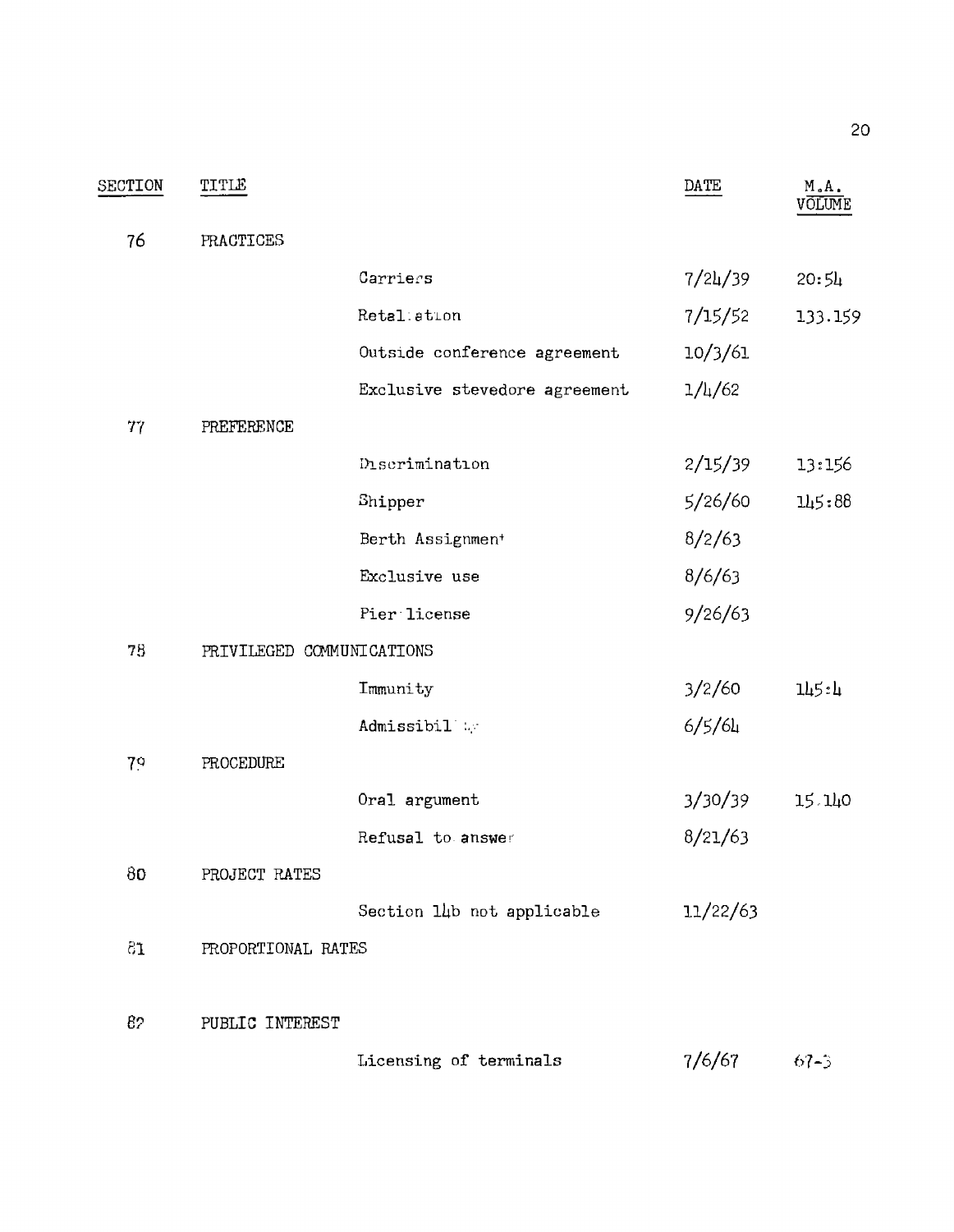| SECTION        | TITLE           |                            | DATE                            | $M$ .A.<br>VOLUME |
|----------------|-----------------|----------------------------|---------------------------------|-------------------|
| 83             | QUORUM PRESENT  |                            |                                 |                   |
|                |                 | Commissioner participation | 12/5/63                         |                   |
| 8 <sub>µ</sub> | <b>RATES</b>    |                            |                                 |                   |
|                |                 | Great Lakes                | 2/6/39                          | 13:92             |
|                |                 | Puerto Rico                | 7/18/39                         | 20:13             |
|                |                 | Foreign                    | 12/1/39                         | 24:196            |
|                |                 | Discriminatory             | $2/\frac{1}{4}$ / $\frac{1}{2}$ | 41:224            |
|                |                 | Schedules                  | 12/2/59                         | 144:145           |
|                |                 | Observed                   | 11/20/59                        | 144:148           |
|                |                 | Reduction                  | $\frac{1}{7}$ /60               | 145:28            |
|                |                 | Establishing               | 3/14/61                         | 145:197           |
|                |                 | Bulk Cargo                 | 9/26/63                         |                   |
|                |                 | Filing                     | 2/12/63                         |                   |
|                |                 | Proportional and Joint     | 4/6/65                          | $-65 - 7$         |
| 85             | RATE REDUCTIONS |                            |                                 |                   |
|                |                 | Too low                    | 6/14/37                         | 3:346             |
|                |                 | Under section $26(16)$     | 9/7/38                          | 10 141            |
|                |                 | Students                   | 10/12/38                        | 11:12             |
|                |                 | Government employees       | 10/14/38                        | $11 \cdot 16$     |
|                |                 | Conferences                | $\frac{1}{22/63}$               |                   |
|                |                 | Passengers                 | 6/6/62                          |                   |
|                |                 | Refunds                    | 3/20/64                         |                   |
|                |                 | In excess of 15% spread    | 11/22/63                        |                   |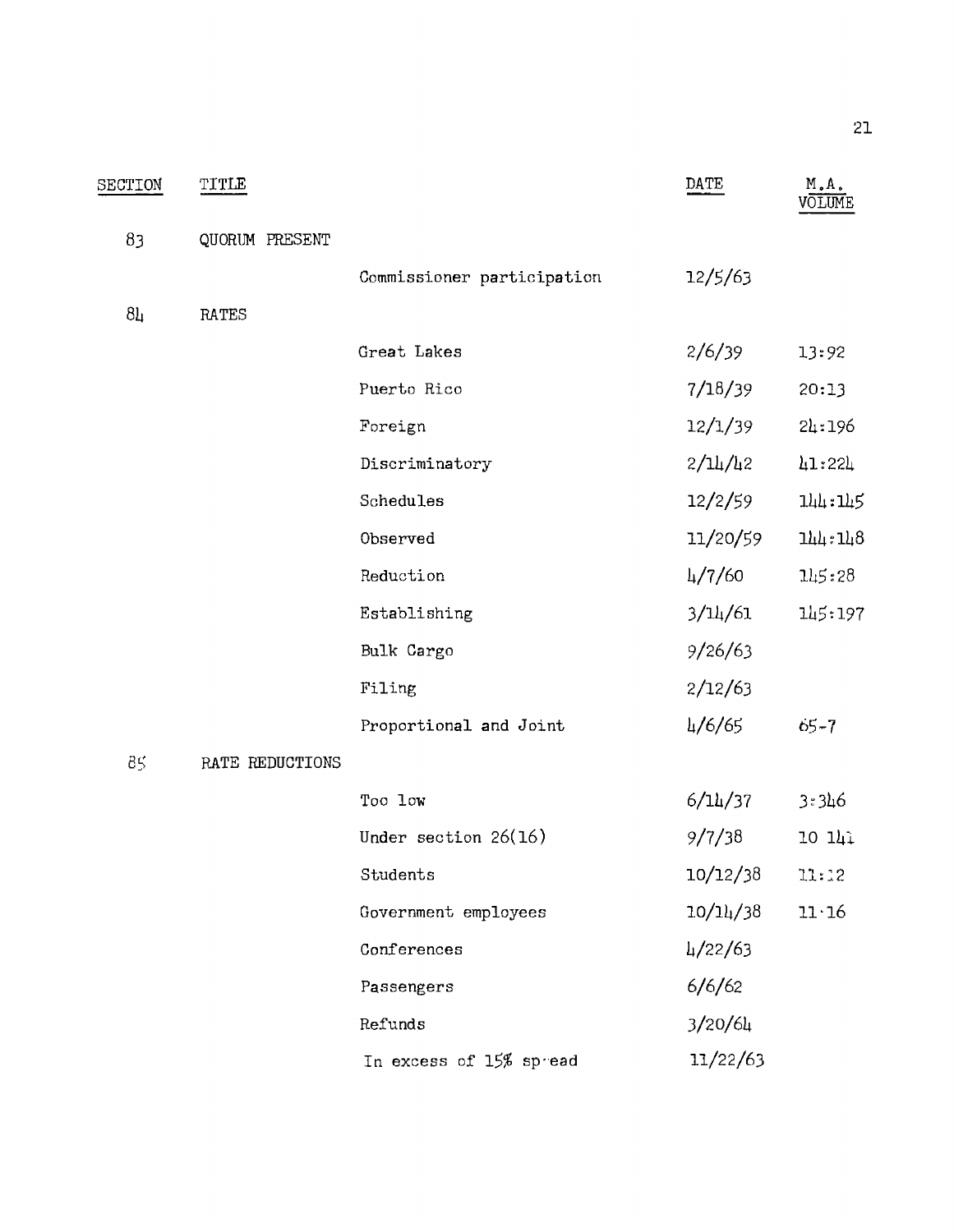| SECTION | TITLE                       |                           | DATE      | M.A.<br>volume |
|---------|-----------------------------|---------------------------|-----------|----------------|
| 85      | RATE REDUCTIONS (Continued) |                           |           |                |
|         |                             | Suspension                | 9/19/61   |                |
|         |                             | Violations (33)           | 1/5/62    |                |
|         |                             | Violations (16)           | 1/5/62    |                |
| 86      | RATE STRUCTURE 3            |                           |           |                |
| 87      | RATE WARS                   |                           |           |                |
| 88      | <b>REBATES</b>              |                           |           |                |
|         |                             | Dividends                 | 5/22/61   | 146:22         |
| 89      | <b>REFUNDS</b>              |                           |           |                |
|         |                             | Application               | 12/10/39  | 25:143         |
|         |                             | Tariff rules              | 3/20/64   |                |
| 90      | REORGANIZATION PLAN NO. 7   |                           |           |                |
|         |                             | Quorum of the Commission  | $-2/5/63$ |                |
| 91      | REPARATIONS                 | Typographical errors      | 12/18/39  | 25:112         |
|         |                             | For brokerage             | 3/24/54   | 139:124        |
|         |                             | For inland transportation | 1/25/65   | $65 - 2$       |
| 92      | RETALIATION                 |                           |           |                |
| 93      | REJECTED TARIFFS            |                           |           |                |
|         |                             | No authority              | 1/7/55    | 140:41         |
|         |                             | Retention of copies       | 10/18/62  |                |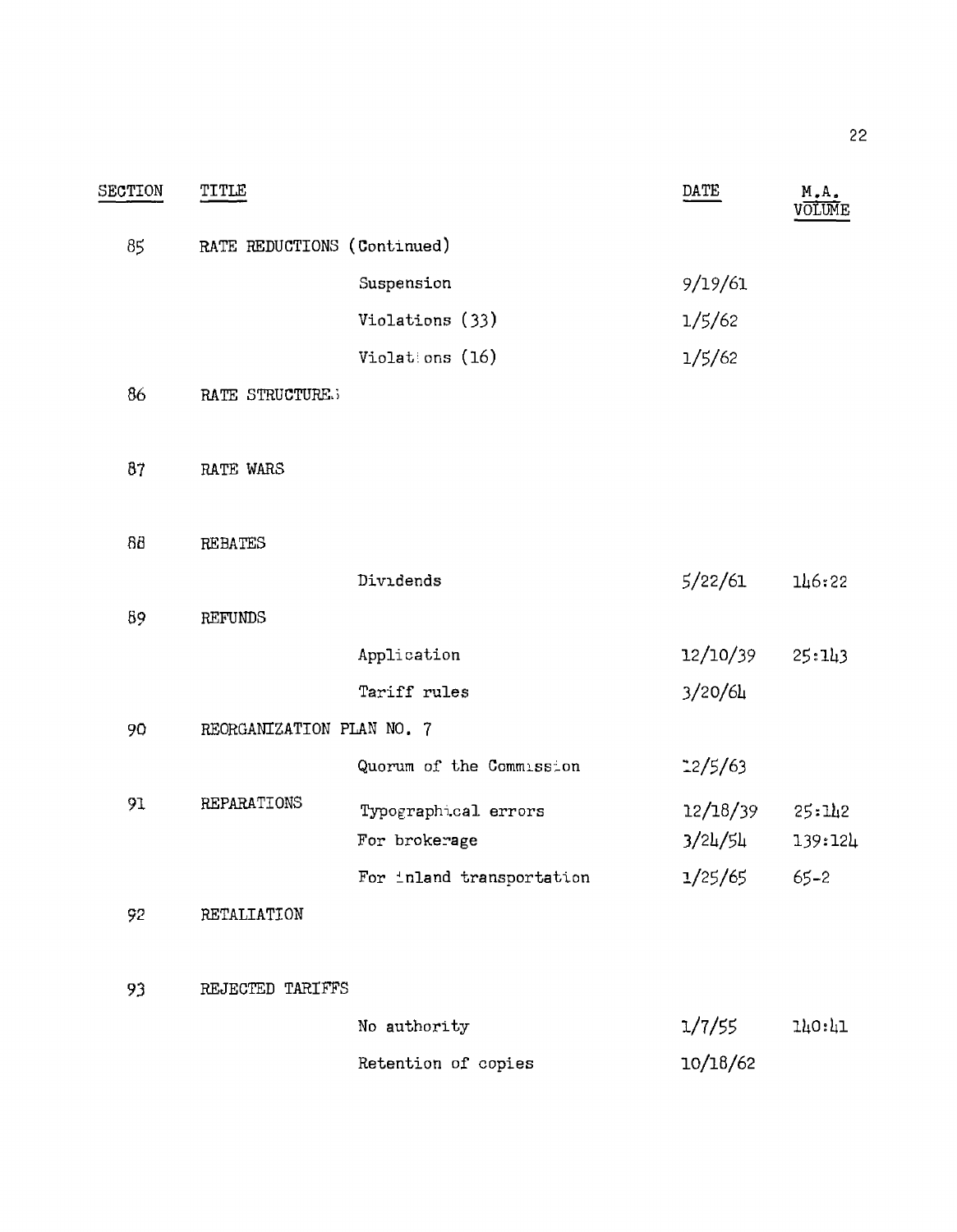| SECTION | TITLE                 |                          | DATE     | M.A.    |
|---------|-----------------------|--------------------------|----------|---------|
| 94      | <b>REVENUE</b>        |                          |          |         |
|         |                       | Retroactive adjustment   | 2/26/62  |         |
| 95      | <b>ROUTES</b>         |                          |          |         |
| 96      | RULES AND REGULATIONS |                          |          |         |
|         |                       | Analysis A.P.A.          | 8/1/46   | 107:197 |
|         |                       | Authority to prest -the  | 2/18/64  |         |
| 97      | SEGREGATION           |                          |          |         |
| 98      | SELF POLICING         |                          |          |         |
|         |                       | Conference chairman      | 3/6/56   | 141:180 |
|         |                       | Nuetral body             | 6/5/61   | 146:28  |
|         |                       | Under section 15         | 5/28/64  |         |
| 29      | SERVICE               |                          |          |         |
|         |                       | Splat deliver            | 11/25/36 | 1:138   |
| 100     | SHIPPER COMPLAINTS    |                          |          |         |
| 101     | SHIPPING ACT, 1916    |                          |          |         |
|         | Section 1             |                          |          |         |
|         |                       | Application outside U.S. | 10/3/61  |         |
|         |                       | Jurisdiction             | 1/5/62   |         |
|         |                       | Exempted carrier (ferry) | 9/12/62  |         |
|         |                       | laws of other countries  | 8/29/63  |         |
|         |                       | "Other persons"          | 11/19/64 |         |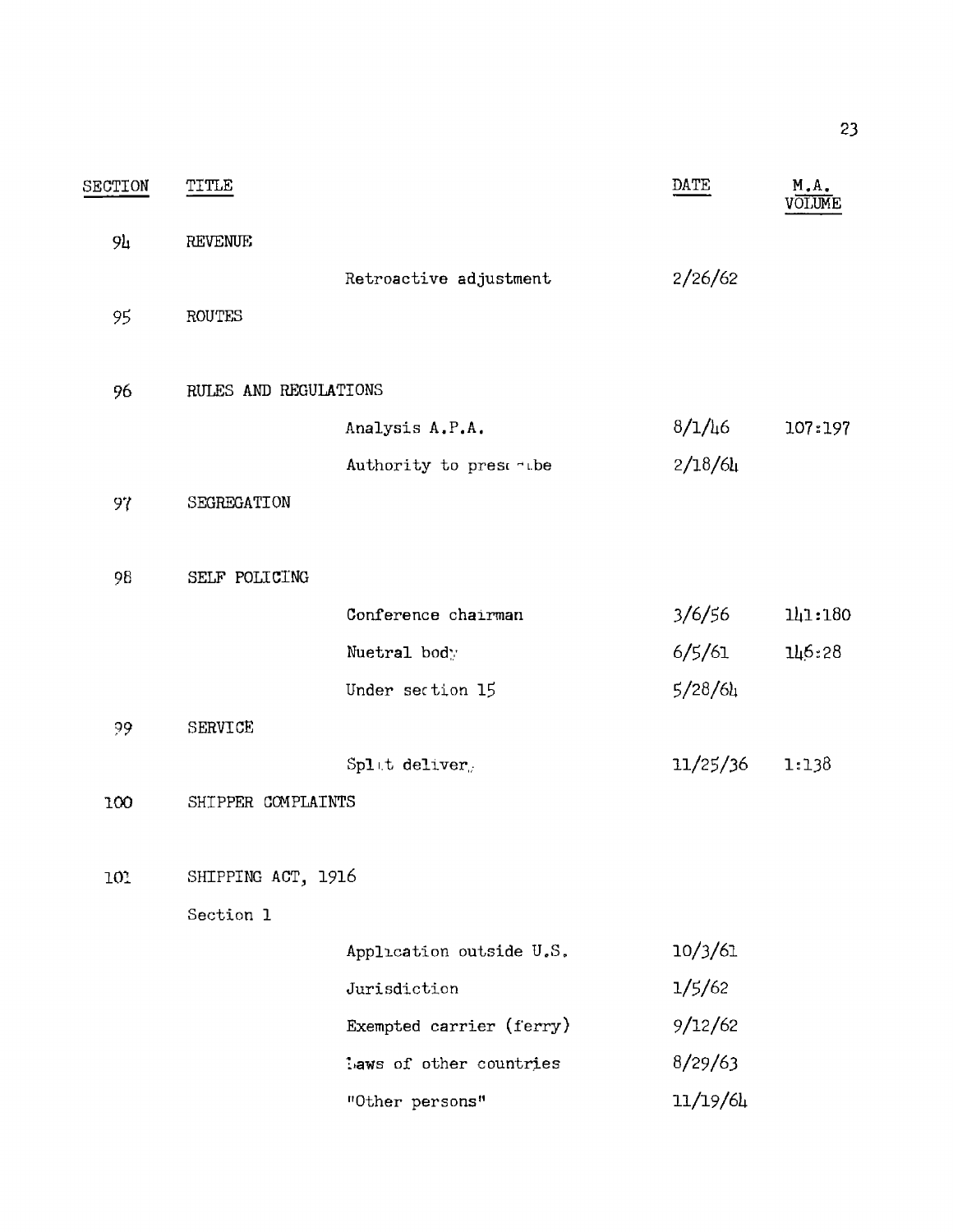| SECTION | TITLE                  |                            | DATE                | M.A.<br><b>/</b> OLUME |
|---------|------------------------|----------------------------|---------------------|------------------------|
| 102     | SHIPPING ACT, 1916     |                            |                     |                        |
|         | Section 14, Dual Rates |                            |                     |                        |
|         |                        | Amended agreement          | 1/22/63             |                        |
|         |                        | Preach of contract         | 7/31/63             |                        |
|         |                        | Bulk cargo                 | 2/18/63             |                        |
|         |                        | Cancellation               | 5/10/63             |                        |
|         |                        | Common carrie status       | 12/12/63            |                        |
|         |                        | Contract by volume         | 9/18/62             |                        |
|         |                        | $D5$ cunts                 | 5/15/63<br>11/14/63 |                        |
|         |                        | Filing requirements        | 8/6/62              |                        |
|         |                        | Government Aid Cargo       | 11/22/63            |                        |
|         |                        | Hearings                   | 1/17/63             |                        |
|         |                        | Interim legislation        | 5/15/63             |                        |
|         |                        | Legal expenses             | 8/27/63             |                        |
|         |                        | Nonconference member       | 2/11/63             |                        |
|         |                        | Obligations of merchant    | 8/20/63             |                        |
|         |                        | Project rates              | 11/22/63            |                        |
|         |                        | Public Law 87-346          | 1/23/62             |                        |
|         |                        | Surcharges, Interpretation | $6/\frac{1}{6}$     | $65 - 9$               |
|         |                        | Tariff Increases           | 2/12/63             |                        |
|         |                        | Volume rates, terminals    | 11/5/62             |                        |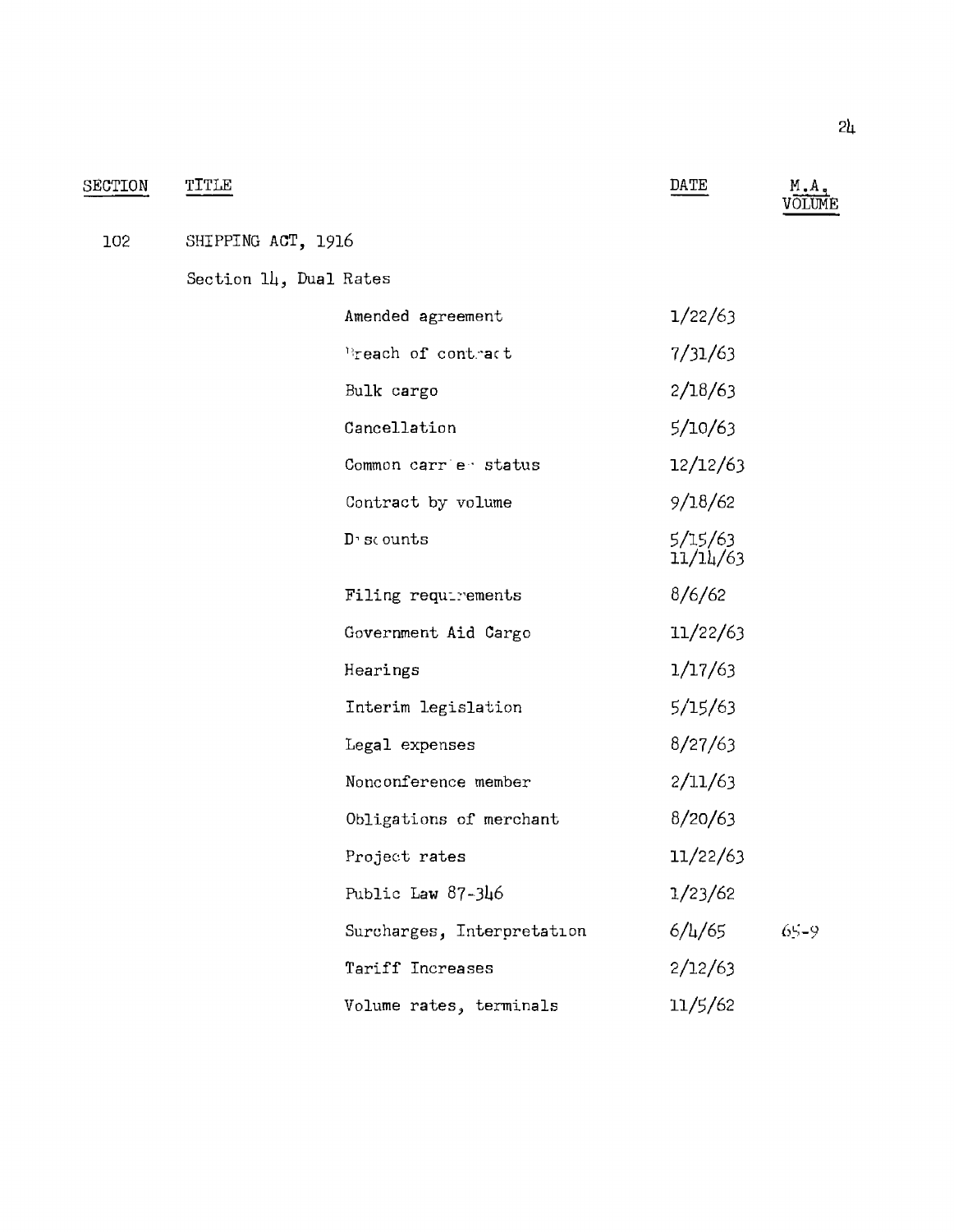| SECTION | TITLE                  |                          | DATE             | M.A.    |
|---------|------------------------|--------------------------|------------------|---------|
| 103     | SHIPPING ACT, 1916     |                          |                  |         |
|         | Section 15, Agreements |                          |                  |         |
|         |                        | Admission                | 7/6/39           | 19:31   |
|         |                        | Admission                | 8/5/55           | 141 7   |
|         |                        | Agency agreements        | 9/5/63           |         |
|         |                        | Agreements               | 2/12/60          | 144:195 |
|         |                        | Agreements               | 8/23/40          | 32:98   |
|         |                        | Agreements               | $6/1/l_15$       | 95:1    |
|         |                        | Agreements               | 12/27/39         | 25:2:4  |
|         |                        | Apportioning Revenue     | 3/19/63          |         |
|         |                        | Cancellation             | 5/23/60          | 145:84  |
|         |                        | Concurrences, tariffs    | 12/12/61         |         |
|         |                        | Competing carrier        | 12/2/40          | 34.137  |
|         |                        | Container leases         | 11/22/63         |         |
|         |                        | Contingent membership    | 10/2/61          |         |
|         |                        | Cooperative chartering   | 7/31/63          |         |
|         |                        | Disapproval              | 11/12/40         | 34.65   |
|         |                        | Equalization rules       | $3/\frac{1}{63}$ |         |
|         |                        | Foreign to foreign       | 7/22/54          | 139:66  |
|         |                        | Fixing rates             | 1/17/62          |         |
|         |                        | Injunction               | 2/21/49          | 119:92  |
|         |                        | Intercorporate relations | 7/8/65           | 65-10   |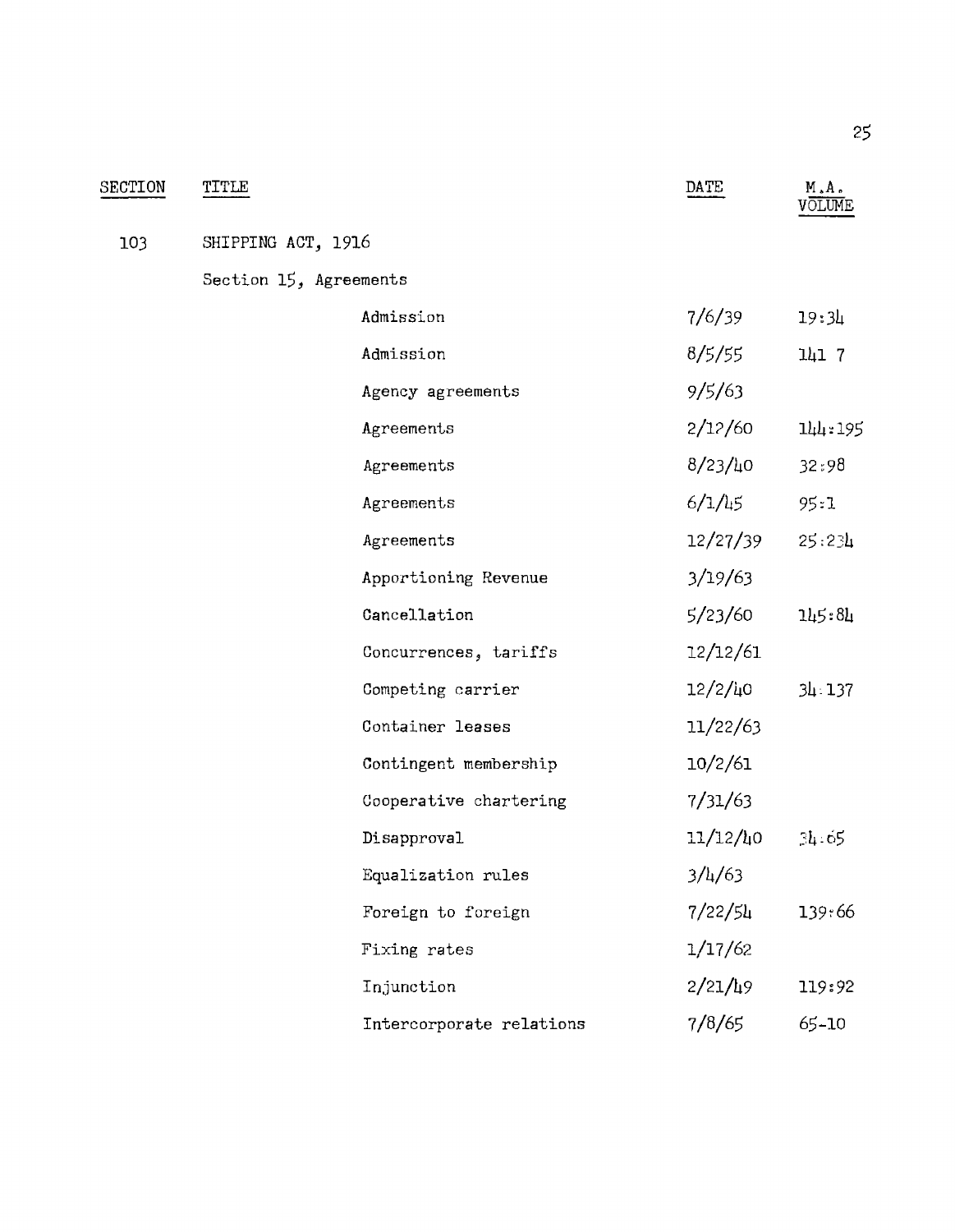| SECTION | TITLE              |                                    | DATE                 | M.A.<br>VOLUME      |
|---------|--------------------|------------------------------------|----------------------|---------------------|
| 103     | SHIPPING ACT, 1916 |                                    |                      |                     |
|         |                    | Section 15, Agreements (Continued) |                      |                     |
|         |                    | Joint purchase                     | 12/26/61             |                     |
|         |                    | Modification                       | 9/9/40               | 32:237              |
|         |                    | Modification                       | 9/15/47              | 114:52              |
|         |                    | Modification                       | 7/2/48               | 116:234             |
|         |                    | Not within section                 | h/14/h9              | 120 11              |
|         |                    | Not within section                 | 11/17/54             | 139:22 <sub>4</sub> |
|         |                    | Not within section                 | 3/24/61              | 145:205             |
|         |                    | Not within section                 | 8/13/37              | 4:203               |
|         |                    | Not within section                 | 1/4/40               | 26:11               |
|         |                    | Not within section                 | 2/8/40               | 27:1                |
|         |                    | Objectionable phrases              | 7/31/63              |                     |
|         |                    | Open rates                         | 10/3/61              |                     |
|         |                    | Orders                             | 3/2/60               | 145:4               |
|         |                    | Other sovereign                    | 5/28/64              |                     |
|         |                    | Penalty                            | 8/13/37              | 4:703               |
|         |                    | Pooling                            | 11/22/63             |                     |
|         |                    | Pooling                            | $8/27/l_10$          | 32:125              |
|         |                    | Pooling                            | 11/3/l <sub>47</sub> | 114:149             |
|         |                    | Pooling                            | 9/28/48              | 117:203             |
|         |                    | Pooling                            | 3/13/56              | 141:187             |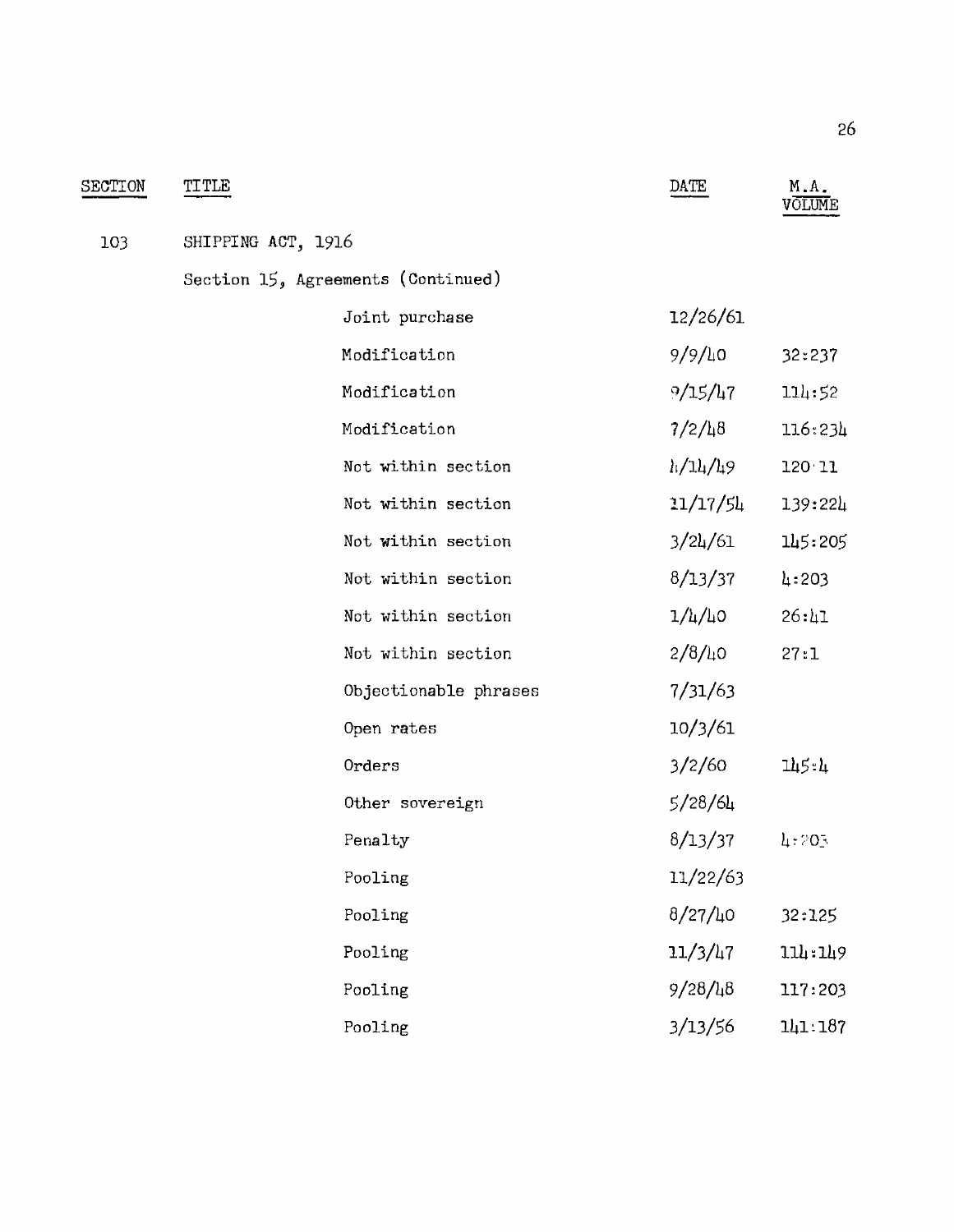| SECTION | TITLE              |                                                         | DATE             | M.A.<br>VOLUME |
|---------|--------------------|---------------------------------------------------------|------------------|----------------|
| 103     | SHIPPING ACT, 1916 |                                                         |                  |                |
|         |                    | Section 15, Agreements (Continued)                      |                  |                |
|         |                    | Prior to approval                                       | 3/28/62          |                |
|         |                    | Proposed conference                                     | 7/17/63          |                |
|         |                    | Purpose of meeting                                      | 12/8/61          |                |
|         |                    | Rates                                                   | 2/15/39          | 13:158         |
|         |                    | Revenue adjustment                                      | 2/26/62          |                |
|         |                    | Space charters                                          | 11/2/62          |                |
|         |                    | Termination                                             | 4/7/41           | $36 - 132$     |
|         |                    | Termination                                             | 5/22/40          | 29:240         |
|         |                    | Termination                                             | 8/27/40          | 32:125         |
|         |                    | Transshipment                                           | 8/7/50           | 125:141        |
|         |                    | Subject matter                                          | $1/3/\mu$ 9      | 118:217        |
|         |                    | Section 15, Agreements - Leases, Terminals, Ports, etc. |                  |                |
|         |                    | Approval by prior agreement                             | 8/2/63           |                |
|         |                    | Arbitrary assessments                                   | 9/18/61          |                |
|         |                    | Dock charges                                            | 9/18/60          | 145:141        |
|         |                    | Equalization rules                                      | 3/12/63          |                |
|         |                    | Exclusive use                                           | 8/6/63<br>9/6/63 |                |
|         |                    | Fixing rates                                            | 12/17/62         |                |
|         |                    | Furnishing facilities                                   | 1/24/63          |                |
|         |                    | Grain elevator                                          | 5/22/61          | 146:16         |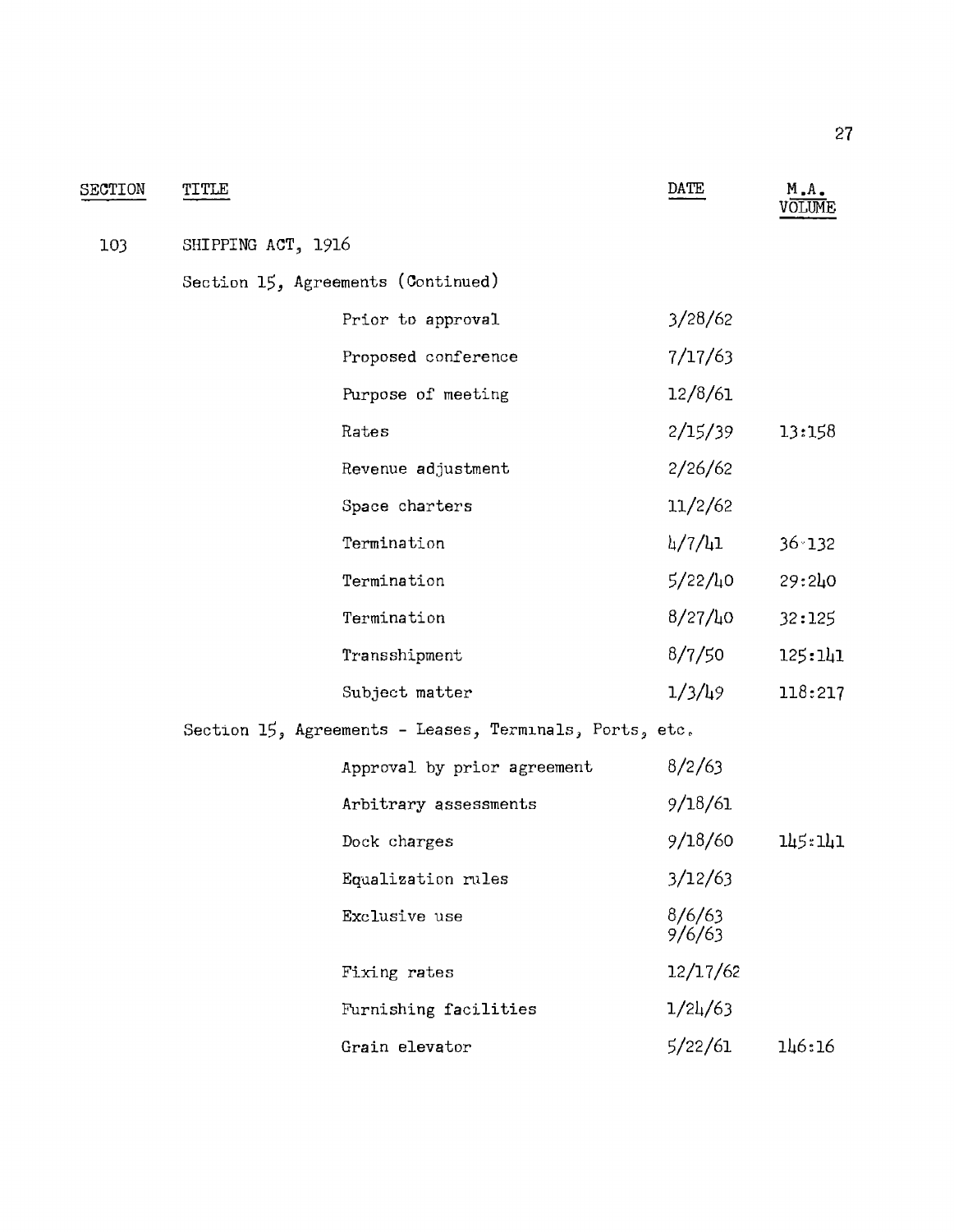| <b>SECTION</b> | TITLE              |                                                                        | DATE                 | M.A.    |
|----------------|--------------------|------------------------------------------------------------------------|----------------------|---------|
| 103            | SHIPPING ACT, 1916 |                                                                        |                      |         |
|                |                    | Section $15$ , Agreements - Leases, Termanals, Ports, etc. (Continued) |                      |         |
|                |                    | Informal complaint                                                     | 6/30/64              |         |
|                |                    | Lighterage tariffs                                                     | 9/14/61              |         |
|                |                    | Mitigation of penalty                                                  | 8/2/63               |         |
|                |                    | Nonvessel operating common can ier $10/26/62$                          |                      |         |
|                |                    | Not within section 15                                                  | 8/27/63              |         |
|                |                    | "Other persons"                                                        | 12/12/61             |         |
|                |                    | Port Commission and stevedore<br>agreement                             | 2/9/62               |         |
|                |                    | Ports                                                                  | 7/16/63              |         |
|                |                    | Preferential assignment                                                | 9/6/63               |         |
|                |                    | Terminal operations                                                    | $\frac{1}{4}$ /16/6? |         |
|                |                    | Terminal facilities                                                    | 9/12/60              | 145.136 |
|                |                    | Union agreements                                                       | 3/11/63              |         |
|                |                    | Waterfront facilities                                                  | 10/30/62             |         |
| 10L            | SHIPPING ACT, 1916 |                                                                        |                      |         |
|                | Section 16         |                                                                        |                      |         |
|                |                    | Discrimination                                                         | 4/7/60               | 145:28  |
|                |                    | Entertainment                                                          | 5/26/60              | 145:88  |
|                |                    | Equal rights for shippers                                              | 9/26/63              |         |
|                |                    | Misdescription                                                         | 3/1/50               | 123:231 |

False billing

Free transport

9/19/60  $145:143$ 

 $1/5/62$ 

 $28\,$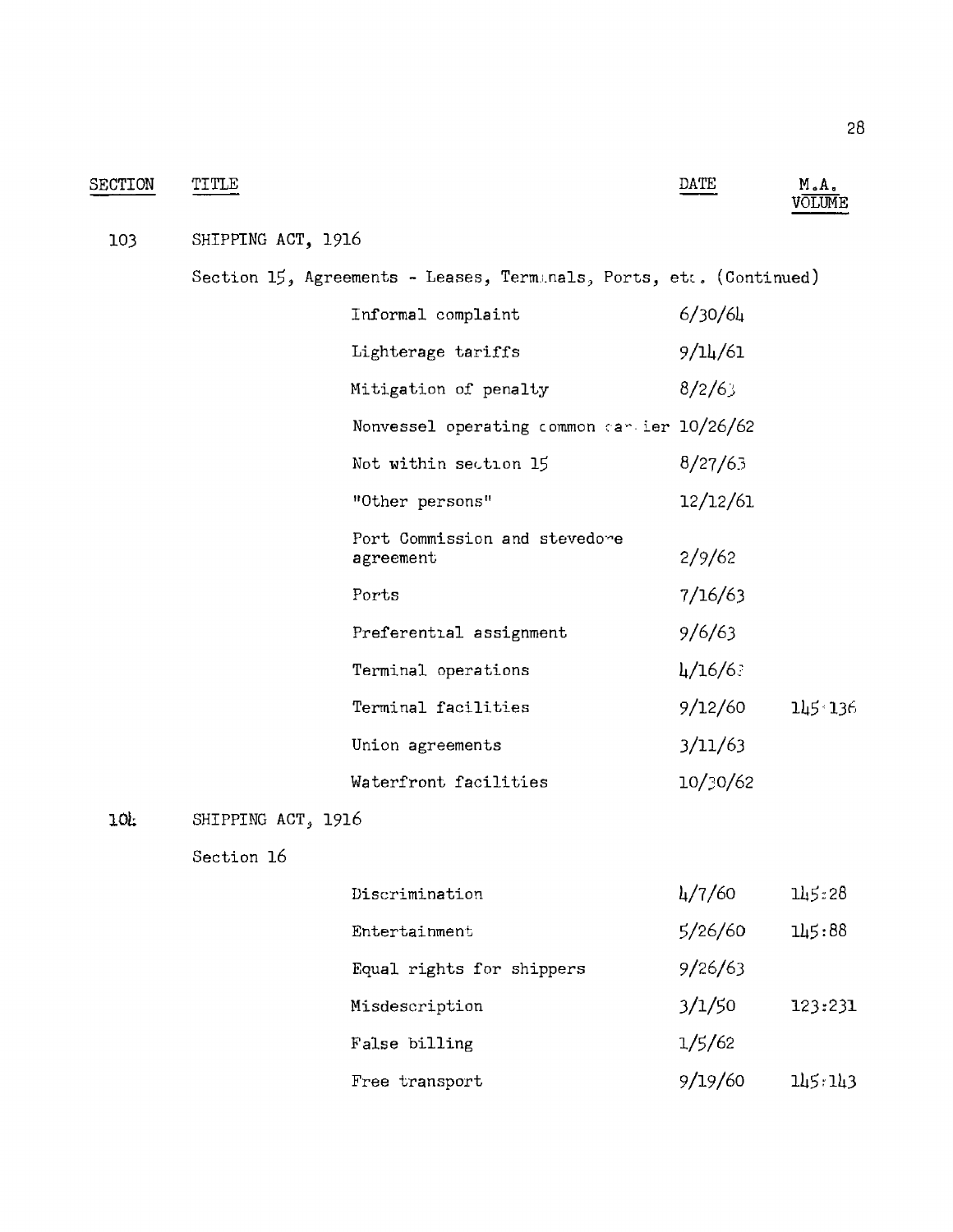| SECTION | TITLE                  |                                | DATE             | M.A.       |  |
|---------|------------------------|--------------------------------|------------------|------------|--|
| 104     | SHIPPING ACT, 1916     |                                |                  |            |  |
|         | Section 16 (Continued) |                                |                  |            |  |
|         |                        | Inland cost, payment of        | 3/31/64          |            |  |
|         |                        | Rates                          | $2/l_4/l_2$      | 41:224     |  |
|         |                        | Space allocation               | 12/28/61         |            |  |
|         |                        | Undue preference               | 2/L4/L2          | $11 - 221$ |  |
|         |                        | Undue preference               | 10/10/60         | 145:145    |  |
|         |                        | Undue prejudice                | 9/8/61           |            |  |
|         |                        | <b>E</b> ebates                | 3/6/53           | 135:134    |  |
|         |                        | Well ht limitations            | 1/5/62           |            |  |
| 105     | SHIPPING ACT, 1916     |                                |                  |            |  |
|         | Section 17             |                                |                  |            |  |
|         |                        | Discrimination                 | 2/15/39          | 13:156     |  |
|         |                        | Domestic carriers              | 1/29/63          |            |  |
|         |                        | Exclusive stevedore agreements | $1/\frac{1}{6}$  |            |  |
|         |                        | Other persons                  | 2/9/6            |            |  |
|         |                        | Regulation                     | $2/\frac{1}{42}$ | $41 - 24$  |  |
|         |                        | Terminals                      | 8/9/62           |            |  |
|         |                        | Terminals                      | 3/28/50          | 124:65     |  |
|         |                        | Undue preference               | 2/13/h0          | 27 59      |  |
|         |                        | United States, exempt          | 2/9/62           |            |  |
|         |                        | Unreasonable practice          | $9/21/l_10$      | 33.84      |  |
|         |                        | Unreasonable practice          | $2/20/l_10$      | 27 125     |  |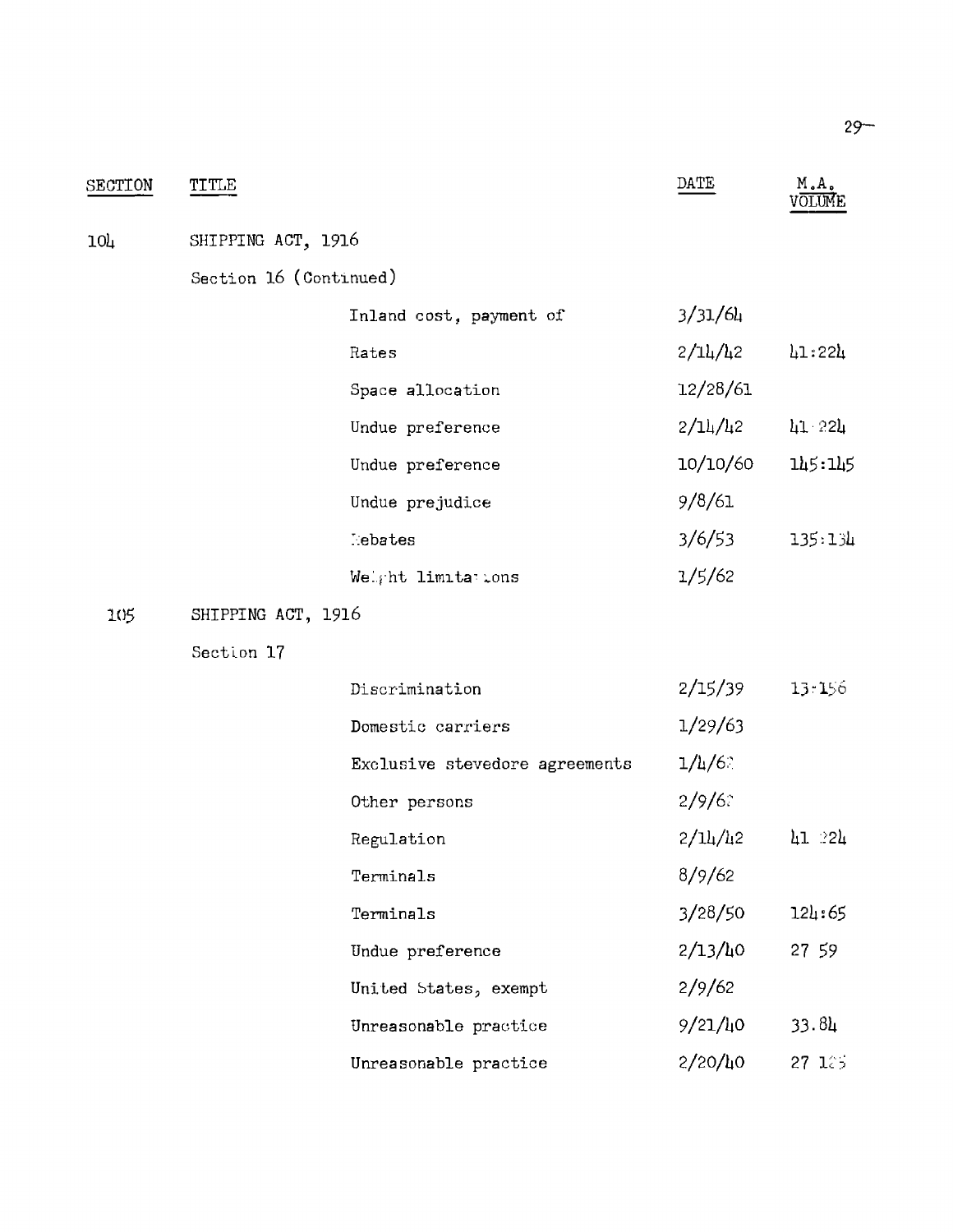| SECTION | TITLE                     |                                                | DATE              | M.A.<br>VO UM⊡    |
|---------|---------------------------|------------------------------------------------|-------------------|-------------------|
| 106     | SHIPPING ACT, 1916        |                                                |                   |                   |
|         | Section 18, Tariff Filing |                                                |                   |                   |
|         |                           | Bulk carriers                                  | 2/6/39            | 13:92             |
|         |                           | Dual capacity, common and<br>contract carriage | $\frac{1}{22}/63$ |                   |
|         |                           | Exemption (lumber)                             | 2/3/65            | $65 - 3$          |
|         |                           | Force Majeure                                  | 9/16/65           | $65 - 12$         |
|         |                           | Government cargo                               | 2/9/62            |                   |
|         |                           | Canal Zone                                     | 12/7/38           | 12.6 <sub>h</sub> |
|         |                           | Government passengers                          | 6/6/62            |                   |
|         |                           | Maximum rates                                  | 2/L4/L2           | 41.224            |
|         |                           | Modifications                                  | $\frac{1}{23/62}$ |                   |
|         |                           | Jurisdiction                                   | 8/21/40           | 32:87             |
|         |                           | Port descript.on                               | 3/14/63           |                   |
|         |                           | Reasonable                                     | 7/24/39           | 20.54             |
|         |                           | Rate decrease                                  | 2/26/64           |                   |
|         |                           | Rejected tariff                                | 7/9/37            | 4:123             |
|         |                           | Rate increase                                  | 4/18/63           |                   |
|         |                           | Reparations                                    | 12/18/39          | $25$ $1h$         |
|         |                           | Referrals, Dep't of Justice                    | 11/22/63          |                   |
|         |                           | Refunds                                        | 10/6/43           | 67:35             |
|         |                           | Testimony by Charman                           | 10/18/62          |                   |
|         |                           | Through rates                                  | 4/19/39           | 16:167            |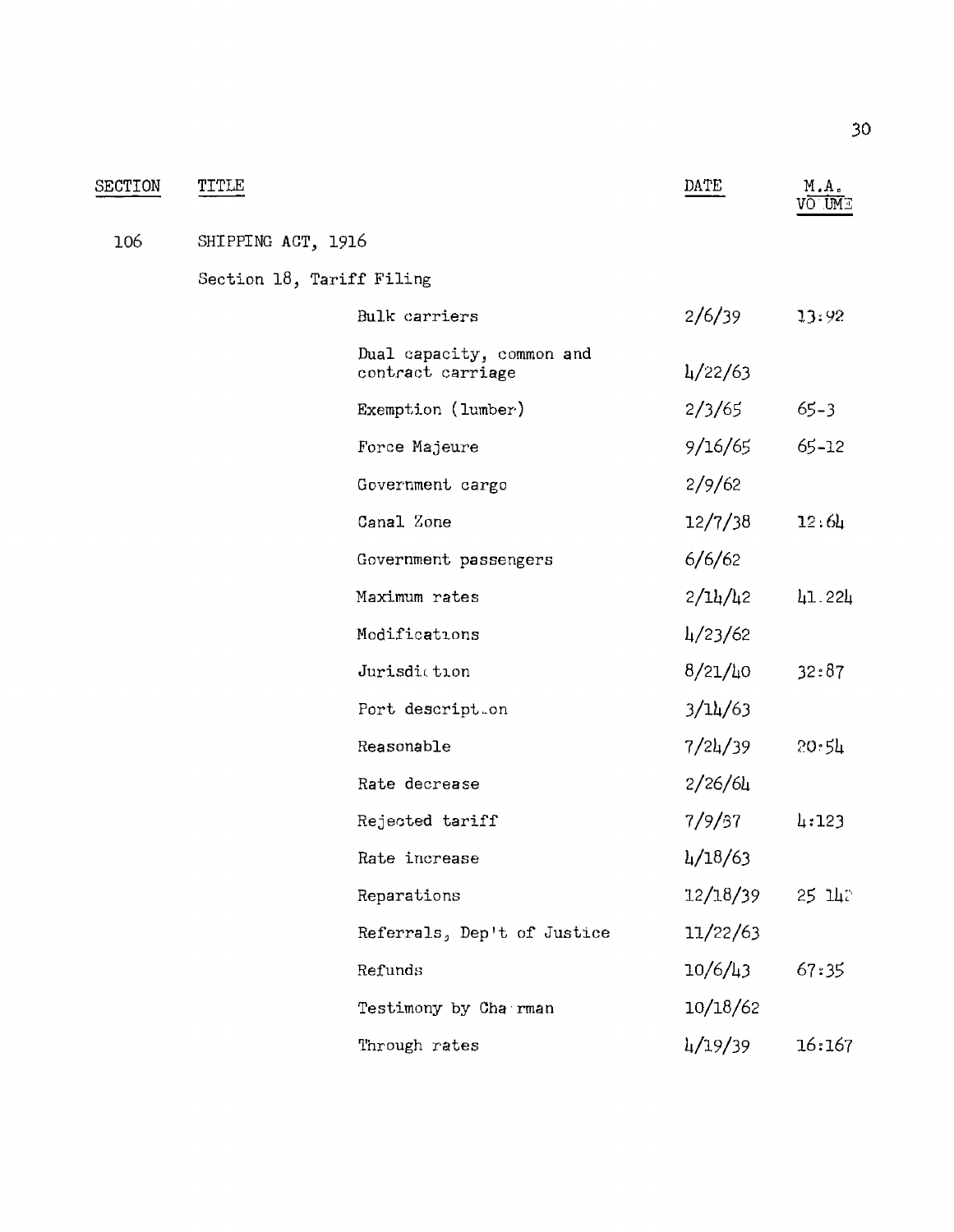| SECTION | TITLE                                 |                                         | DATE     | М.А.      |
|---------|---------------------------------------|-----------------------------------------|----------|-----------|
| 106     | SHIPPING ACT, 1916                    |                                         |          |           |
|         | Section 18, Tariff Filing (Continued) |                                         |          |           |
|         |                                       | "Tramp" carriage                        | 11/19/64 |           |
|         |                                       | Transshipment                           | 1/13/41  | 35.6      |
|         |                                       | Weight and volume                       | 7/22/63  |           |
|         |                                       | Unlisted ports                          | 1/25/65  |           |
|         |                                       | Violations                              | 2/26/64  |           |
|         |                                       | Violations                              | 7/6/39   | 19:32     |
| 107     | SHIPPING ACT, 1916                    |                                         |          |           |
|         |                                       | Section 19, Restriction, Increase Rates |          |           |
|         |                                       | Predatory Practice                      | 6/14/37  | 3:346     |
| 108     | SHIPPING ACT, 1916                    |                                         |          |           |
|         | Section 20, Disclosure of Information |                                         |          |           |
|         |                                       | ICC decisions                           | 11/12/40 | 34.65     |
|         |                                       | Manifests                               | 3/6/56   | 141.180   |
|         |                                       | Conference as agent                     | 7/15/60  | 145:118   |
| 109.    | SHIPPING ACT, 1916                    |                                         |          |           |
|         | Section 21, Filing of reports         |                                         |          |           |
|         |                                       | Railroads                               | 4/15/37  | 3:53      |
|         |                                       | Foreign lines                           | 1/17/51  | 126:242   |
|         |                                       | Cost differentials                      | 1/23/51  | $127 - 1$ |
|         |                                       | Conferences                             | 7/15/60  | 145:118   |
|         |                                       | Compliance                              | 6/2/60   | 145:93    |
|         |                                       | Compliance                              | 7/14/60  | 145:117   |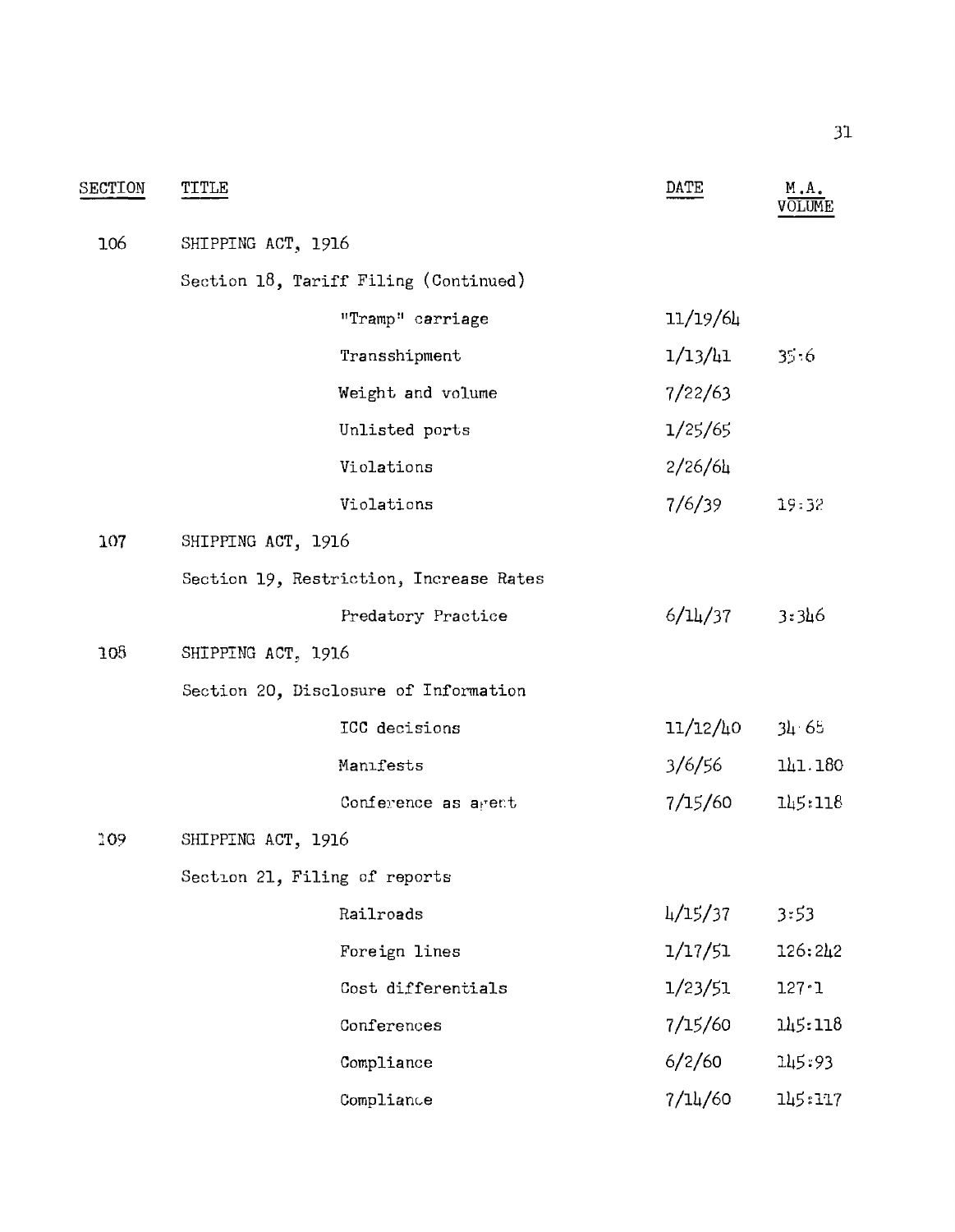| SECTION | TITLE                                       | DATE       | M.A.    |
|---------|---------------------------------------------|------------|---------|
| 109     | SHIPPING ACT, 1916                          |            |         |
|         | Section 21, $F$ ling of reports (Continued) |            |         |
|         | Incrimination                               | 3/2/60     | 115:1   |
|         | Production of records                       | 2/18/6h    |         |
| D C 1   | SHIPPING ACT, 1916                          |            |         |
|         | Section 22, Complain of violation           |            |         |
|         | Conference                                  | 7/15/60    | 145:118 |
|         | Statute of limitations                      | 5/15/63    |         |
|         | Ta ff rules                                 | 1/7/55     | 110:11  |
| 111     | SHIPPING ACT, 1916                          |            |         |
|         | Section 23, Order, after a hearing          |            |         |
| 112     | SHIPPING ACT, 1916                          |            |         |
|         | Section 26, Foreign Government              | 9/7/38     | 10:111  |
|         | Section $272$ Powe of Subpeona              |            |         |
|         | Suspected violations                        | 8/7/56     | 14: 123 |
|         | Refusal to answer                           | 8/21/6     |         |
|         | Witnesses                                   | $5/6/l_48$ | 116:21  |
| 113     | SHIPPING ACT, 1916                          |            |         |
|         | Section 28, Inc imination                   |            |         |
|         | Section 29, Filing of Suits                 |            |         |
|         | Section 30, Petitions for Damages           |            |         |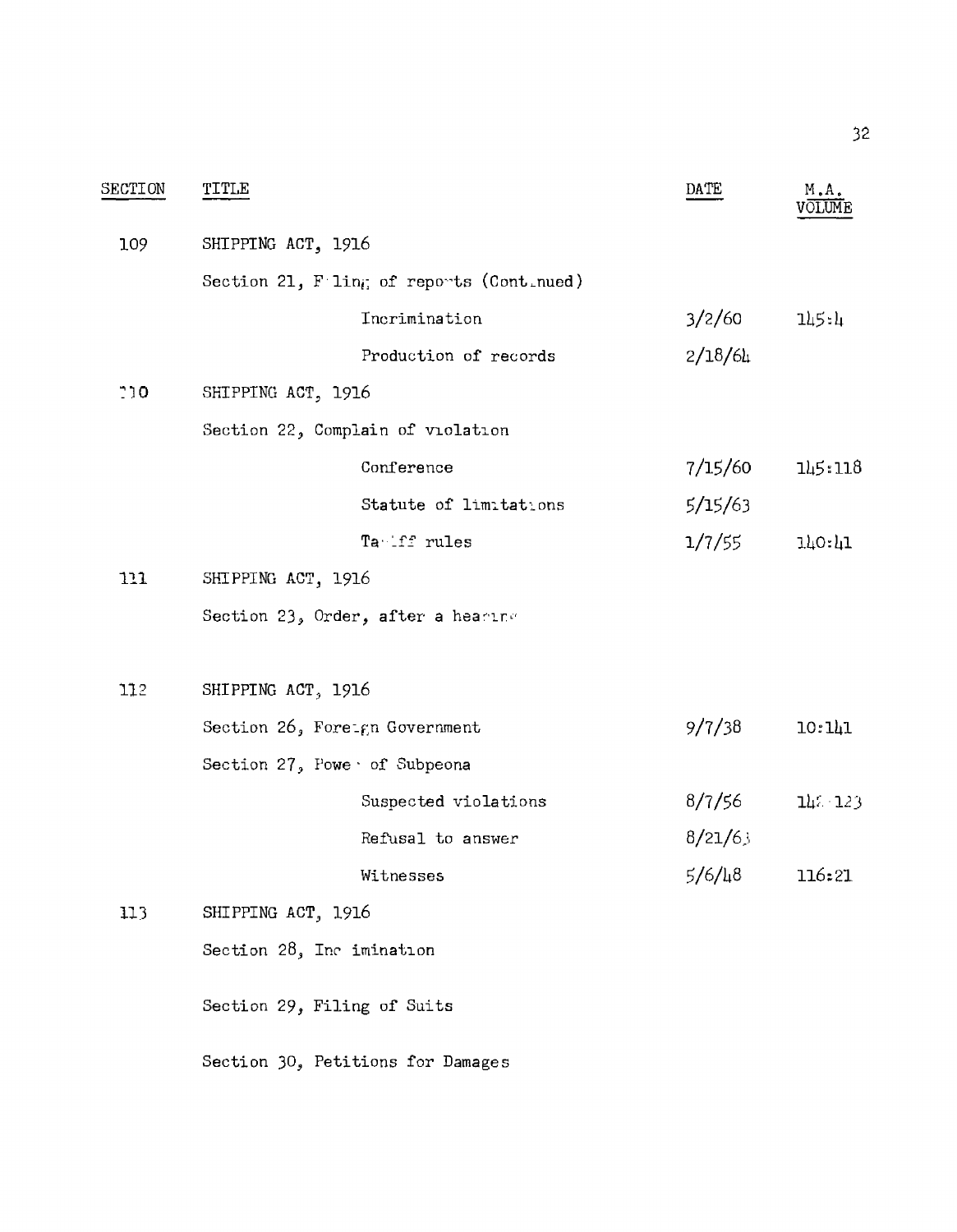| SECTION | TITLE                                                       | DATE     | M.A.<br>VOLUME |
|---------|-------------------------------------------------------------|----------|----------------|
| 113     | SHIPPING ACT, 1916 (Continued)                              |          |                |
|         | Section 31, Venue and Procedure                             |          |                |
|         | Section 32, Penalties for unreasonable practices            | 10/12/67 | $67 - 7$       |
| 11h     | SHIPPING ACT, 1916                                          |          |                |
|         | Section 33, Intrastate Commerce                             |          |                |
|         | Jurisdiction, ICC                                           |          |                |
|         | Saving clause                                               |          |                |
|         | Section 35, Repealed by $\sqrt[6]{903(a)}$ , 1936 A $\in$ t |          |                |
|         | Section 36, Clearance of vessels                            |          |                |
|         | Section 37, Foreign registry                                |          |                |
|         | Section $38$ , Forfeitures                                  |          |                |
|         | Section 39, Evidence of violation                           |          |                |
|         | Section 40, Transfer of vessel                              |          |                |
|         | Section 41, Approval of transactions                        |          |                |
|         | Section 42, Documentation of vessels                        |          |                |
|         | Section 43, Repealed by 1936 Act                            |          |                |
|         |                                                             |          |                |
|         |                                                             |          |                |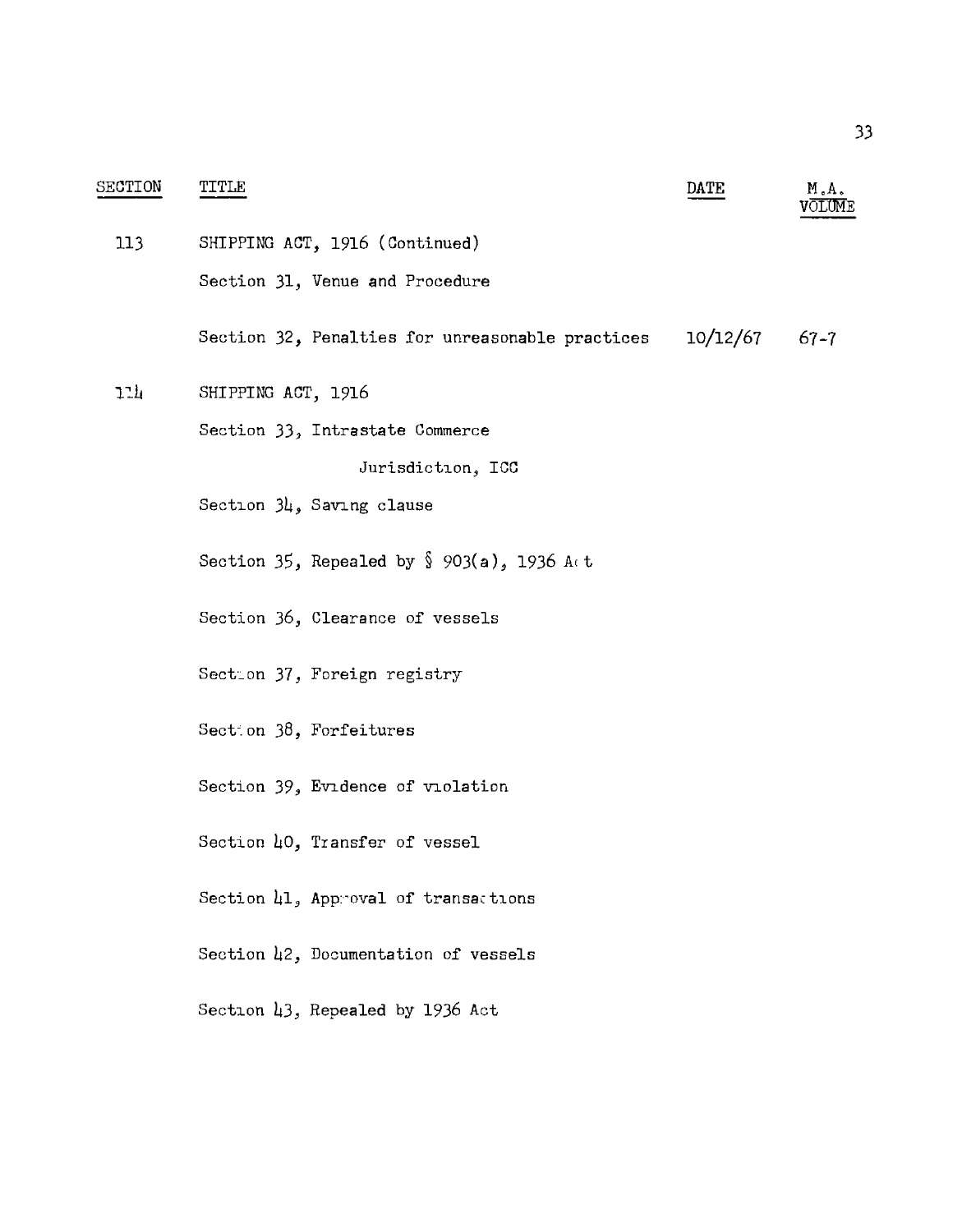| SECTION | TITLE              |                                | DATE              | M.A.<br>VOLUME |
|---------|--------------------|--------------------------------|-------------------|----------------|
| 115     | SHIPPING ACT, 1916 |                                |                   |                |
|         |                    | Section 44, Freight Forwarders |                   |                |
|         |                    | Agents                         | 11/30/53          | 137 165        |
|         |                    | Agreements located abroad      | 1/7/63<br>1/26/62 |                |
|         |                    | Broker compensation            | 1/11/62           |                |
|         |                    | Broker defined                 | 6/19/62           |                |
|         |                    | Broker's license               | 6/15/62           |                |
|         |                    | Compensation                   | 1/29/63           |                |
|         |                    | Divestiture                    | 4/17/64           |                |
|         |                    | Domestic traffic               | 5/21/56           | 142 46         |
|         |                    | Export declaration             | 8/21/63           |                |
|         |                    | Grandfather license            | 2/18/64           |                |
|         |                    | Licensing                      | 4/19/56           | 111.203        |
|         |                    | Licensing, Detroit Port        | 5/25/67           | $67 - 1$       |
|         |                    | Interstate commerce            | 4/17/62           |                |
|         |                    | Jurisdiction of FMC            | 1/18/63           |                |
|         |                    | Liabilities                    | 11/21/51          | 130:213        |
|         |                    | Lack of office                 | 11/22/63          |                |
|         |                    | Limitations                    | 5/22/62           |                |
|         |                    | Profit sharing                 | $9/8/l_4l_4$      | 86:67          |
|         |                    | Rebates                        | 3/6/53            | 135:134        |
|         |                    | Refunds                        | 11/16/44          | 89:166         |
|         |                    | Shipper connected              | 8/30/63           |                |
|         |                    | Subject to Act                 | 3/20/43           | 55:65          |

34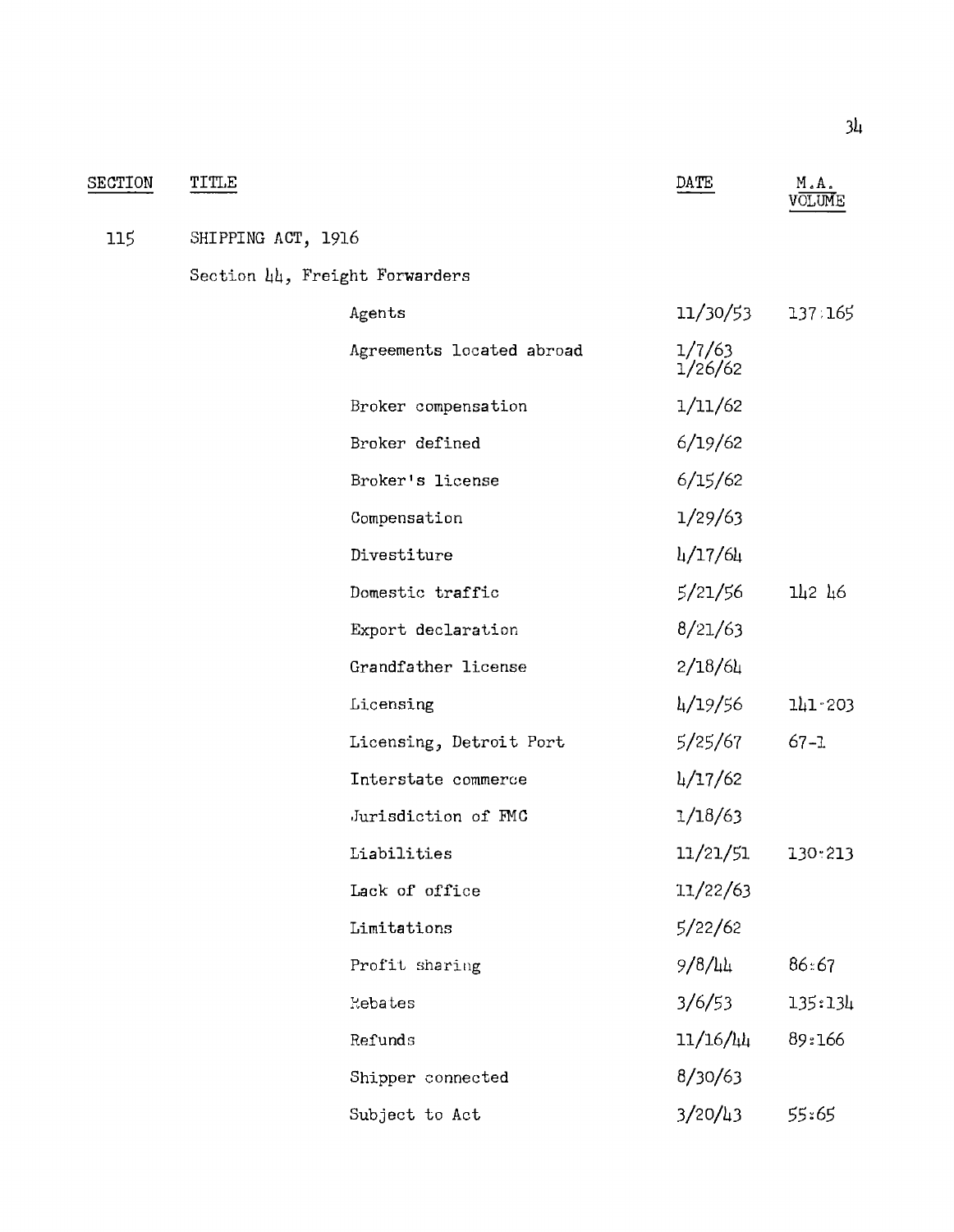| <b>SECTION</b> | TITLE                     |                             | DATE              | M.A.     |
|----------------|---------------------------|-----------------------------|-------------------|----------|
| 116            | MERCHANT MARINE ACT, 1920 |                             |                   |          |
|                | Section 27                |                             |                   |          |
|                |                           | Jones Act suspension        | 11/23/62          |          |
|                |                           | Container Exclusion, Amend. | 10/9/67           | $67 - h$ |
| 117            | INTERCOASTAL ACT, 1933    |                             |                   |          |
|                |                           | Domestic Offshore Carriers  |                   |          |
|                |                           | Adjacent Islands            | 5/22/62           |          |
|                |                           | Bulk cargo                  | 1/5/62            |          |
|                |                           | Cancellation of tariff      | 5/13/63           |          |
|                |                           | Contract carrier            | 3/5/63            |          |
|                |                           | Financial statements        | 3/15/63           |          |
|                |                           | Sailing schedules           | 4/13/60           | 145:47   |
|                |                           | Suspension of rates         | 9/19/61           |          |
|                |                           | Tariff filing               | 6/14/62           |          |
|                |                           | Terminal rate changes       | 7/26/63           |          |
|                |                           | Virgin Island trade         | 6/18/62           |          |
|                |                           | Vessel's flag               | 11/16/62          |          |
|                |                           | Waiver of filing            | 10/29/62          |          |
| 118            | MERCHANT MARINE ACT, 1936 |                             |                   |          |
|                |                           | Canal Zone                  | 10/30/39          | 23 150   |
|                |                           | Discrimination, S. 205      | $\frac{1}{2}$ /63 |          |
|                |                           | Surcharges, S. 205          | 10/24/61          |          |

35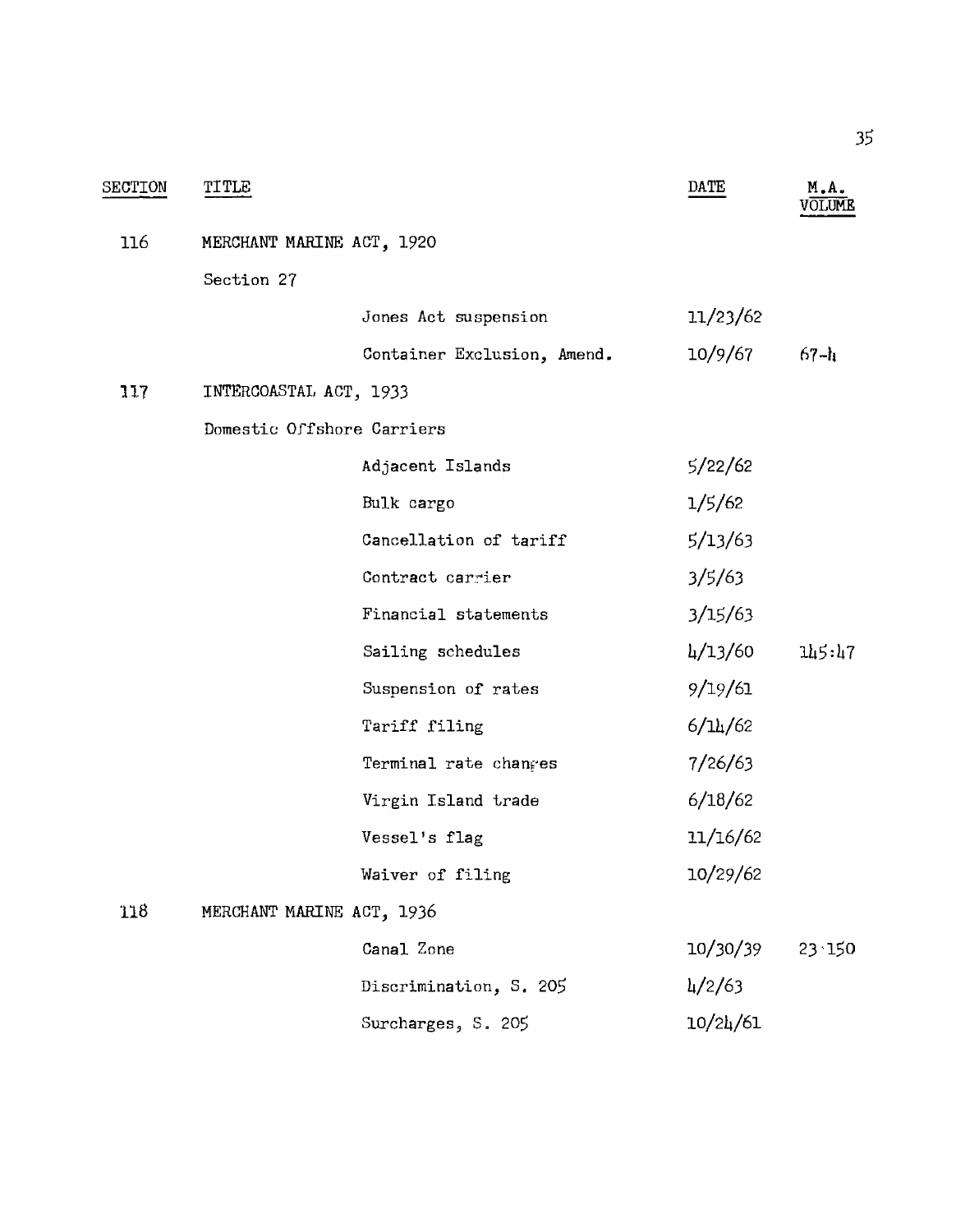| <b>SECTION</b> | TITLE           |                                       | DATE          | M.A.<br>volume |
|----------------|-----------------|---------------------------------------|---------------|----------------|
| 118            |                 | MERCHANT MARINE ACT, 1936 (Continued) |               |                |
|                |                 | Agency jurisdiction, S. 806d          | 11/29/61      |                |
|                |                 | Disclosure, S. $901(b)$               | 10/30/62      |                |
| 119            | (49 Stat. 1207) | CARRIAGE OF GOODS BY SEA ACT, 1936    |               |                |
|                |                 | Bill of lading                        | 3/20/63       |                |
|                |                 | Demise clause                         | 6/12/63       |                |
|                |                 | Informal complaint                    | 1/13/64       |                |
| 120            | SOLICITATION    |                                       |               |                |
|                |                 | Agreement                             | 2/9/56        | 141 155        |
|                |                 | Individual negotiation                | 11/20/63      |                |
|                |                 | Personal contacts                     | 11/20/63      |                |
|                |                 | Return voyage                         | 11/22/63      |                |
|                |                 | Shipper association                   | 9/24/63       |                |
|                |                 | Tramp carriage                        | 11/19/64      |                |
| 1.21           | <b>SPACE</b>    |                                       |               |                |
|                |                 | Allocation                            | 11/13/42      | 49:30          |
|                |                 | Carrier liability                     | $\frac{1}{3}$ | 15.157         |
|                |                 | Charter agreement                     | 11/2/62       |                |
|                |                 | Distribution                          | $1/29/l_11$   | 35:87          |
|                |                 | Refusal of                            | 12/28/61      |                |
|                |                 |                                       |               |                |

SPECIAL RATES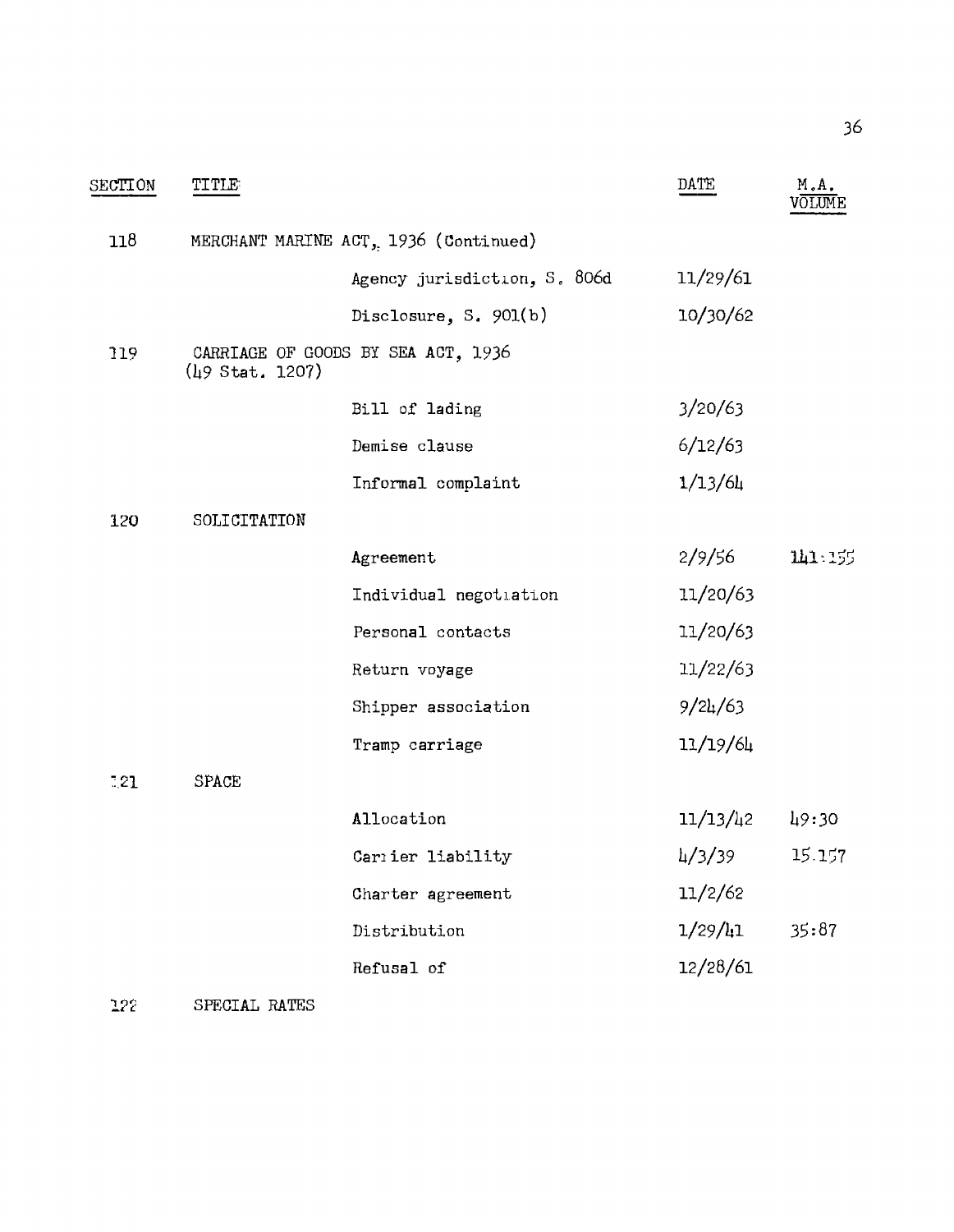| SECTION         | TITLE            |                                                     | DATE         | M.A.<br>OLIME |
|-----------------|------------------|-----------------------------------------------------|--------------|---------------|
| 123             | <b>STATUTES</b>  |                                                     |              |               |
|                 |                  | Investment Tax Credit<br>S. 203(e) Revenue Act 1964 | 8/13/64      |               |
| 12 <sub>4</sub> | <b>STORAGE</b>   |                                                     |              |               |
|                 |                  | Noncompensatory                                     | $9/21/\mu$ 0 | 33:84         |
| 125             | <b>SUBPOENA</b>  |                                                     |              |               |
|                 |                  | Original documents                                  | 1/31/39      | 13:50         |
|                 |                  | Witnesses                                           | $5/6/l_48$   | 116:21        |
|                 |                  | Authority                                           | 1/23/51      | 127:1         |
|                 |                  | Suspected violations                                | 8/7/56       | 112:173       |
| 126             | <b>SURCHARGE</b> |                                                     |              |               |
|                 |                  | Within the United States                            | 10/24/61     |               |
|                 |                  | Extraordinary conditions                            | $6/\mu/65$   |               |
|                 |                  | Rates in effect less than 90 days $6/\frac{1}{6}$   |              | $65 - 9$      |
| 127             | SUSPENSION       |                                                     |              |               |
|                 |                  | Rates filed                                         | 9/17/38      | 10:167        |
| 128             | TARIFFS          |                                                     |              |               |
|                 |                  | Cancellations                                       | 5/13/63      |               |
|                 |                  | Concurrence of other carrier                        | 12/12/61     |               |
|                 |                  | Inactive                                            | 3/15/63      |               |
|                 |                  | Inland ports not listed                             | 1/25/65      | $65 - 2$      |
|                 |                  | Lumber                                              | 2/3/65       |               |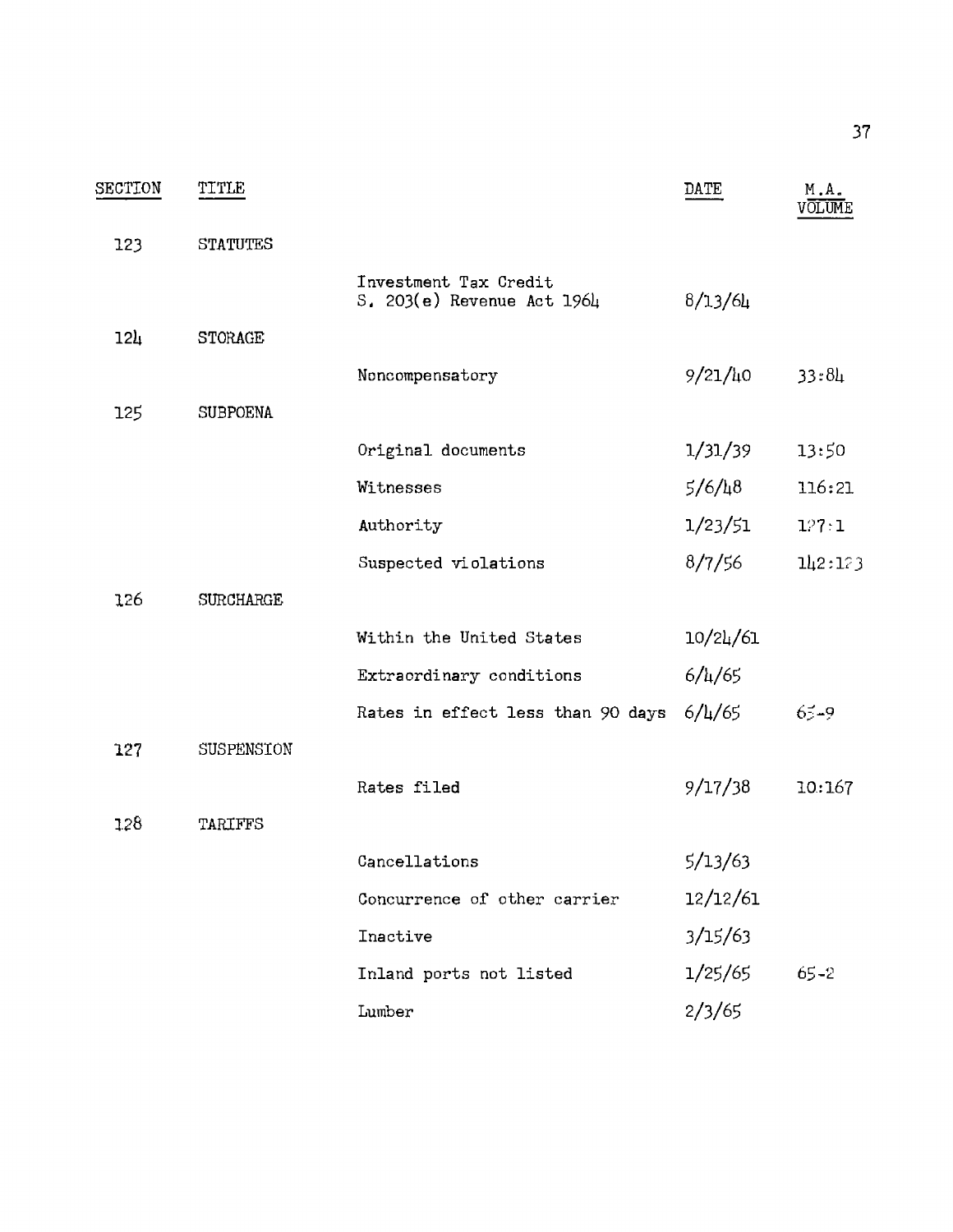| SECTION | TITLE               |                              | DATE     | M.A.     |  |
|---------|---------------------|------------------------------|----------|----------|--|
| 128     | TARIFFS (Continued) |                              |          |          |  |
|         |                     | Noncompliance provisions     | 6/21/66  | $66-2$   |  |
|         |                     | Ports not named              | 2/3/65   |          |  |
|         |                     | Range description            | 3/14/63  |          |  |
|         |                     | Rejected                     | 10/18/62 |          |  |
|         |                     | Second filings               | 2/26/64  |          |  |
|         |                     | Time of receipt by FMC       | 10/18/62 |          |  |
| 129     | TERMINALS           |                              |          |          |  |
|         |                     | Agreements                   | 3/11/63  |          |  |
|         |                     | Facilities                   | 11/19/64 |          |  |
|         |                     | Lighterage tariffs           | 9/14/61  |          |  |
|         |                     | Licensing by port commission | 7/6/67   | $C7 - 3$ |  |
|         |                     | Preferential license         | 9/26/63  |          |  |
|         |                     | Rate changes                 | 7/26/63  |          |  |
|         |                     | Stevedoring operations       | 4/16/62  |          |  |
|         |                     | Failure to comply tariffs    | 6/21/66  | $66 - 2$ |  |
| 130     | THROUGH RATES       |                              |          |          |  |
|         |                     | Under dual rate contracts    | 12/19/63 |          |  |
|         |                     | Cargo in "Bond"              | 3/23/65  | -65-6    |  |
| 131     | TRADE ROUTES        |                              |          |          |  |
|         |                     |                              |          |          |  |

132 TRAMP VESSEL

38